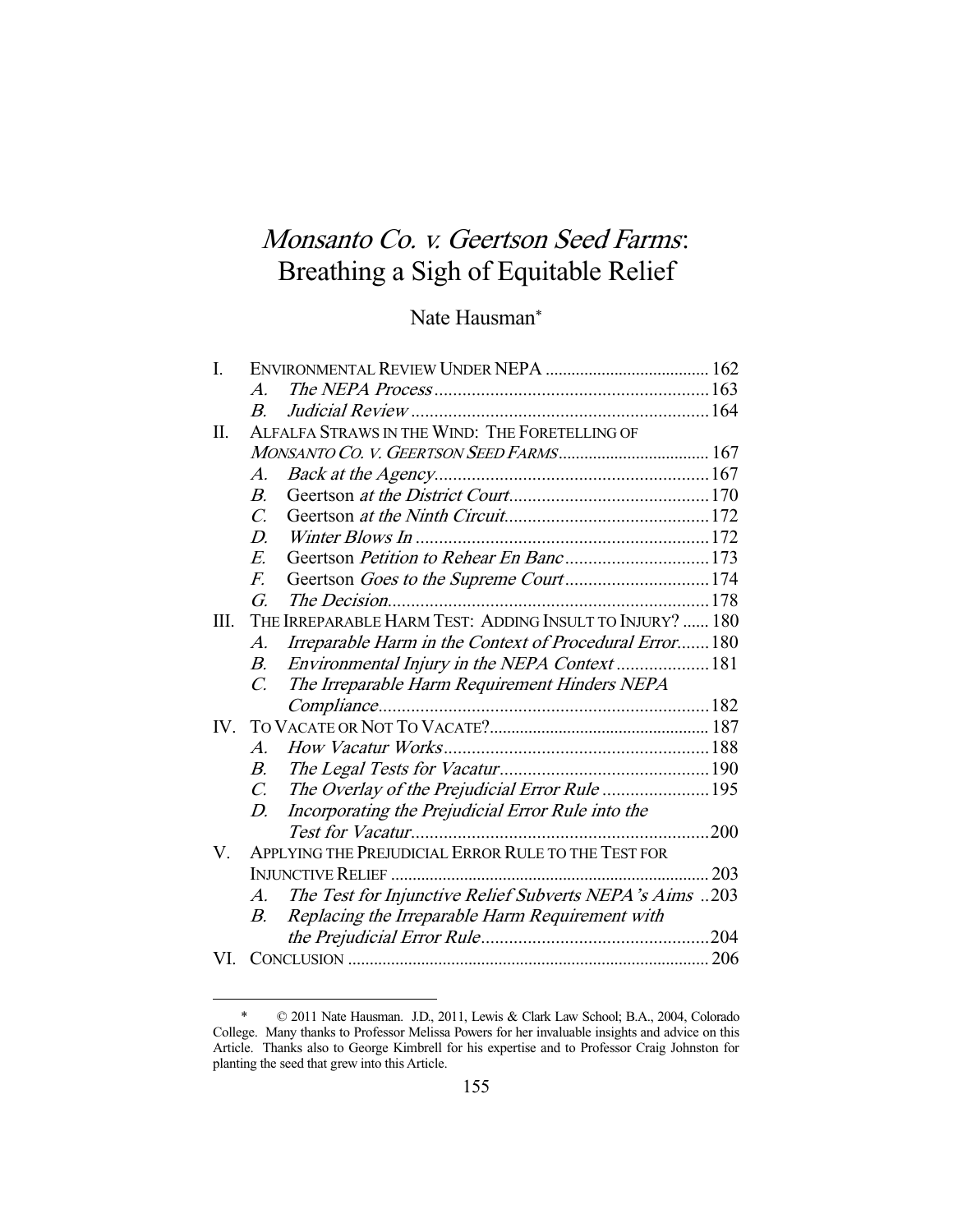The National Environmental Policy Act's (NEPA)<sup>1</sup> best years may well be behind it. Enacted over four decades ago, NEPA announced grandiose goals "to promote efforts which will prevent or eliminate damage to the environment and biosphere."<sup>2</sup> Despite early bipartisan support,<sup>3</sup> NEPA has been significantly circumscribed over its lifespan.<sup>4</sup> Indeed, some say that NEPA remains under siege, threatened by a host of legislative and administrative proposals aimed at curtailing its require $ments.<sup>5</sup>$ 

 The Supreme Court of the United States dealt NEPA an early series of devastating blows.<sup>6</sup> Just six years after President Nixon signed NEPA into law, the Supreme Court handed down Flint Ridge Development Co. v. Scenic Rivers Ass'n of Oklahoma, holding that "where a clear and unavoidable conflict in statutory authority exists, NEPA must give way."<sup>7</sup> The very same Term, in *Kleppe v. Sierra Club*, the Court ruled that an agency need not conduct a collective, comprehensive NEPA review of individual activities planned to occur within a region unless there has been an actual proposal for a regional plan of development.<sup>8</sup> A year later, the Court determined that the proper role for a court reviewing an agency decision under NEPA is "to insure that the agency has considered the environmental consequences," not to second-guess the agency's substantive decision.<sup>9</sup> Then, in 1989, in Robertson v. Methow Valley Citizens Council, in what many thought to be NEPA's death knell, the

 <sup>1.</sup> National Environmental Policy Act of 1969 (NEPA), 42 U.S.C. §§ 4321-4370f (2006).

<sup>2.</sup> *Id.* § 4321.

 <sup>3.</sup> JAY E. AUSTIN ET AL., ENVTL. LAW INST., JUDGING NEPA: A "HARD LOOK" AT JUDICIAL DECISION MAKING UNDER THE NATIONAL ENVIRONMENTAL POLICY ACT 5 (2004); ROBERT G. DREHER, GEORGETOWN ENVTL. LAW & POL'Y INST., NEPA UNDER SIEGE: THE POLITICAL ASSAULT ON THE NATIONAL ENVIRONMENTAL POLICY ACT 1 (2005), http://www.law. georgetown.edu/gelpi/research\_archive/nepa/NEPAUnderSiegeFinal.pdf.

 <sup>4.</sup> Matthew M. Villmer, Procedural Squabbling Ahead of Global Annihilation: Strengthening the National Environmental Policy Act in a New Technological Era, 11 FLA. COASTAL L. REV. 321, 321 (2010); Nicholas C. Yost, NEPA's Promise-Partially Fulfilled, 20 ENVTL. L. 533, 539 (1990).

<sup>5.</sup> DREHER, supra note 3, at 4-11; see also Sharon Buccino, NEPA Under Assault: Congressional and Administrative Proposals Would Weaken Environmental Review and Public Participation, 12 N.Y.U. ENVTL. L.J. 50 (2003).

 <sup>6.</sup> Two years after NEPA's passage, Justice Douglas dissented from a decision to deny review of a NEPA case warning of "the beginning of the demise of the mandate of NEPA." Scenic Hudson Pres. Conference v. Fed. Power Comm'n, 407 U.S. 926, 933 (1972); see also Donald N. Zillman & Peggy Gentles, Perspectives on NEPA in the Courts, 20 ENVTL. L. 505, 513 (1990).

 <sup>7. 426</sup> U.S. 776, 778 (1976).

<sup>8.</sup> See 427 U.S. 390, 414-15 (1976).<br>9. Strycker's Bay Neighborhood Co

 <sup>9.</sup> Strycker's Bay Neighborhood Council, Inc. v. Karlen, 444 U.S. 223, 227 (1980) (per curiam).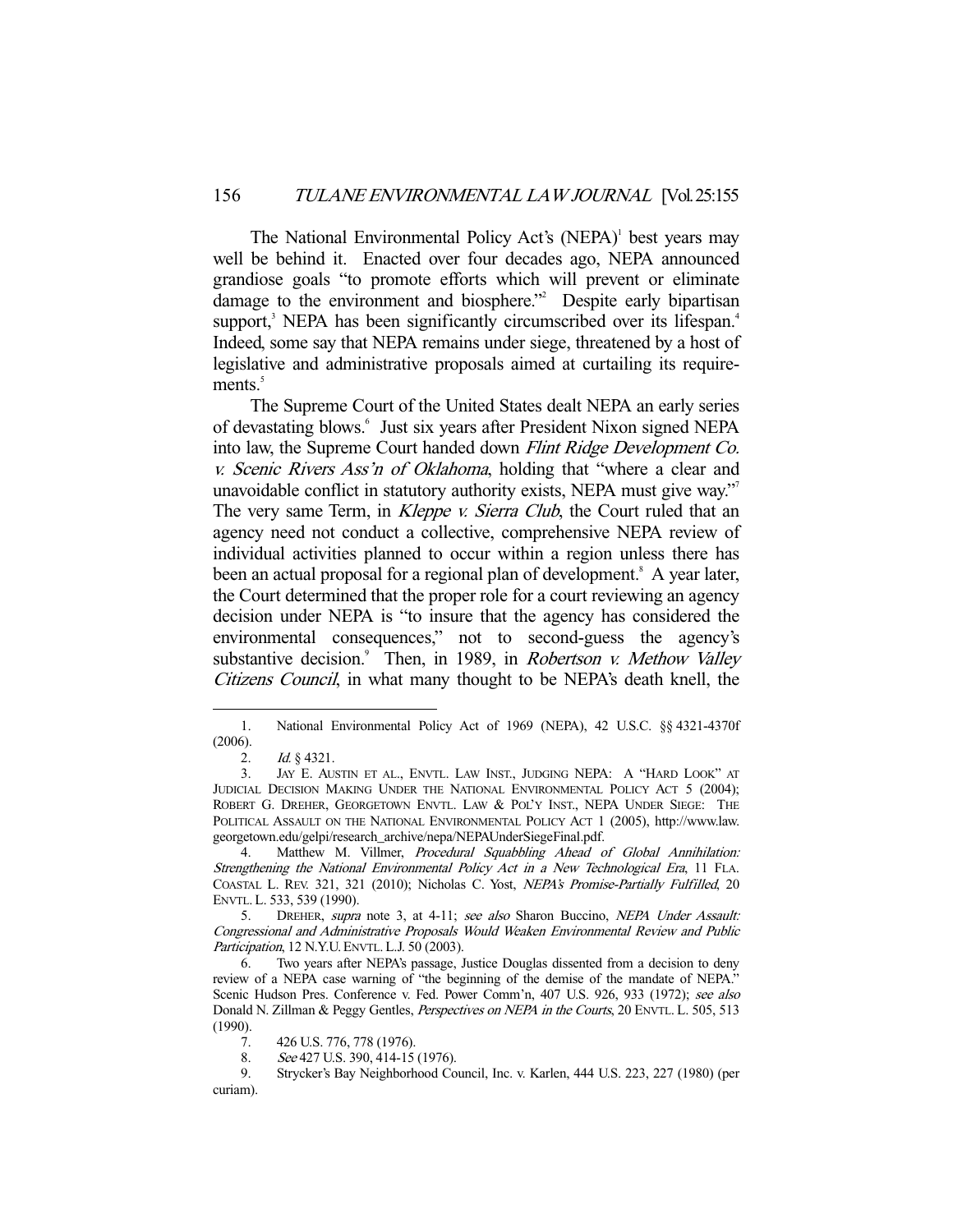Court held the statute's mandates to be strictly procedural.<sup>10</sup> Prior to Methow Valley, many federal circuit courts had held that NEPA, coupled with the Administrative Procedure Act (APA), afforded courts a right of review on the environmental merits of agency decision making.<sup>11</sup> After Methow Valley, it seemed that far from preventing damage to the environment, NEPA guaranteed little more than the felling of trees as a comprehensive federal paperwork scheme.<sup>12</sup>

 But NEPA's influence on environmental decision making can scarcely be doubted.<sup>13</sup> Examples abound where the NEPA process, sometimes spurred by litigation, has helped minimize and mitigate the environmental impacts of projects, or has prompted federal agencies to scrap certain projects altogether, due to environmental concerns.<sup>14</sup> And NEPA litigation has carried on doggedly. At least one study indicated that the rate of new NEPA litigation had, in fact, increased in recent years.15 Still, the statute's track record at the Supreme Court suggests that the high court may harbor some hostility toward it.<sup>16</sup> On January 1, 2010,

 <sup>10. 490</sup> U.S. 332, 350 (1989) ("[I]t is now well settled that NEPA itself does not mandate particular results, but simply prescribes the necessary process." (citing Strycker's Bay, 444 U.S. at 227-28; Vt. Yankee Nuclear Power Corp. v. Natural Res. Def. Council, Inc., 435 U.S. 519, 558 (1978))).

 <sup>11.</sup> Calvert Cliffs' Coordinating Comm., Inc. v. U.S. Atomic Energy Comm'n, 449 F.2d 1109, 1114 n.10 (D.C. Cir. 1971) (emphasizing "the necessity to separate the two, substantive and procedural, standards" when analyzing an agency's compliance with NEPA); Envtl. Def. Fund, Inc. v. Corps of Eng'rs, 470 F.2d 289, 298 (8th Cir. 1972) ("Given an agency obligation to carry out the substantive requirements of [NEPA], we believe that courts have an obligation to review substantive agency decisions on the merits."); Conservation Council of N.C. v. Froehlke, 473 F.2d 664, 665 (4th Cir. 1973) (per curiam) ("District Courts have an obligation to review substantive agency decisions on the merits to determine if they are in accord with NEPA."); Envtl. Def. Fund, Inc. v. Corps of Eng'rs, 492 F.2d 1123, 1139-40 (5th Cir. 1974) (holding that "an agency's ecological decisions under NEPA are not beyond APA scrutiny"); see also Harvey Bartlett, Comment, Is NEPA Substantive Review Extinct, or Merely Hibernating? Resurrecting NEPA Section 102(1), 13 TUL. ENVTL. L.J. 411, 419-24 (2000).

<sup>12.</sup> Michael C. Blumm & Stephen R. Brown, *Pluralism and the Environment: The Role* of Comment Agencies in NEPA Litigation, 14 HARV. ENVTL. L. REV. 277, 277 (1990) (citing Methow Valley, 490 U.S. at 332-33; Marsh v. Or. Natural Res. Council, 490 U.S. 360 (1989)).

<sup>13.</sup> DREHER, *supra* note 3, at 4.

 <sup>14.</sup> For a short list of examples where NEPA has had profound, on-the-ground impacts, see *id.* at 4-6.

<sup>15.</sup> AUSTIN ET AL., *supra* note 3, at 12.

 <sup>16.</sup> David C. Shilton, Is the Supreme Court Hostile to NEPA? Some Possible Explanations for a 12-0 Record, 20 ENVTL. L. 551, 553-54 (1990) (citing D. MANDELKER, NEPA LAW AND LITIGATION, at vi-vii (1984); Daniel A. Farber, *Disdain for 17-Year-Old Statute Evident* in High Court's Rulings, NAT'L L.J., May 4, 1987, at 22; Richard I. Goldsmith & William C. Banks, Environmental Values: Institutional Responsibility and the Supreme Court, 7 HARV. ENVTL. L. REV. 1, 4-5 (1983)); see Daniel A. Farber, Is the Supreme Court Irrelevant? Reflections on the Judicial Role in Environmental Law, 81 MINN. L.REV. 547, 561 (1997).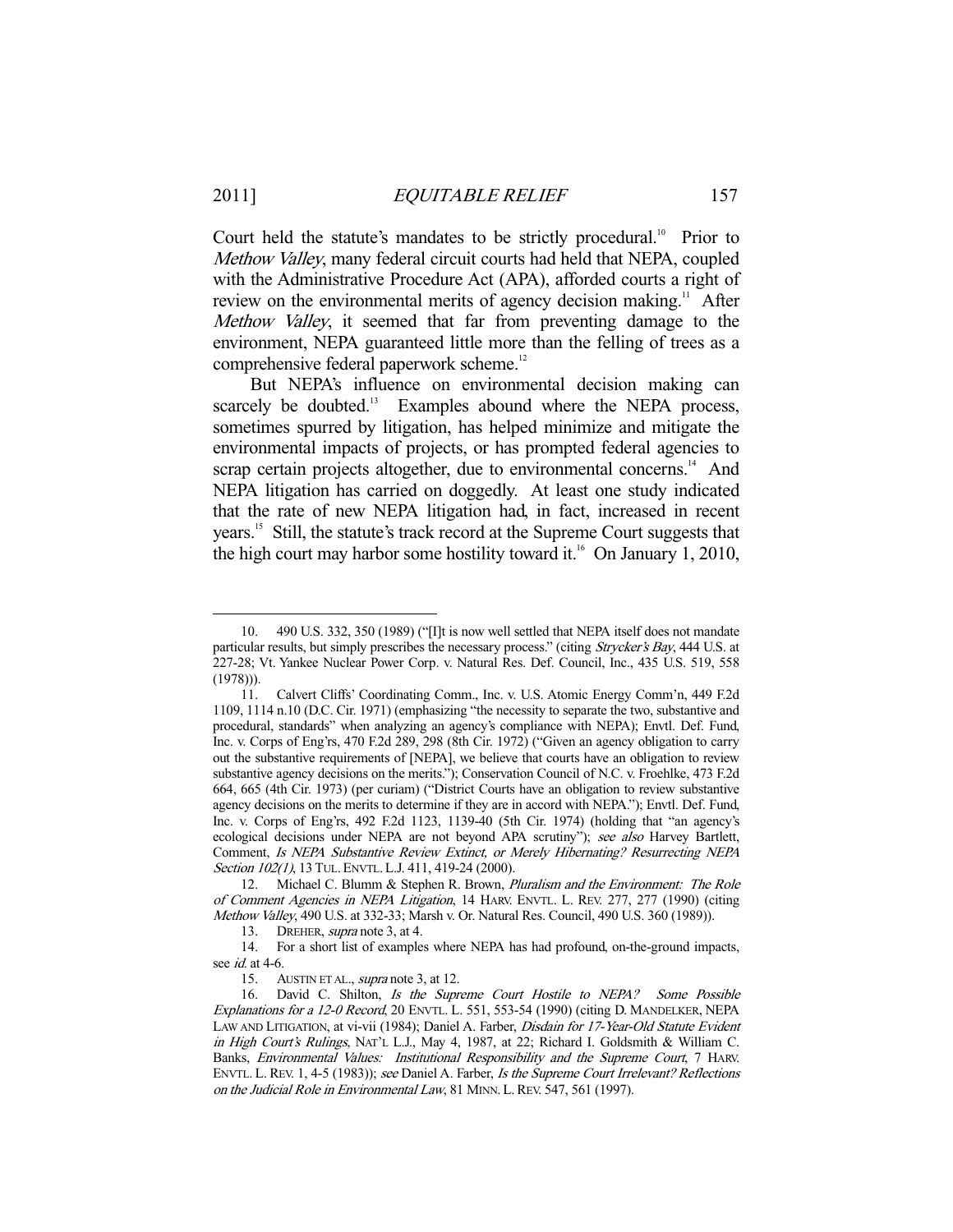the statute turned forty, with NEPA plaintiffs batting a discouraging 0 for-15 before the Supreme Court.<sup>17</sup>

 A mere two weeks after the statute turned forty, the Supreme Court granted certiorari in another NEPA case: Monsanto Co. v. Geertson Seed Farms.<sup>18</sup> Geertson came to the Court on a petition from Monsanto, the leading corporate producer of genetically engineered (GE) seeds.<sup>19</sup> Monsanto appealed to the high court after the United States Court of Appeals for the Ninth Circuit affirmed a district court's decision that vacated an agency rule deregulating a variety of GE alfalfa and enjoining the further planting or selling of seed pending the release of a full environmental impact statement.<sup>20</sup> Monsanto argued that the lower court erred in granting injunctive relief without requiring plaintiffs to show a sufficient likelihood of "irreparable harm" and without conducting an evidentiary hearing to resolve facts related to the scope of the injunction.<sup>21</sup>

When the Supreme Court granted certiorari in *Geertson*, word quickly spread around the environmental law blogosphere that NEPA could be dealt another crippling blow.<sup>22</sup> In light of NEPA plaintiffs' dismal overall track record at the Supreme Court and environmental

<sup>17.</sup> William H. Rodgers Jr., *NEPA's Insatiable Optimism*, 39 ENVTL. L. REP. NEWS & ANALYSIS 10618, 10618 (2009).

<sup>18.</sup> Geertson Seed Farms v. Johanns, 570 F.3d 1130 (9th Cir. 2009), rev'd sub nom. Monsanto Co. v. Geertson Seed Farms, 130 S. Ct. 2743 (2010).

 <sup>19.</sup> Amanda L. Kool, Halting Pig in the Parlor Patents: Nuisance Law as a Tool To Redress Crop Contamination, 50 JURIMETRICS J. 453, 459 (2010). GE crops are plant varieties derived from a process of genetic manipulation. Sheryl Lawrence, What Would You Do with a Fluorescent Green Pig?: How Novel Transgenic Products Reveal Flaws in the Foundational Assumptions for the Regulation of Biotechnology, 34 ECOLOGY L.Q. 201, 209-10 (2007) (citing NAT'L RESEARCH COUNCIL, SAFETY OF GENETICALLY ENGINEERED FOODS: APPROACHES TO ASSESSING UNINTENDED HEALTH EFFECTS, REPORT IN BRIEF (2004)). More specifically, genetic engineering involves the insertion of genetic code from one organism into another organism possibly from a different species or kingdom altogether—to form a new genetic combination that would never occur in nature without human intervention. Id. GE crop developers and purveyors have staunchly defended the practice as a way of increasing crop yields in the face of growing population demands and changing climatic conditions. Sean D. Murphy, Biotechnology and International Law, 42 HARV. INT'L L.J. 47, 55-56 (2001) (citing AGRICULTURAL BIOTECHNOLOGY IN INTERNATIONAL DEVELOPMENT (Catherine L. Ives & Bruce M. Beford eds., 1988)). Some studies indicate that genetic engineering does not increase crop yields, however. See, e.g., DOUG GURIAN-SHERMAN, UNION OF CONCERNED SCIENTISTS, FAILURE TO YIELD: EVALUATING THE PERFORMANCE OF GENETICALLY ENGINEERED CROPS (Apr. 2009), http://www.ucsusa.org/ assets/documents/food\_and\_agriculture/failure-to-yield.pdf.

<sup>20.</sup> Geertson, 130 S. Ct. at 2750-51.

<sup>21.</sup> *Id.* at 2760-62.

<sup>22.</sup> See, e.g., Reed Rubinstein, Supreme Court To Trim NEPA?, ENVTL. & ENERGY L. BLOG (Feb. 9, 2010), http://www.environmentalandenergylawblog.com/2010/02/articles/courtcases/supreme-court-to-trim-nepa/.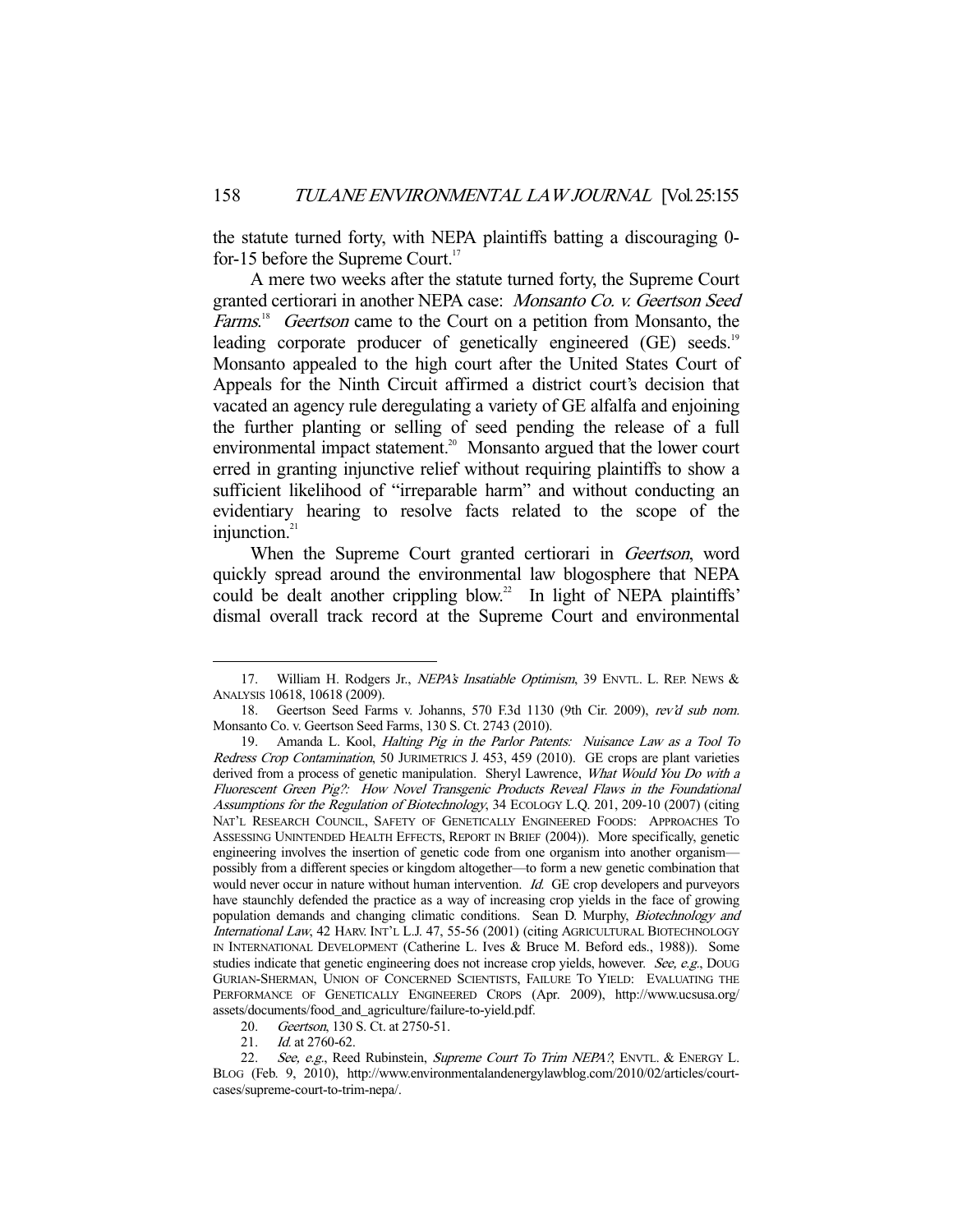plaintiffs' less than exemplary track record before the Roberts Court.<sup>23</sup> the prospect of high-court review was deeply unsettling for environmentalists. Moreover, the case represented the Supreme Court's first-ever look at the regulation of a GE crop.<sup>24</sup> Environmentalists, wary of the safety and ecological soundness of growing and consuming crops with novel gene combinations, $25$  worried that the case might set a precedent for greater GE crop deregulation.<sup>26</sup> Legal pundits voiced particular concern that the Court might impose additional hurdles on plaintiffs seeking injunctive relief under NEPA.<sup>27</sup> This concern was especially present in environmentalists' minds because a mere two years prior the Supreme Court had held in Winter v. Natural Resource Defense Council, Inc.,<sup>28</sup> that NEPA plaintiffs seeking a preliminary injunction were required to demonstrate a likelihood of irreparable injury absent injunctive relief, rather than merely a possibility of it. While violations of substantive statutes may well constitute irreparable harm as a matter of law,<sup>29</sup> violations of a procedural statute like NEPA do not.<sup>30</sup> After the Court's decision in Winter, demonstrably proving that advancement of a

26. See id.; Heather Whitehead, Supreme Court To Hear First GE Case, CIVIL EATS (Apr. 27, 2010), http://civileats.com/2010/04/27/supreme-court-to-hear-first-ge-crop-case/.

30. Winter, 555 U.S. at 22-23.

<sup>23.</sup> Stephen M. Johnson, *The Roberts Court and the Environment*, 37 B.C. ENVTL. AFF. L. REV. 317, 330 (2010).

<sup>24.</sup> Gabriel Nelson, Supreme Court To Take First Look at Genetically Modified Crops in Case with NEPA Implications, N.Y. TIMES, Apr. 22, 2010, http://www.nytimes.com/gwire/ 2010/04/22/22greenwire-supreme-court-to-take-first-look-at-genetically-4425.html.

<sup>25.</sup> See Allison M. Straka, Case Note, Geertson Seed Farms v. Johanns: Why Alfalfa Is Not the Only Little Rascal for Bio-Agriculture Law, 21 VILL. ENVTL. L.J. 383, 383 (2010) (citing Anthony J. Conner et al., The Release of Genetically Modified Crops into the Environment, Part II Overview of Risk Assessment, 33 PLANT J. 19, 19-20 (2003); Rebecca Bratspies, Some Thoughts on the American Approach To Regulating Genetically Modified Organisms, 16 KAN. J.L. & PUB. POL'Y 393, 394 (2007)).

<sup>27.</sup> See Nelson, supra note 24; Straka, supra note 25, at 403-04 (citing Geertson Seed Farms v. Johanns, 570 F.3d 1130, 1142-43 (9th Cir. 2009) (Smith, J., dissenting); Conner, supra note 25, at 34).

 <sup>28. 555</sup> U.S. 7, 22 (2008) ("Our frequently reiterated standard requires plaintiffs seeking preliminary relief to demonstrate that irreparable injury is likely in the absence of an injunction." (citing Los Angeles v. Lyons, 461 U.S. 95, 103 (1983); Granny Goose Foods, Inc. v. Teamsters, 415 U.S. 423, 441 (1974); O'Shea v. Littleton, 414 U.S. 488, 502 (1974); CHARLES ALAN WRIGHT ET AL., FEDERAL PRACTICE AND PROCEDURE: CIVIL § 2948.1, at 139, 154-55 (2d ed. 1995))).

 <sup>29.</sup> Brief for Amici Curiae Natural Res. Def. Council et al., in Support of Respondents at 29, Monsanto Co. v. Geertson Seed Farms, 130 S. Ct. 2743 (2010) (No. 09-475), 2010 WL 1393439, at \*29 (quoting United States v. Oakland Cannabis Buyers' Coop., 532 U.S. 483, 497 (2001) ("[A] court sitting in equity cannot ignore the judgment of Congress, deliberately expressed in legislation." (alteration in original))); see also Tenn. Valley Auth. v. Hill, 437 U.S. 153, 172-73 (1978). In Tennessee Valley Authority v. Hill, the Court affirmed an injunction prohibiting the completion of a dam where its construction would eradicate an endangered species. Id. The Court held that "the explicit provisions of the Endangered Species Act require precisely that result." *Id.* at 173 (emphasis added).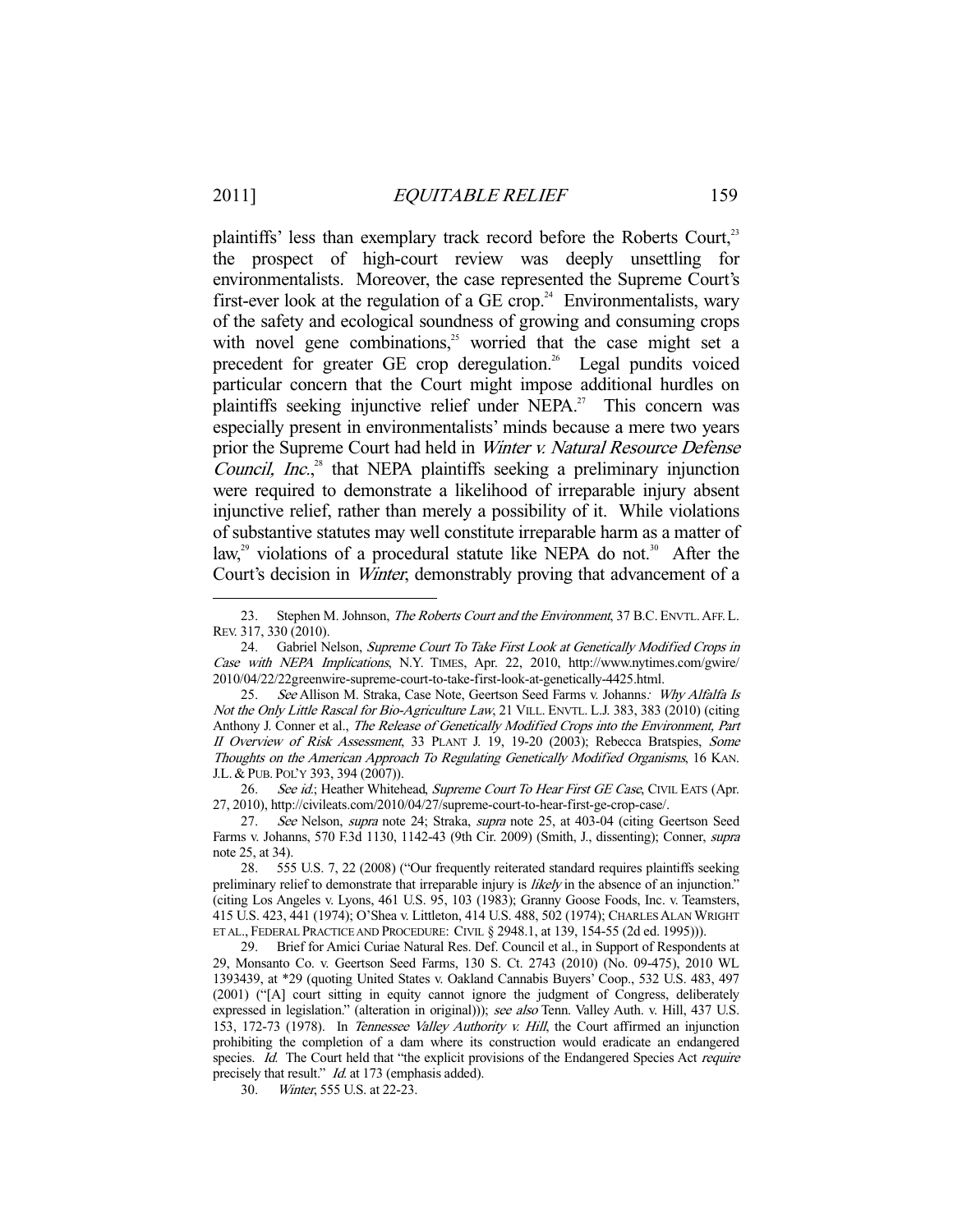project without proper NEPA review causes a sufficient likelihood of substantive irreparable harm became a daunting task for plaintiffs.<sup>31</sup> The issue of whether or not the *Geertson* plaintiffs carried their burden was squarely before the Court.<sup>32</sup>

 To the relief of many in the environmental community, the Geertson Court, in a 7-1 decision authored by Justice Alito, rejected the district court's injunction as being overbroad, without elevating the likelihood of irreparable harm requirement $33$  or passing judgment on whether the lower court improperly issued the injunction absent an additional evidentiary hearing.<sup>34</sup> Although the Court set aside the injunction prohibiting the further planting or selling of GE alfalfa seed pending the release of an environmental impact statement, the Court's decision nevertheless left the lower court's vacatur of the rule deregulating GE alfalfa in place.<sup>35</sup> Because the rule formed the basis of the agency's action in this case, vacatur of the rule deregulating GE alfalfa had the same practical effect as the injunction keeping GE alfalfa seed off the market.<sup>36</sup> Despite losing the case, environmentalists hailed the *Geertson* ruling as a victory.<sup>37</sup>

For NEPA plaintiffs, *Geertson* illustrates the wisdom of seeking multiple forms of equitable relief. $38$  Where an agency rule forms the basis of a major federal action under NEPA, vacatur and injunctive relief can effect similar results.<sup>39</sup> In such circumstances, plaintiffs challenging an agency action are well-served to press for vacatur of the rule above and beyond injunctive relief since the standards governing vacatur tend to

-

38. See Geertson, 130 S. Ct. at 2761.

 <sup>31.</sup> See infra Part III.A-C.

 <sup>32.</sup> Petition for a Writ of Certiorari, Geertson, 130 S. Ct. 2743 (No. 90-475), 2009 WL 3420495.

 <sup>33.</sup> Geertson, 130 S. Ct. at 2761-62; see infra Part II.G.

 <sup>34.</sup> Geertson, 130 S. Ct. at 2762.

 <sup>35.</sup> Id. at 2761-62. Curiously, both sides claimed victory in Geertson. Mike Ludwig, Monsanto, Opponents Both Claim Victory in Historic Genetically Modified Crop Case, TRUTHOUT (June 22, 2010), http://archive.truthout.org/monsanto-opponents-both-claim-victoryhistoric-genetically-modified-crop-case60678.

 <sup>36.</sup> Ludwig, supra note 35; see also Geertson, 130 S. Ct. at 2761. The rule deregulating GE alfalfa was vacated for a time; however, in early 2011, GE alfalfa once again was deregulated through rule making. Mike Ludwig, Farmers Sue USDA over Monsanto Alfalfa-Again, GLOBAL REALM (Mar. 25, 2011), http://theglobalrealm.com/2011/03/27/farmers-sue-usda-overmonsanto-alfalfa-again/. The new rule deregulating GE alfalfa has also been challenged. Id.

 <sup>37.</sup> Supreme Court Ruling in Monsanto Case Is Victory for Center for Food Safety, Farmers, TRUE FOOD NETWORK (June 21, 2010), http://truefoodnow.org/2010/06/21/supremecourt-ruling-in-monsanto-case-is-victory-for-center-for-food-safety-farmers/.

<sup>39.</sup> Id. Vacatur and injunctive relief both represent prescriptive equitable remedies. Id. at 2766-67 (Stevens, J., dissenting) ("At the outset, it is important to observe that when a district court is faced with an unlawful agency action, a set of parties who have relied on that action, and a prayer for relief to avoid irreparable harm, the court is operating under its powers of equity.").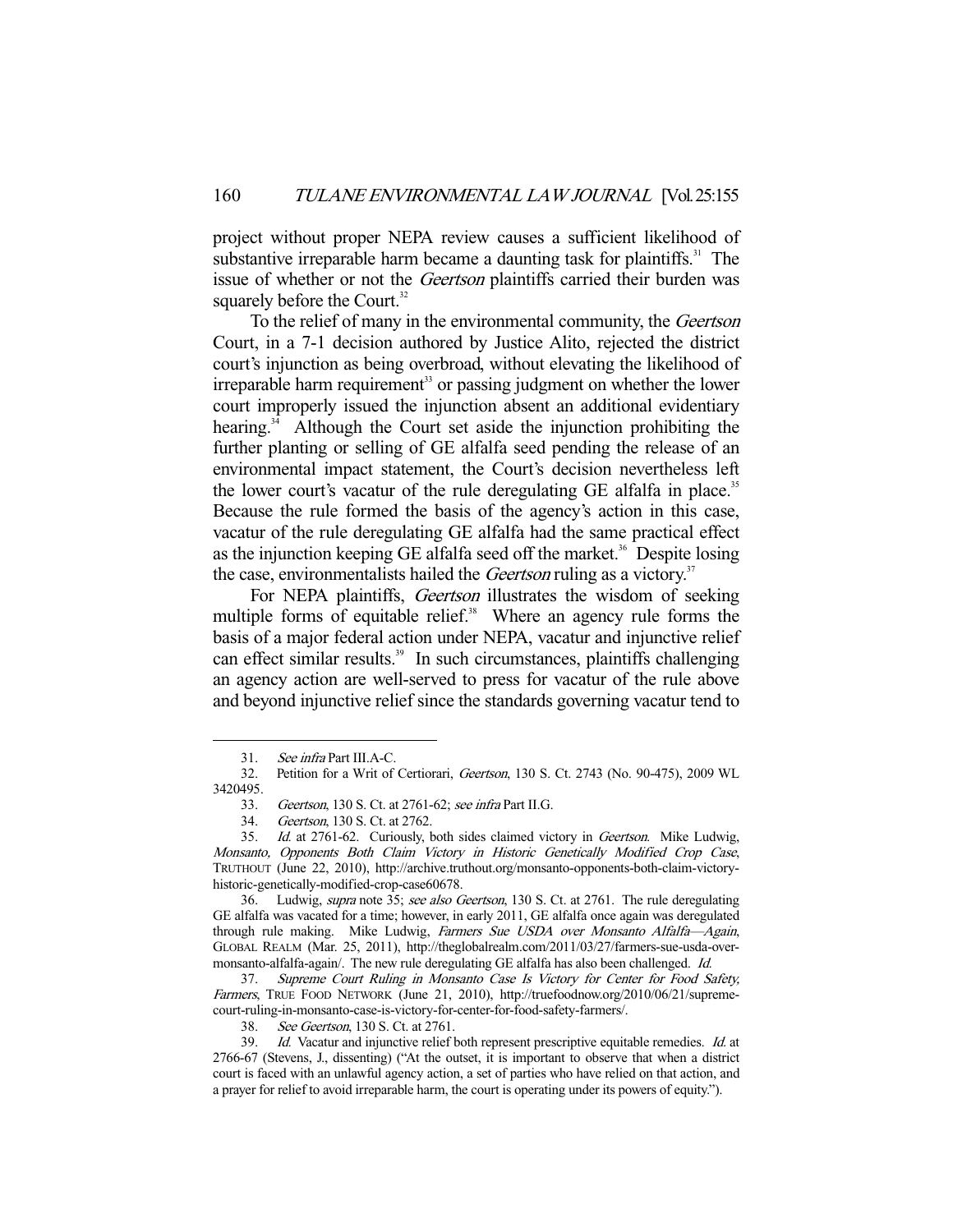be more easily met than the test for injunctive relief.<sup>40</sup> Some courts, in fact, have treated vacatur as the presumptive remedy for APA § 706 rulemaking violations.<sup>41</sup> Section 706 of the APA plainly directs reviewing courts to "hold unlawful and set aside agency action . . . found to be . . . arbitrary, capricious, an abuse of discretion, or otherwise not in accordance with law."42

 Other courts have been more reluctant to assume that a full vacatur should follow a determination that a rule is unlawful.<sup>43</sup> In recent years, interpreting the admonition in APA § 706 that "due account shall be taken of the rule of prejudicial error,"<sup>44</sup> the Supreme Court has guided lower courts to vacate unlawful rules only if their deficiencies are prejudicial.<sup>45</sup> Under this prejudicial error test, an agency rule found to violate APA § 706 would nonetheless stand if its deficiencies were merely harmless.<sup>46</sup> Like the irreparable injury prong of the test for injunctive relief, the burden of showing prejudicial error usually falls on plaintiffs attacking an agency's decision.<sup> $47$ </sup> Unlike the irreparable harm requirement, however, the test for prejudicial error has often proven relenting for plaintiffs challenging unlawful procedural deficiencies.<sup>48</sup> Given NEPA's ambitious statutory aims and the flexible nature of equitable relief, the rule of prejudicial error provides a more sensible and

 <sup>40.</sup> Sierra Club v. Van Antwerp, 719 F. Supp. 2d 77, 78-79 (D.D.C. 2010) (citing Geertson, 130 S. Ct. at 2757; Fed. Commc'ns Comm'n v. NetWave Personal Commc'ns Inc., 537 U.S. 293, 300 (2003); Nat'l Mining Ass'n v. U.S. Army Corps of Eng'rs, 145 F.3d 1399, 1409 (D.C. Cir. 1998); Am. Bioscience, Inc. v. Thompson, 269 F.3d 1077, 1084 (D.C. Cir. 2001)). The Geertson Court styled vacatur a "less drastic remedy" than an injunction. Geertson, 130 S. Ct. at 2761 (citing Weinberger v. Romero-Barcelo, 456 U.S. 305, 311-12 (1982); Winter v. Natural Res. Def. Council, 555 U.S. 7, 29-33 (2008)).

 <sup>41.</sup> See Fed. Power Comm'n v. Transcon. Gas Pipe Line Corp., 423 U.S. 326, 331 (1976) ("If the decision of the agency 'is not sustainable . . . the . . . decision must be vacated and the matter remanded . . . for further consideration.'" (quoting Camp v. Pitts, 411 U.S. 138, 143 (1973))); Van Antwerp, 719 F. Supp. 2d at 78-79 (citing Geertson, 130 S. Ct. at 2757; NextWave, 537 U.S. at 300; Nat'l Mining Ass'n, 145 F.3d at 1409; Am. Bioscience, 269 F.3d at 1084).

 <sup>42.</sup> Administrative Procedure Act (APA), 5 U.S.C. § 706(2) (2006).

<sup>43.</sup> See Ronald M. Levin, "Vacation" at Sea: Judicial Remedies and Equitable Discretion in Administrative Law, 53 DUKE L.J. 291 (2003).

 <sup>44. 5</sup> U.S.C. § 706.

<sup>45.</sup> Shinseki v. Sanders, 129 S. Ct. 1696, 1704 (2009); see also Craig Smith, Note, Taking "Due Account" of the APA's Prejudicial-Error Rule, 96 VA. L.REV. 1727, 1727 (2010) ("[U]nder a doctrine called both the 'harmless-error' rule and the 'prejudicial-error' rule, agencies must correct their mistakes only if they have injured someone." (footnote omitted)).

 <sup>46.</sup> See Sagebrush Rebellion, Inc. v. Hodel, 790 F.2d 760, 765 (9th Cir. 1986) (citing Buschmann v. Schweiker, 676 F.2d 352, 358 (9th Cir. 1982)).

 <sup>47.</sup> Sanders, 129 S. Ct. at 1706 (citations omitted).

<sup>48.</sup> See, e.g., Cal. Wilderness Coal. v. U.S. Dep't of Energy, 631 F.3d 1072, 1090-1106 (9th Cir. 2011).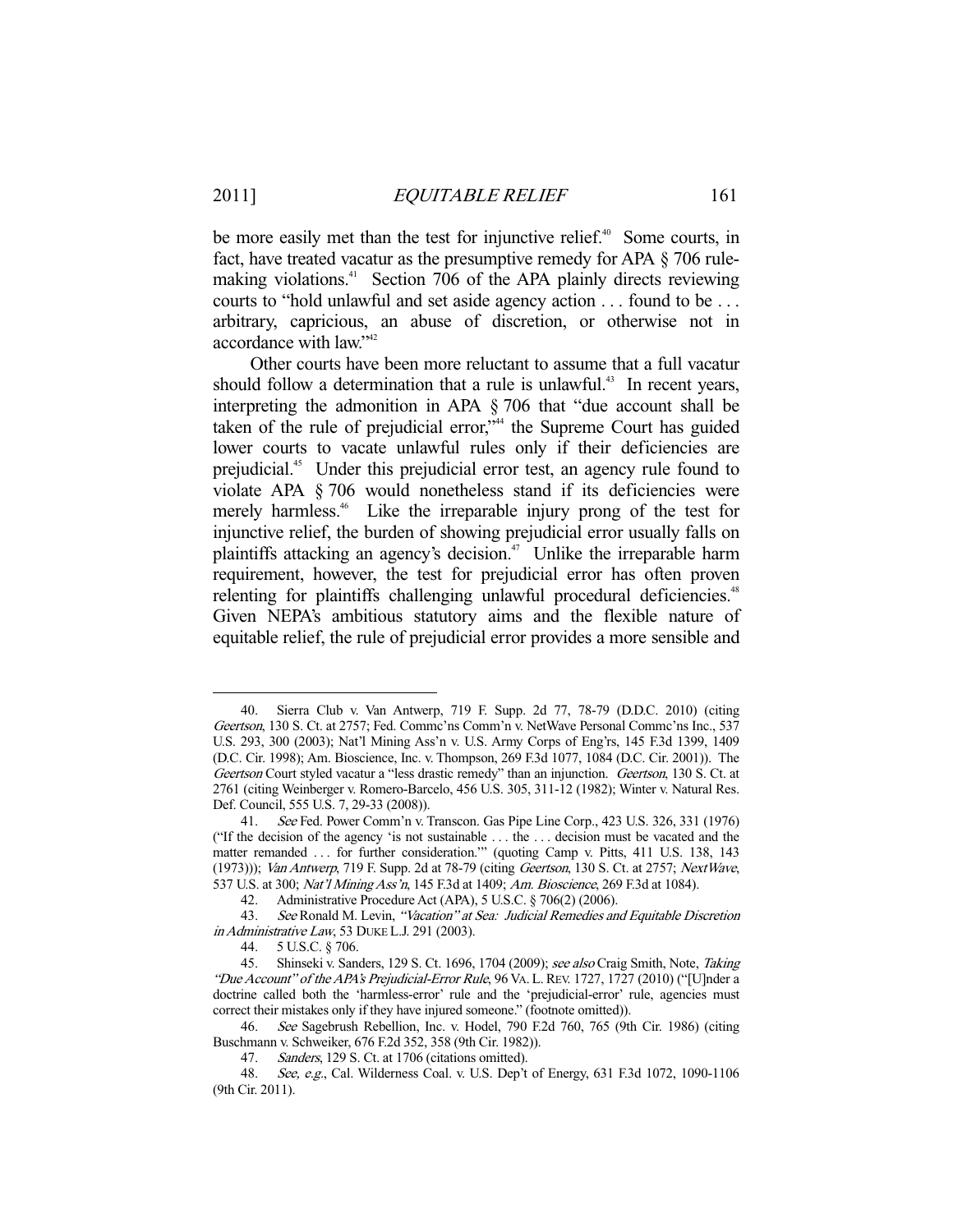accommodating test for prescriptive equitable relief than does the irreparable harm requirement for injunctive relief.<sup>49</sup>

This Article explores the issues that *Geertson* raised with respect to the standards for prescriptive equitable relief—vacatur under the APA and injunctive relief more broadly. Part I of this Article examines the statutory framework of NEPA. Part II looks at Geertson. Part III examines the irreparable harm prong of the test for injunctive relief in the context of NEPA. Part IV first considers the alternative of seeking vacatur of a rule under the APA where the rule forms the basis of a major federal action. Part IV then turns to the interplay between vacatur and the prejudicial error rule, and ultimately recommends a new test for vacatur that integrates the prejudicial error rule. Finally, Part V proposes to replace the irreparable harm requirement for injunctive relief with the prejudicial error rule to better effectuate the aims of procedural statutes like NEPA and to help harmonize the disparate standards governing prescriptive equitable relief in the administrative law context.

#### I. ENVIRONMENTAL REVIEW UNDER NEPA

 NEPA has been called the "basic national charter for protection of the environment."<sup>50</sup> For a statute that has received so much hermeneutical attention by the courts and regulatory explication by administrative agencies, NEPA is remarkably straightforward.<sup>51</sup> At its core, the statute simply requires agencies to take a "hard look" at the environmental considerations of proposed actions and to broadly disseminate relevant information to the public in the course of decision making.<sup>52</sup> Although the Supreme Court in *Methow Valley* held that an "agency is not constrained by NEPA from deciding that other values outweigh the environmental costs,"<sup>53</sup> the Court also noted that NEPA's prescribed process will "inevitably bring pressure to bear on agencies 'to respond to the needs of environmental quality."<sup>554</sup>

<sup>49.</sup> See infra Part V.B.

 <sup>50. 40</sup> C.F.R. § 1500.1(a) (2011).

<sup>51.</sup> Bradley C. Karkkainen, Toward a Smarter NEPA: Monitoring and Managing Government's Environmental Performance, 102 COLUM. L.REV. 903, 909 (2002).

 <sup>52.</sup> Robertson v. Methow Valley Citizens Council, 490 U.S. 332, 333 (1989) ("[T]he EIS requirement and NEPA's other 'action-forcing' procedures implement that statute's sweeping policy goals by ensuring that agencies will take a 'hard look' at environmental consequences and by guaranteeing broad public dissemination of relevant information.").

<sup>53.</sup> Id. at 350 (citing Strycker's Bay Neighborhood Council, Inc. v. Karlen, 444 U.S. 223, 227-28 (1980) (per curiam); Kleepe v. Sierra Club, 427 U.S. 390, 410 n.21 (1976)).

<sup>54.</sup> *Id.* at 349 (quoting 115 CONG. REC. 40,425 (1969) (remarks of Sen. Muskie)).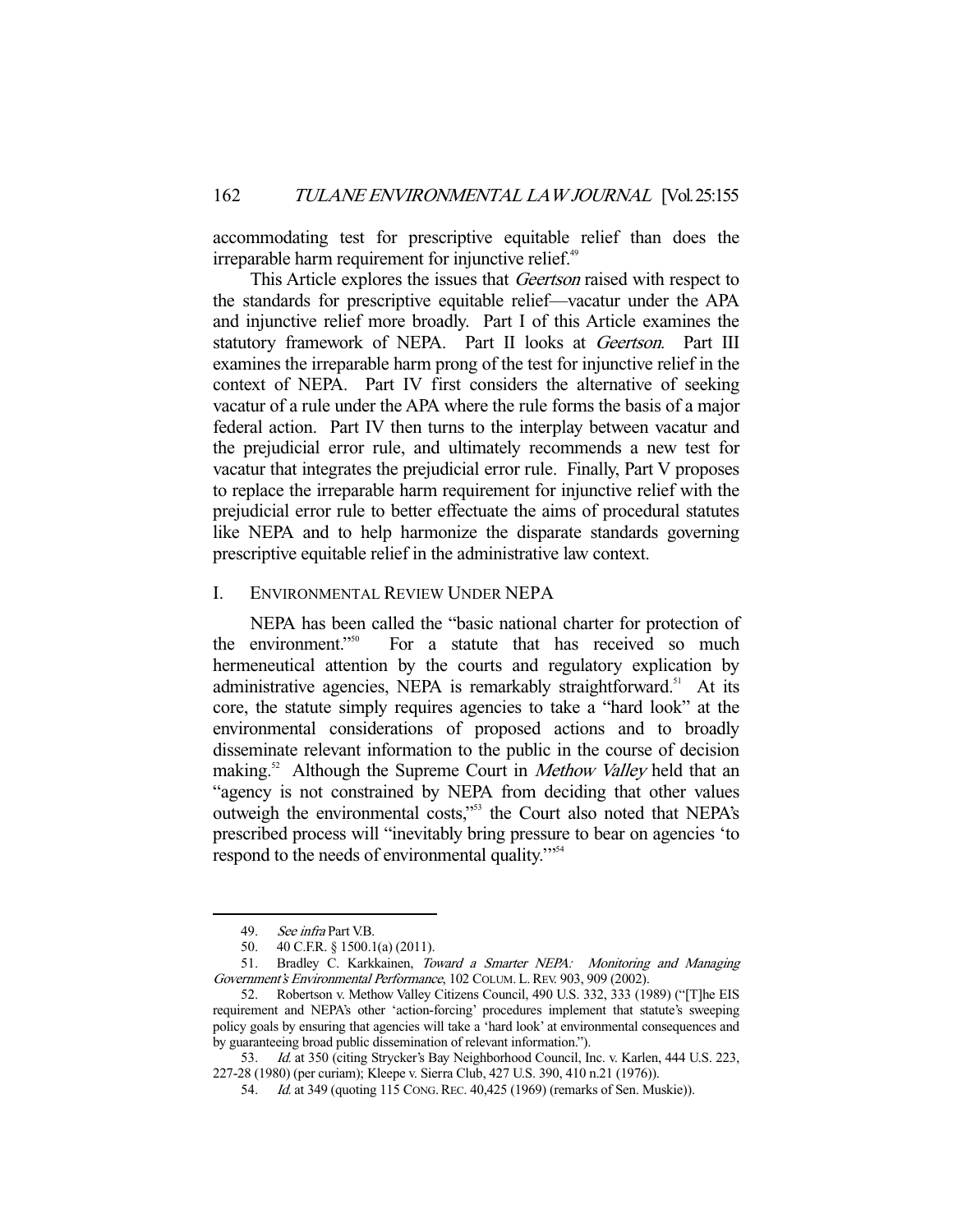In spite of NEPA's procedural construction, Congress intended for the statute to effectuate broad substantive goals.<sup>55</sup> In stirring diction on the Senate floor before NEPA's final passage, Senator Henry Jackson, who introduced the bill, declared:

A statement of environmental policy is more than a statement of what we believe as a people and as a nation. It establishes priorities and gives expression to our national goals and aspirations. . . .

 What is involved is a congressional declaration that we do not intend, as a government or as a people, to initiate actions which endanger the continued existence or the health of mankind: That we will not intentionally initiate actions which will do irreparable damage to the air, land, and water which support life on earth.<sup>56</sup>

NEPA proclaims "the continuing policy of the Federal Government . . . to use all practicable means and measures . . . to create and maintain conditions under which man and nature can exist in productive harmony."<sup>57</sup> NEPA's goals may be lofty,<sup>58</sup> but they are not hollow.<sup>59</sup> This Part looks first at NEPA's procedural mandates and then examines the judicial relief available to remedy NEPA violations.

## A. The NEPA Process

The Environmental Impact Statement (EIS) is NEPA's central instrument for achieving its broad goals.<sup>60</sup> Before undertaking "major Federal actions significantly affecting the quality of the human environment,<sup>"61</sup> NEPA requires federal agencies to prepare and publicly produce a detailed EIS on the impacts of the proposed action, $\frac{62}{15}$  its alternatives, $63$  and available mitigation measures to offset impacts. $64$  An EIS is designed to provide decision makers and the public with information about the environmental ramifications of a proposed action.<sup>65</sup> An EIS must contain "relevant information"<sup>66</sup> related to the reasonably

<sup>55.</sup> See Leslye A. Herrmann, Comment, *Injunctions for NEPA Violations: Balancing the* Equities, 59 U.CHI. L.REV. 1263, 1266-72 (1992).

 <sup>56. 115</sup> CONG.REC. 40,416 (1969) (remarks of Sen. Jackson).

 <sup>57. 42</sup> U.S.C. § 4331 (2006).

<sup>58.</sup> United States v. Students Challenging Regulatory Agency Procedures (SCRAP I), 412 U.S. 669, 693 (1973).

<sup>59.</sup> See Methow Valley, 490 U.S. at 350-51.

<sup>60.</sup> *See SCRAP I*, 412 U.S. at 693 (citing 42 U.S.C. § 4331).

 <sup>61. 42</sup> U.S.C. § 4332(C).

<sup>62.</sup> *Id.* § 4332(C)(i)-(ii).

 <sup>63.</sup> Id. § 4332(C)(iii); 40 C.F.R. § 1502.14(a)-(c) (2011).

 <sup>64. 40</sup> C.F.R. § 1502.14(f).

 <sup>65.</sup> Trout Unlimited v. Morton, 509 F.2d 1276, 1283 (9th Cir. 1974).

 <sup>66.</sup> Sierra Club v. U.S. Army Corps of Eng'rs, 701 F.2d 1011, 1030 (2d Cir. 1983).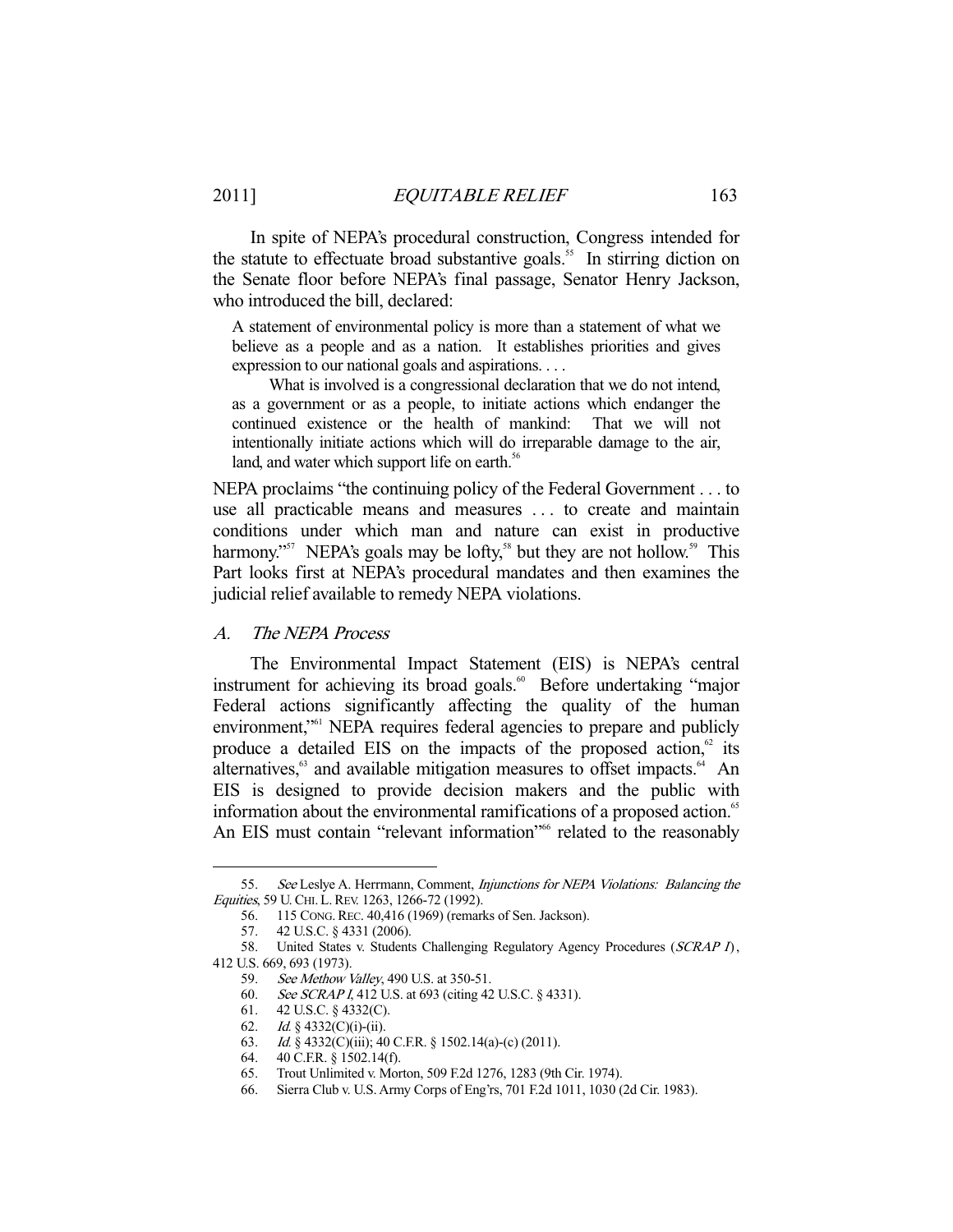foreseeable environmental consequences of both the proposed action and any feasible alternatives.<sup>67</sup> This information must be thorough enough to allow for a critical evaluation of whether to proceed with the project in light of its environmental impacts.<sup>68</sup> An EIS should respond to issues raised<sup>69</sup> and should include reasoned, comprehensible scientific analysis and explanation.<sup>70</sup>

 When questions arise as to whether an EIS is necessary, an agency must ordinarily prepare a less extensive Environmental Assessment (EA) to determine whether the environmental effects of its proposed action are significant.<sup> $71$ </sup> If the proposed action meets the "significance" threshold, the agency must prepare a full  $EIS<sup>72</sup>$ . If, on the other hand, an agency concludes that impacts from an action will not significantly affect the environment (thus, making the preparation of an EIS unnecessary), the agency must issue a Finding of No Significant Impact (FONSI).<sup>73</sup>

#### B. Judicial Review

-

NEPA itself does not authorize a private right of action.<sup>74</sup> Plaintiffs, however, may challenge NEPA decisions pursuant to the APA.<sup>75</sup> EISs and

Id. § 1508.27(b)(2)-(7).

 <sup>67.</sup> City of Grapevine, Tex. v. Dep't of Transp., 17 F.3d 1502, 1503 (D.C. Cir. 1994)  $(citing 42 U.S.C. § 4332(2)(c)(i), (iii)).$ 

 <sup>68.</sup> Trout Unlimited, 509 F.2d at 1282 (citing Calvert Cliffs' Coordinating Comm., Inc. v. Atomic Energy Comm'n, 449 F.2d 1109 (1971)); see also Iowa Citizens for Envtl. Quality, Inc. v. Volpe, 487 F.2d 849, 851 (8th Cir. 1973) (citing Envtl. Def. Fund, Inc. v. Froehlke, 473 F.2d 346, 350-51 (8th Cir. 1972); Envtl. Def. Fund, Inc. v. Corps of Eng'rs, 470 F.2d 289, 297-99 (8th Cir. 1972); *Calvert Cliffs*, 449 F.2d at 1114).

 <sup>69. 40</sup> C.F.R. § 1503.4.

 <sup>70.</sup> Envtl. Def. Fund, Inc. v. Corps of Eng'rs, 348 F. Supp. 916, 933 (N.D. Miss. 1972), aff'd, 492 F.2d 1123 (5th Cir. 1974).

<sup>71. 40</sup> C.F.R. §§ 1501.4(c), 1508.9; see also id. § 1508.27.

 <sup>72. 42</sup> U.S.C. § 4332(C); 40 C.F.R. § 1508.27. NEPA's implementing regulations establish that significance determinations are guided by two factors: context and intensity. 40 C.F.R. § 1508.27. Context means that the significance of proposed action must be analyzed at several levels (e.g., society, region, interested parties, locality, etc.). *Id.* § 1508.27(a). Intensity, in turn, requires the consideration of factors including, but not limited to:

<sup>(2)</sup> The degree to which the proposed action affects public health or safety. (3) Unique characteristics of the geographic area . . . . (4) The degree to which the effects on the quality of the human environment are likely to be highly controversial. (5) The degree to which the possible effects on the human environment are highly uncertain or involve unique or unknown risks. (6) The degree to which the action may establish a precedent for future actions with significant effects  $\dots$  (7)  $\dots$  [C]umulatively significant impacts.

 <sup>73. 40</sup> C.F.R. § 1501.4(e).

 <sup>74.</sup> Sierra Club v. Slater, 120 F.3d 623, 630 (6th Cir. 1997) (citing Sierra Club v. Penfold, 857 F.2d 1307, 1315 (9th Cir. 1988)).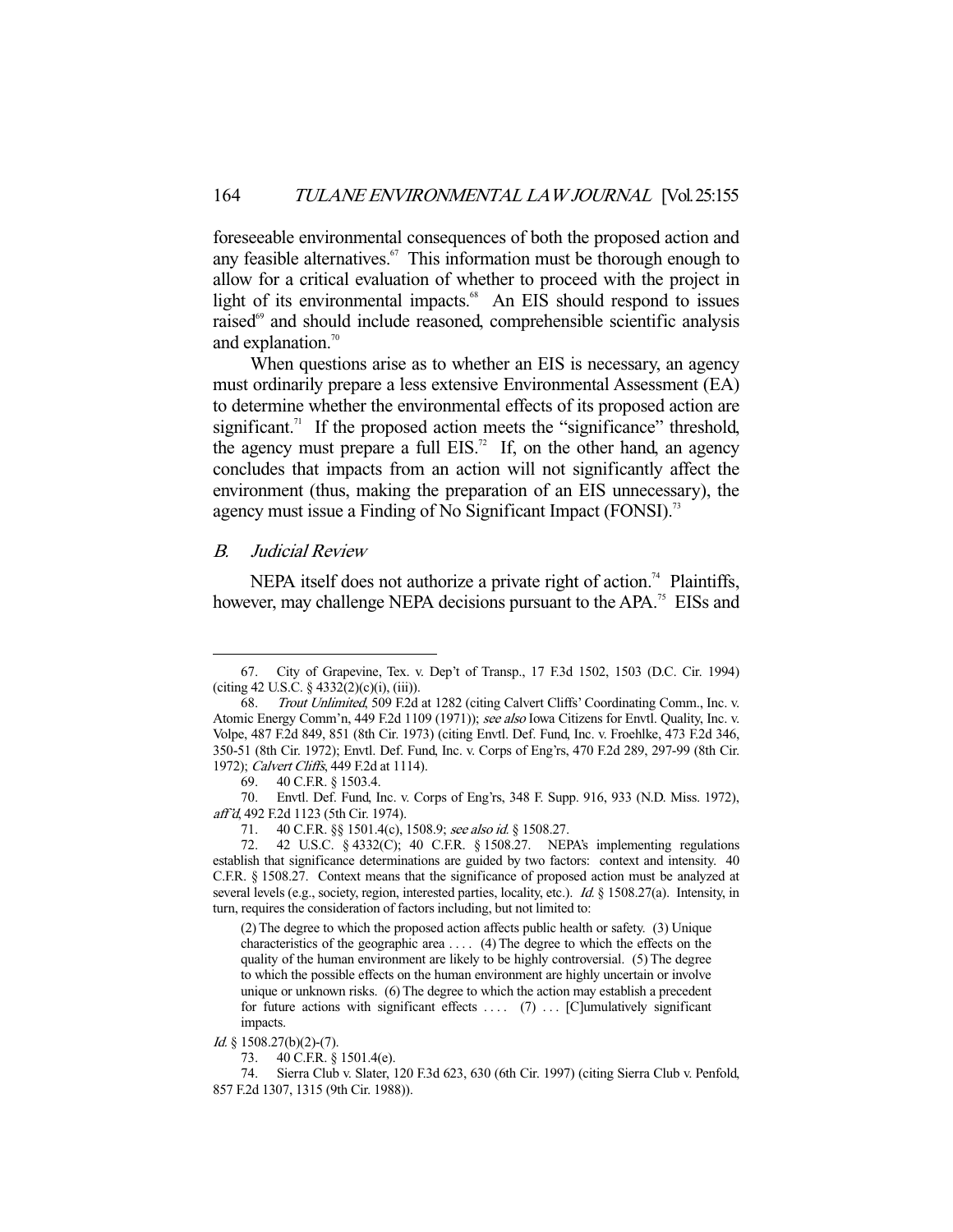FONSIs constitute final agency actions that are reviewable under APA § 704.76 Upon review, agency actions found to be "arbitrary, capricious, an abuse of discretion, or otherwise not in accordance with law"<sup>77</sup> or "without observance of procedure required by law"<sup>78</sup> must be "h[e]ld unlawful and set aside."<sup>79</sup> In spite of this clear statutory directive, reviewing courts have often found occasion not to set aside unlawful agency actions at the remedies phase.<sup>80</sup> For example, some courts have ordered an agency to rectify its NEPA analysis to comply with the statute, but have nonetheless allowed the agency's action to move forward.<sup>81</sup> Other courts have simply remedied NEPA violations with declaratory judgments forgoing any kind of prescriptive order.<sup>82</sup> At the remedies phase of litigation, equitable discretion has pervaded NEPA jurisprudence.<sup>83</sup> Indeed, courts remedying NEPA violations have

 79. Id. § 706(2). Courts have not settled the question of whether the appropriate standard of review for assessing the adequacy of a NEPA document is conformance with the "procedure required by law"—the standard provided in APA § 706(2)(D)—or "arbitrary, capricious, an abuse of discretion, or otherwise not in accordance with law"—the standard provided in APA  $§ 706(2)(A)$ . See 86 AM. JUR. 3D *Proof of Facts* 99  $§ 19$  (2008). The decision as to which of these standards to apply may hinge on whether a court considers only NEPA's procedural mandates, in which case APA  $\S 706(2)(D)$  may provide a more appropriate standard, or whether a court decides to review the substance of the agency's decision expressed in a NEPA document, in which case APA  $\S$  706(2)(A) may be the more appropriate standard. *Id.* 

 80. Allied-Signal, Inc. v. U.S. Nuclear Regulatory Comm'n, 988 F.2d 146, 150-51 (D.C. Cir. 1993); see also, e.g., United Mine Workers v. Fed. Mine Safety & Health Admin., 920 F.2d 960, 967 (D.C. Cir. 1990); La. Fed. Land Bank Ass'n v. Farm Credit Admin., 336 F.3d 1075, 1085 (D.C. Cir. 2003). Some have sharply criticized judicial remedies that allow agency actions to proceed in the face of NEPA violations. Herrmann, supra note 55, at 1270. Herrmann notes, "Ignoring procedural infirmities, or condoning them by letting agency action proceed notwithstanding, undermines NEPA's goals." Id. Elsewhere, Herrmann urges, "Courts must remember that in many cases allowing an agency to proceed makes a mockery of the EIS process, converting it from analysis to rationalization." Id. at 1289.

81. See, e.g., 'Ilio`ulao kalani Coal. v. Rumsfeld, 464 F.3d 1083, 1101-02 (9th Cir. 2006).

82. See Scientists' Inst. for Pub. Info., Inc. v. Atomic Energy Comm'n, 481 F.2d 1079, 1098-99 (D.C. Cir. 1973).

83. Levin, *supra* note 43, at 323 ("For more than sixty years, courts have drawn upon the traditions of equity to support a broad understanding of the remedial powers of federal courts in administrative law cases—even in the face of arguably contrary statutory directives."); Daniel Mach, Rules Without Reasons: The Diminishing Role of Statutory Policy and Equitable Discretion in the Law of NEPA Remedies, 35 HARV. ENVTL. L. REV. 205, 218 (2011). Mach notes, "The statutory remedies provided by NEPA and the APA have been applied with a surprising degree of flexibility." *Id.* Mach also observes, "[C]ourts' application of APA section 706 suggests that judges view these statutory remedies within the framework of traditional

<sup>75.</sup> See, e.g., Pub. Citizen v. U.S. Trade Representative, 5 F.3d 549, 551 (D.C. Cir. 1993) (citing 5 U.S.C. § 702).

 <sup>76.</sup> APA, 5 U.S.C. § 704 (2006) ("Agency action made reviewable by statute and final agency action for which there is no other adequate remedy in a court are subject to judicial review."); Izaak Walton League of Am. v. Marsh, 655 F.2d 346, 369 (D.C. Cir. 1981).

 <sup>77. 5</sup> U.S.C. § 706(2)(A).

 <sup>78.</sup> Id. § 706(2)(D).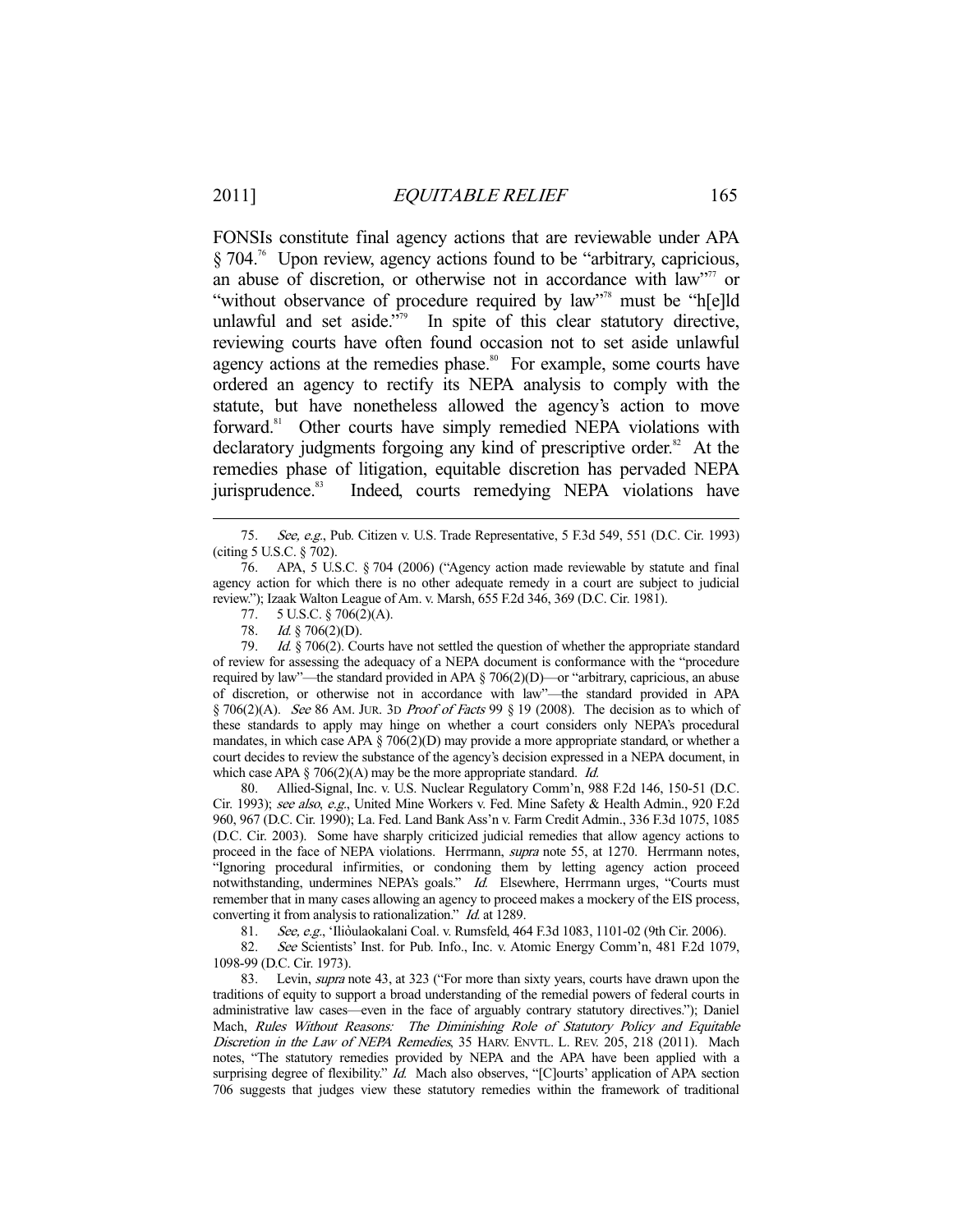frequently coupled their decisions to "hold unlawful and set aside" agency actions, the APA's prescribed vacatur and remand remedy,<sup>84</sup> with injunctive relief-the equitable power of courts to order prospective action and "to mould each decree to the necessities of the particular case."<sup>85</sup> For a court to grant injunctive relief, a prevailing plaintiff must satisfy a fourfactor test.<sup>86</sup> As outlined by the Supreme Court:

A plaintiff must demonstrate: (1) that it has suffered an irreparable injury; (2) that remedies available at law, such as monetary damages, are inadequate to compensate for that injury; (3) that, considering the balance of hardships between the plaintiff and defendant, a remedy in equity is warranted; and (4) that the public interest would not be disserved by a permanent injunction.<sup>87</sup>

Where plaintiffs meet this test and a court grants injunctive relief in addition to the statutory relief provided in APA § 706, redundancies in the effect of the court's remedial order can occur.<sup>88</sup> Where plaintiffs are unable to satisfy the four-factor test for injunctive relief but nevertheless demonstrate an administrative rule underlying an agency action to be unlawful, vacatur of the rule may effectively halt the action.<sup>89</sup>

 It is important to note that vacatur of a rule will provide relief for NEPA violations only where the rule forms the basis of an agency action under NEPA.<sup>90</sup> Furthermore, vacatur of a rule will not always thwart a major federal action under NEPA in its entirety.<sup>91</sup> An agency could still undertake various measures, short of triggering rule making, in the face of vacatur.<sup>92</sup> It could also promulgate a new or improved rule.<sup>93</sup> Thus,

-

87. eBay Inc., 547 U.S. at 391 (citing Weinberger v. Romero-Barcelo, 456 U.S. 305, 311-13 (1982); Amoco Prod. Co. v. Gambell, 480 U.S. 531, 542 (1987)).

 88. Mach, supra note 83, at 237. Mach explains that determining the bounds of where an "injunction ends and vacatur begins is legally important" because vacatur and injunctive relief implicate "different levels of deference, different standards of law, and different policy orientations (as represented by the APA and NEPA's statutory purposes as opposed to equity's interest in case-specific justice)." Id.

89. See, e.g., Geertson, 130 S. Ct. 2743.

90. See supra Part I.B.

91. See, e.g., Geertson, 130 S. Ct. at 2754 ("[T]here is more than a strong likelihood that APHIS would partially deregulate RRA were it not for the District Court's injunction.").

92. See Levin, *supra* note 43, at 303.

equitable analysis." Id. (citing Monsanto Co. v. Geertson Seed Farms, 130 S. Ct. 2743, 2767 (2010)). 84. 5 U.S.C. § 706(2).<br>85. Hecht Co. 5

Hecht Co. v. Bowles, 321 U.S. 321, 329 (1944); see also Greater Yellowstone Coal. v. Bosworth, 209 F. Supp. 2d 156, 163 (D.D.C. 2002) ("Courts have not hesitated to enjoin an agency action that was taken in violation of NEPA."); Fund for Animals v. Norton, 281 F. Supp. 2d 209, 237 (D.D.C. 2003).

<sup>86.</sup> Geertson, 130 S. Ct. at 2756-57 (quoting eBay Inc. v. MercExchange, L.L.C., 547 U.S. 388, 391 (2006)) (citing Winter v. Natural Res. Def. Council, Inc., 555 U.S. 7, 29-33 (2008)).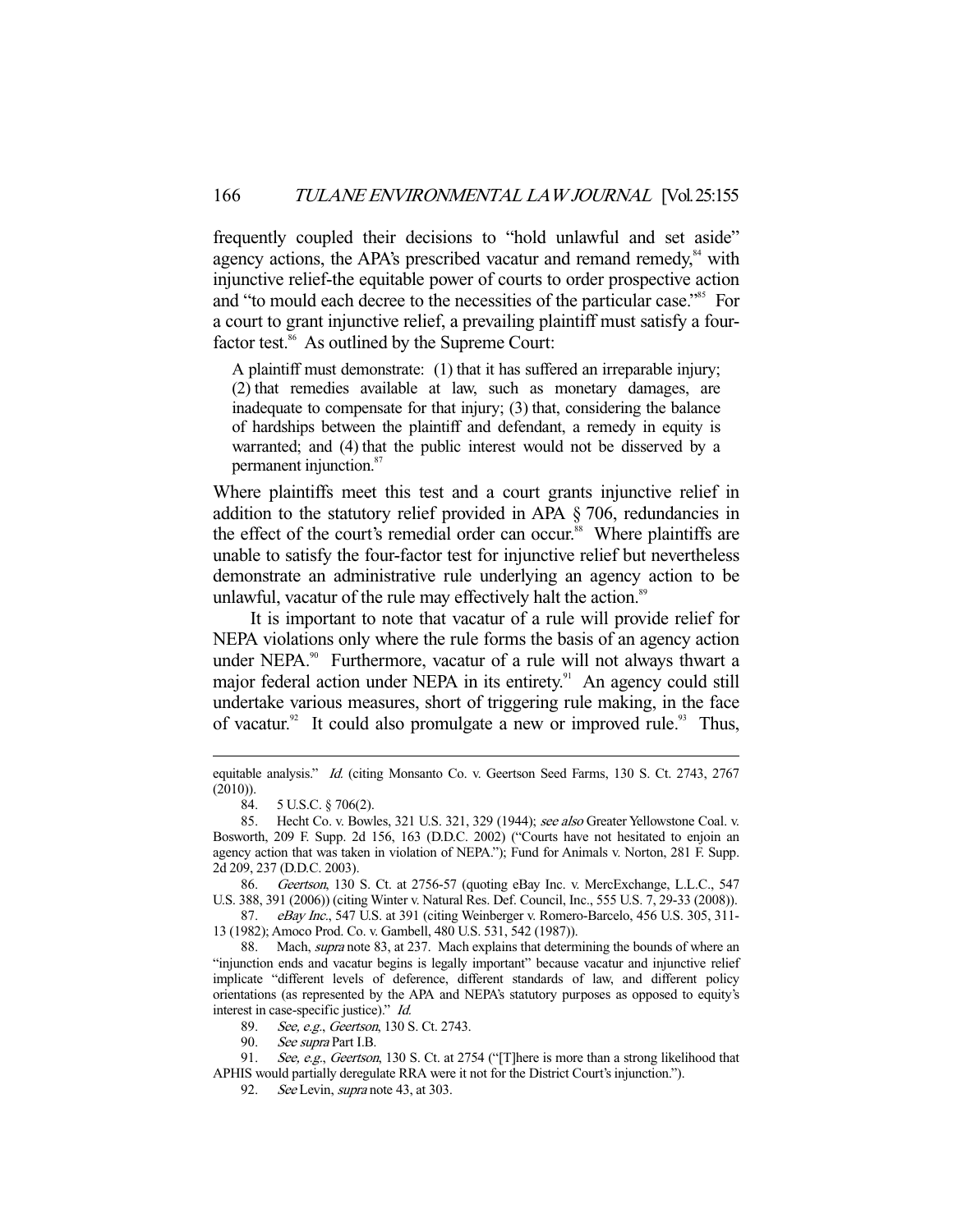plaintiffs should not assume that every vacatur will affect a NEPA action in the same way as injunctive relief. $94$  In some circumstances, vacatur of a rule could inject additional environmental uncertainty into a proposal or could be counterproductive to a plaintiff's goals.<sup>95</sup> For example, vacating the entirety of a rule establishing critical habitat for an endangered species where environmental plaintiffs seek additional habitat designations would weaken environmental protections for that species, at least in the short-term.<sup>96</sup> Where rule vacatur does not provide the relief that NEPA plaintiffs seek, plaintiffs will still have to rely on injunctive relief to remedy their grievances.<sup>97</sup>

# II. ALFALFA STRAWS IN THE WIND: THE FORETELLING OF MONSANTO CO. V. GEERTSON SEED FARMS

The case of *Monsanto Co. v. Geertson Seed Farms* casts doubt on a court's equitable discretion to tailor relief where a statutory remedy plainly prescribes a particular remedial outcome.<sup>98</sup> More specifically, Geertson calls into question a district court's decision to grant injunctive relief above and beyond vacatur where vacatur of a rule was sufficient to redress plaintiffs' NEPA grievances.<sup>99</sup> This Part tracks the development of Geertson from a challenged administrative rule-making decision through its various levels of judicial appeal to its ultimate resolution at the Supreme Court.

#### A. Back at the Agency

-

The proverbial seeds of *Geertson* were sown in an administrative quarrel over the fate of Monsanto's Roundup Ready alfalfa long before anyone had dreamed that the case might set Supreme Court precedent.<sup>100</sup> Alfalfa, often used as cattle forage, is the United States' fourth largest

<sup>93.</sup> Kristina Daugirdas, Note, Evaluating Remand Without Vacatur: A New Judicial Remedy for Defective Agency Rulemakings, 80 N.Y.U. L. REV. 278, 279 (2005).

<sup>94.</sup> See Mach, supra note 83, at 238. Injunctive relief is variable as well depending upon the particular facts of a case. See Hecht Co. v. Bowles, 321 U.S. 321, 329 (1944). Injunctions are not predictable, one-size-fits-all remedies. Id.

<sup>95.</sup> See, e.g., Natural Res. Def. Council v. U.S. Dep't of Interior, 275 F. Supp. 2d 1136, 1145-46 (C.D. Cal. 2002).

<sup>96.</sup> See Catron County Bd. of Comm'rs, N.M. v. U.S. Fish & Wildlife Serv., 75 F.3d 1429, 1433-37 (10th Cir. 1996) (discussing NEPA's application to critical habitat designations under the Endangered Species Act).

<sup>97.</sup> See infra Part V.

<sup>98.</sup> See Monsanto v. Geertson Seed Farms, 130 S. Ct. 2743 (2010).

 <sup>99.</sup> Id. at 2757-62.

 <sup>100.</sup> Geertson Seed Farms v. Johanns, No. C 06-01075 CRB, 2007 WL 518624, at \*1 (N.D. Cal. Feb. 13, 2007).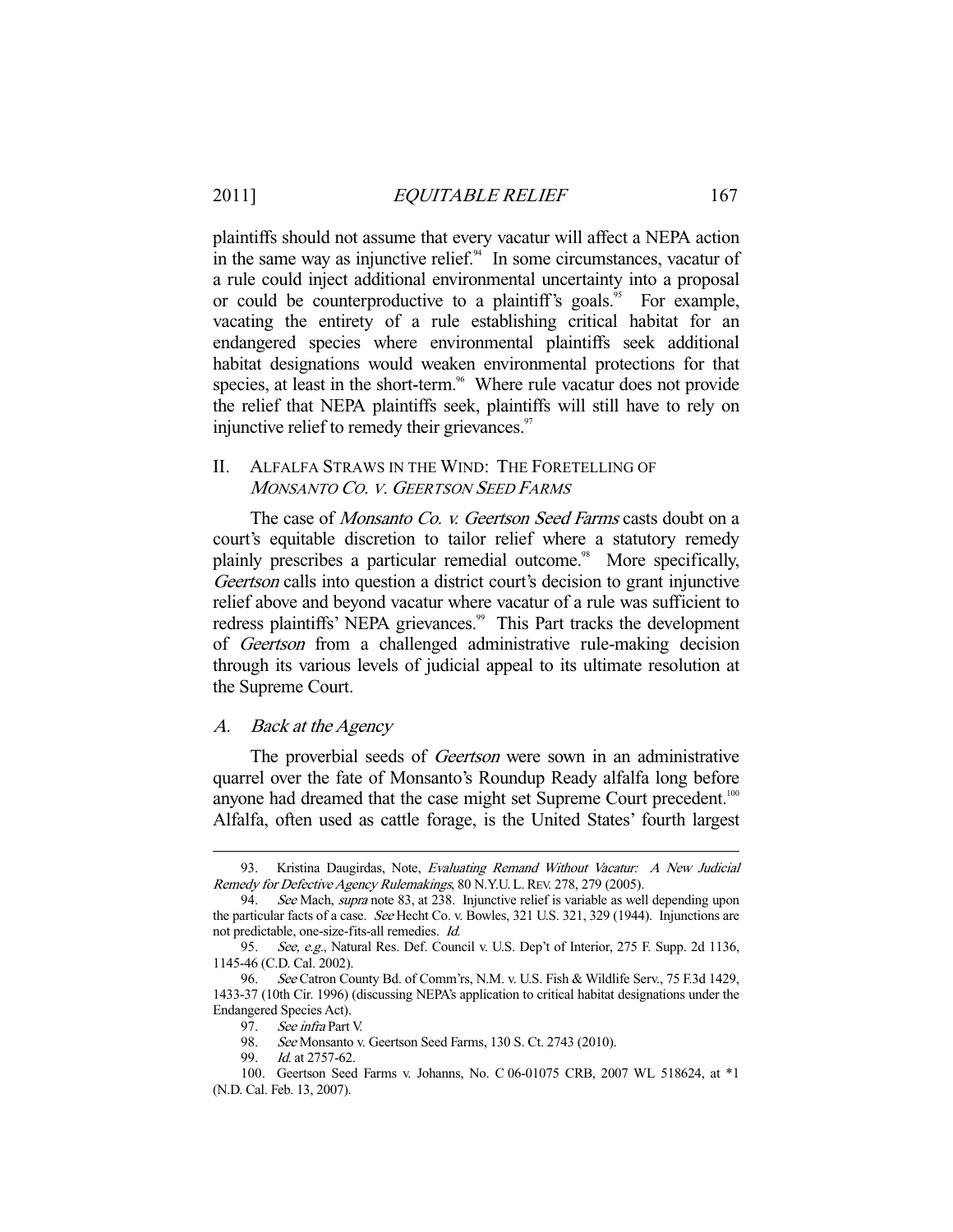crop and boasts substantial export returns.<sup>101</sup> The pollination of alfalfa, primarily by bees, can occur up to two miles from the pollen source.<sup>102</sup> Monsanto had genetically engineered its Roundup Ready alfalfa to be resistant to the herbicide glyphosate (the active ingredient in Monsanto's Roundup).<sup>103</sup> This resistance allows Roundup Ready alfalfa growers to apply glyphosate on their fields to kill weeds without harming their sought-after alfalfa crop.<sup>104</sup>

Pursuant to the Plant Protection Act,<sup>105</sup> the Animal and Plant Health Inspection Service (APHIS), an administrative body within the United States Department of Agriculture (USDA), regulates "organisms and products altered or produced through genetic engineering that are plant pests or are believed to be plant pests."106 APHIS treats novel GE crop varieties as regulated articles.<sup>107</sup> Unless and until APHIS expressly deregulates a particular GE crop variety, it cannot be commercially grown or sold in the United States.<sup>108</sup>

 In April 2004, Monsanto Company and its licensee, Forage Genetics International, petitioned APHIS for the full deregulation of Roundup Ready alfalfa.<sup>109</sup> In November 2004, APHIS released for public comment a draft EA on Monsanto and Forage Genetics' deregulation proposal.110 Of the 663 comments the agency received in response to the

-

106. 7 C.F.R. § 340.0(a)(2) n.1 (2011).

<sup>101.</sup> Rebecca Porter, Ninth Circuit Backs Injunction Banning Sale of Biotech Crop, TRIAL, Nov. 2008, at 78; see Brief of Amicus Curiae Ark. Rice Growers Ass'n et al. in Support of Respondents at 24-25, Geertson, 130 S. Ct. 2743 (No. 09-475), 2010 WL 1393443, at \*24-25 ("[Alfalfa] [e]xports to Japan and Korea exceed \$159 million dollars annually." (citing GLYPHOSPHATE-TOLERANT ALFALFA EVENTS J101 AND J136: REQUEST FOR NONREGULATED STATUS—DRAFT ENVIRONMENTAL IMPACT STATEMENT, APHIS, USDA (Nov. 2009), http:// www.aphis.usda.gov/biotechnology/downloads/alfalfa/gealfalfa\_deis.pdf [hereinafter DRAFT EIS])).

 <sup>102.</sup> Johanns, 2007 WL 518624, at \*2 (citing the administrative record).

<sup>103.</sup> *Id.* at \*1.

<sup>104.</sup> See id. at \*1-2.

 <sup>105.</sup> Plant Protection Act, 7 U.S.C. §§ 7701-7786 (2006).

 <sup>107.</sup> Id. § 340.2(a).

<sup>108.</sup> See id. § 340.0. Several GE crops varieties have been fully deregulated in the United States by APHIS. See Jorge Fernandez-Cornejo & Margriet Caswell, The First Decade of Genetically Engineered Crops in the United States, ECON. RESEARCH SERV., U.S. DEP'T OF AGRIC. 6 (Apr. 2006), www.ers.usda.gov/publications/eib11/eib11.pdf. Many more petitions are currently pending. Id. at 7 fig.5. Corn, cotton, and soybeans are the three most widely planted GE crops in the United States. Id. at 8. In 2009, eighty-five percent of the corn cultivated in the United States, eighty-eight percent of the cotton, and ninety-one percent of the soybeans were genetically engineered. USA: Cultivation of GM Plants, 2009, GMO COMPASS (July 30, 2009), http://www. gmo-compass.org/eng/agri\_biotechnology/gmo\_planting/506.usa\_cultivation\_gm\_plants\_2009.html.

<sup>109.</sup> Geertson Seed Farms v. Johanns, 570 F.3d 1130, 1134 (9th Cir. 2009), rev'd sub nom. Monsanto Co. v. Geertson Seed Farms, 130 S. Ct. 2743 (2010).

 <sup>110.</sup> Id.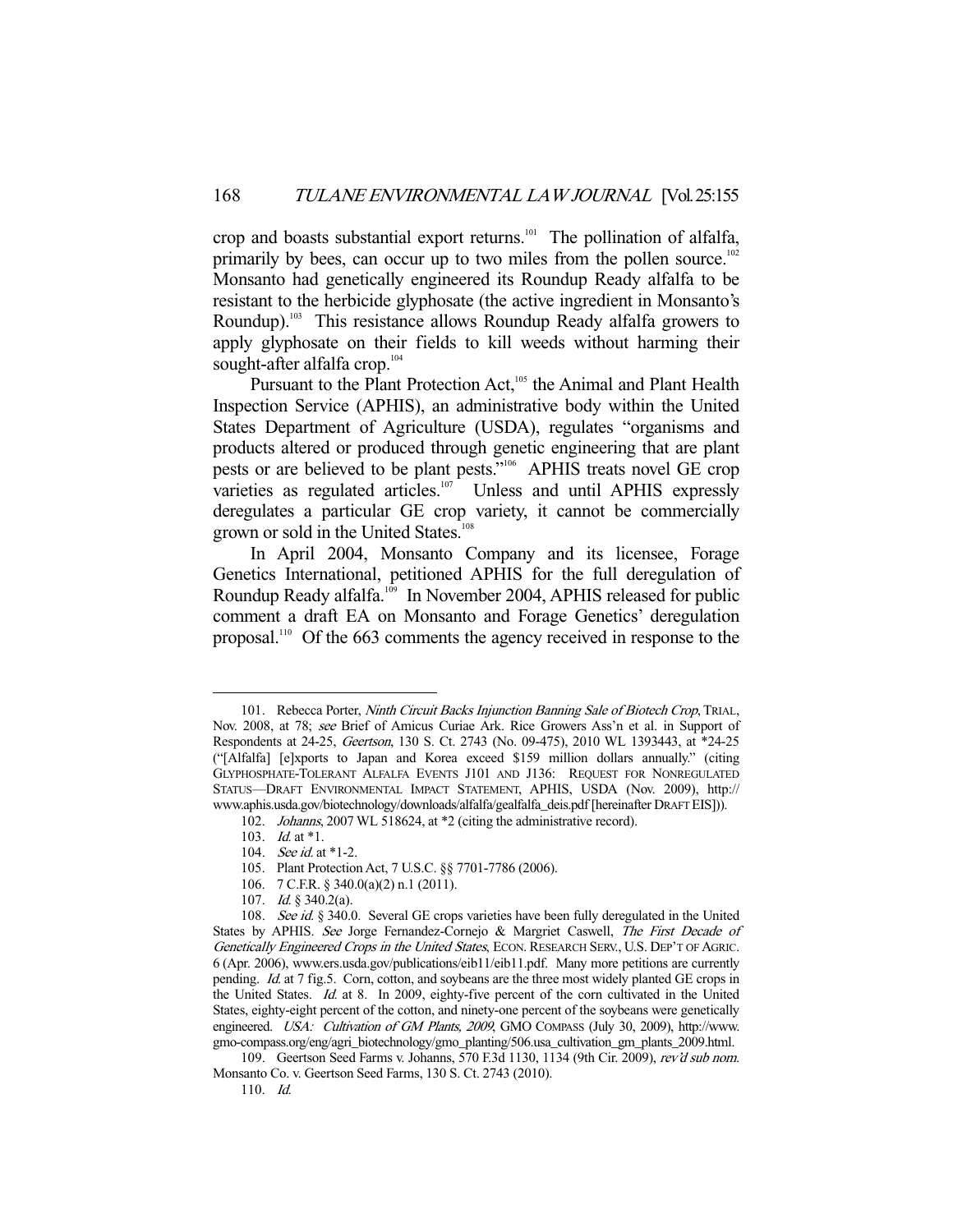draft EA, 520 opposed the deregulation of Roundup Ready alfalfa.<sup>111</sup> Particularly concerning to many commentators was Roundup Ready alfalfa's potential to contaminate organic or conventional alfalfa crops,<sup>112</sup> its potential to give rise to increased glyphosate use, and its accompanying potential to precipitate the development of glyphosateresistant weeds.113 In spite of these objections, however, APHIS issued a deregulation determination and FONSI concluding that the impacts of Roundup Ready alfalfa-deregulation would be less than significant.<sup>114</sup>

 APHIS dismissed the commentators' concerns in its final EA and FONSI. Specifically, with respect to the concerns about genetic contamination of organic alfalfa crops, APHIS determined that organic farmers bore the onus of ensuring that their crops met organic standards and did not become genetically contaminated through cross pollination.<sup>115</sup> With respect to concerns about genetic contamination of conventional alfalfa crops and the concomitant potential to destroy export markets that reject GE crops, APHIS's analysis focused on Japan, by far the largest international alfalfa market for the United States.<sup>116</sup> Despite Japan's widespread rejection of GE alfalfa, APHIS noted that Japan nevertheless allows up to one percent of a crop import to be  $GE$  contaminated.<sup>117</sup> APHIS summarily concluded: "[B]y employing reasonable quality control, it is highly unlikely that the level of glyphosate tolerant alfalfa will exceed 1% in conventional alfalfa hay."<sup>118</sup> With proper seed labeling, APHIS reasoned, farmers would know what kind of alfalfa they were planting.<sup>119</sup> Finally, with respect to concerns about Roundup Ready alfalfa's potential to precipitate the development of glyphosate-resistant weeds, APHIS noted that the problem was not limited to the use of Roundup Ready alfalfa; weeds of various kinds had developed resistance to most every widely used agricultural herbicide.<sup>120</sup> In the end, APHIS

 <sup>111.</sup> Id.

 <sup>112.</sup> Geertson Seed Farms v. Johanns, No. C 06-01075 CRB, 2007 WL 518624, at \*2 (N.D. Cal. Feb. 13, 2007). Alfalfa growers who sell to markets that reject GE crops rely on the purity of their yield to ensure its marketability. See Brief of Amicus Curiae Ark. Rice Growers Ass'n et al. in Support of Respondents, supra note 101, at 24. Commentators noted that genetic contamination could threaten conventional and organic alfalfa markets including major export markets. Id.

<sup>113.</sup> *Johanns*, 2007 WL 518624, at \*2.

<sup>114.</sup> *Id.* (citing the administrative record at 5488).

 <sup>115.</sup> Id.

<sup>116.</sup> Id. ("75 percent of the alfalfa exported from the United States ... is exported to Japan.").

 <sup>117.</sup> Id.

<sup>118.</sup> *Id.* (quoting the administrative record).

<sup>119.</sup> *Id.* at \*3.

 <sup>120.</sup> Id.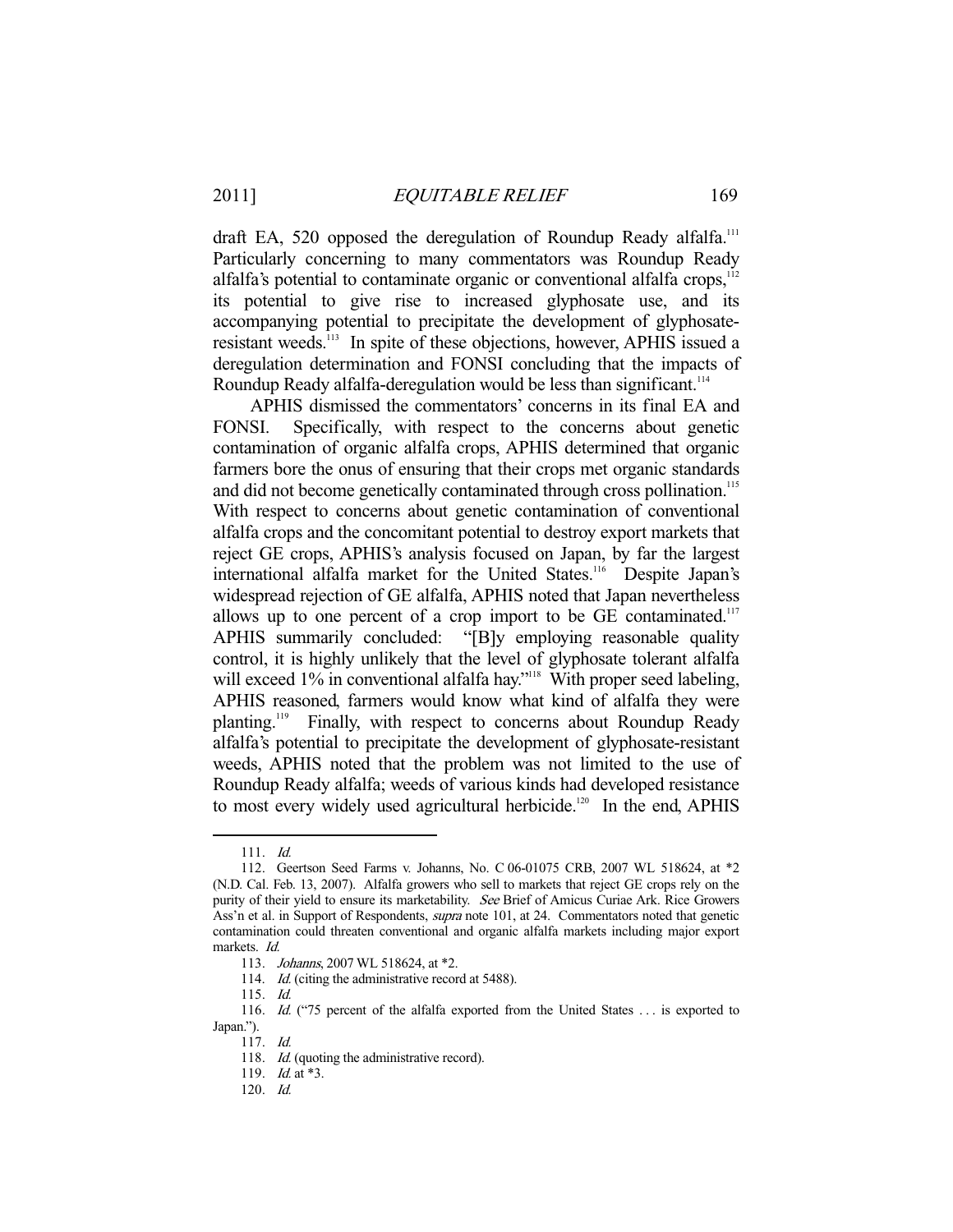determined that alternative herbicide application and other strategies could cut down on the problem of glyphosate-resistant weeds and that "good stewardship" was apt to be the only defense against them.<sup>121</sup> APHIS's rationale hardly mollified the critics of deregulation.

#### B. Geertson at the District Court

 In February 2006, environmentalists filed suit against the Secretary of the USDA in federal court in the Northern District of California, alleging that the agency violated NEPA by failing to prepare an EIS before making its deregulation determination. Judge Charles R. Breyer, the brother of U.S. Supreme Court Justice Stephen G. Breyer, presided over the case at the district court level—a fact which would come back to haunt environmentalists when the environment-friendly Justice Stephen Breyer recused himself from hearing the case when it ultimately made its way to the Supreme Court.<sup>122</sup> Weighing the evidence, Judge Breyer found that the environmental plaintiffs had raised "[s]ubstantial questions" as to whether the deregulation of Roundup Ready alfalfa would "lead to the transmission of the engineered gene to organic and conventional alfalfa" and "the extent to which Roundup Ready alfalfa will contribute to the development of Roundup-resistant weeds."<sup>123</sup> Judge Breyer held that APHIS had failed to take NEPA's requisite "hard look" by not preparing a full EIS.<sup>124</sup>

 While the merits of the case thus far presented no insuperable issues, how best to remedy the NEPA violation posed thornier questions. After APHIS had issued its deregulation determination, albeit unlawfully, some growers had already planted Roundup Ready alfalfa seed.<sup>125</sup> Others had bought seed in anticipation of the upcoming planting season.<sup>126</sup> Monsanto and Forage Genetics intervened at the remedies phase, arguing that any enjoinder preventing farmers from growing Roundup Ready alfalfa would be manifestly unjust to those who had already planted or bought the seed. $127$  On March 12, 2007, Judge Breyer issued a preliminary injunction barring all further sales of Roundup Ready alfalfa, as well as any planting of it after March 30, 2007, pending the

<sup>121.</sup> *Id.* (quoting the administrative record at 5492).

 <sup>122.</sup> Monsanto Co. v. Geertson Seed Farms, 130 S. Ct. 1133 (2010).

<sup>123.</sup> *Johanns*, 2007 WL 518624, at \*12.

 <sup>124.</sup> Id.

 <sup>125.</sup> Geertson Farms Inc. v. Johanns, No. C 06-01075 CRB, 2007 WL 776146, at \*1 (N.D.

Cal. Mar. 12, 2007).

 <sup>126.</sup> Id.

 <sup>127.</sup> See id. at \*2.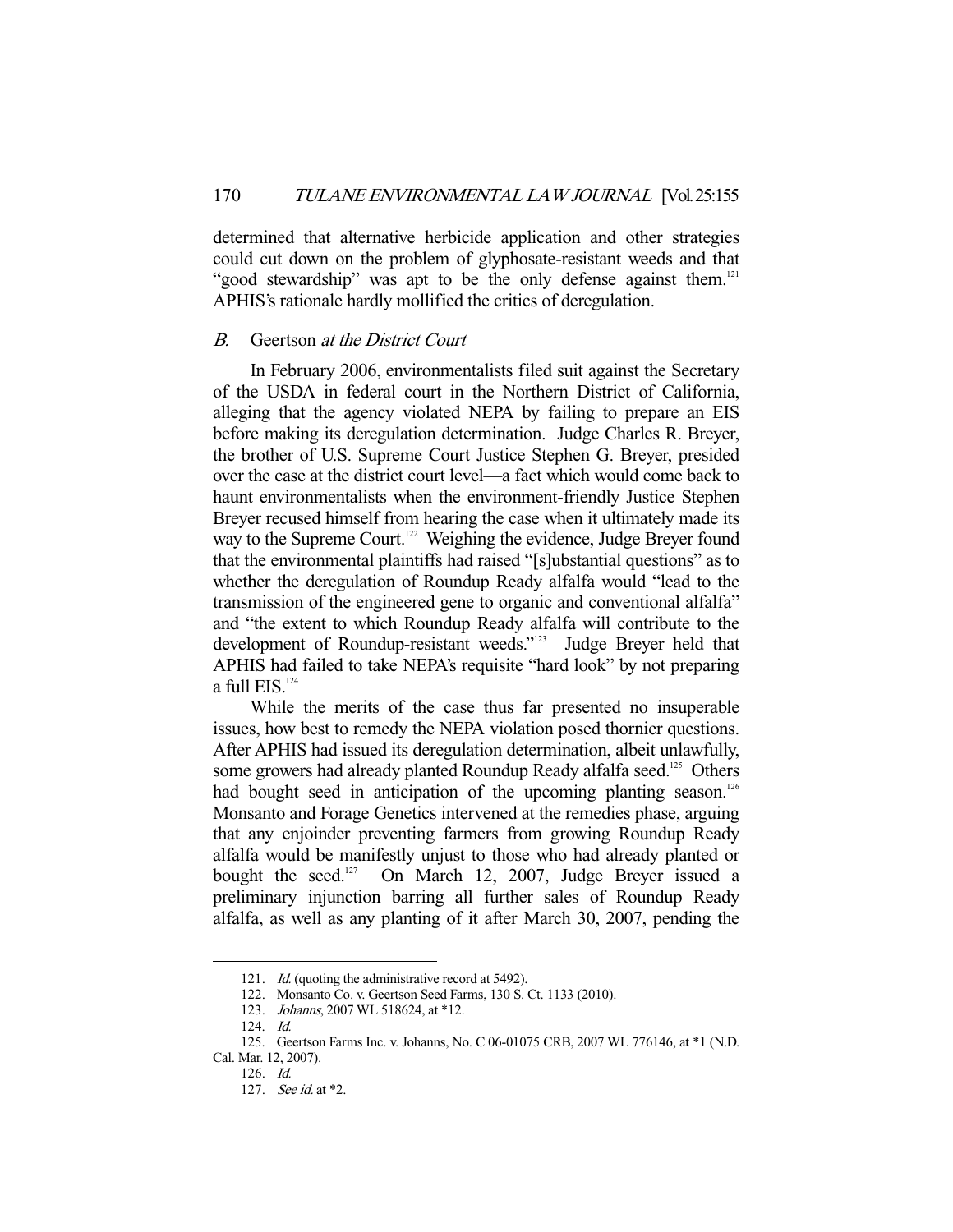issuance of a permanent injunction.<sup>128</sup> Judge Breyer's preliminary injunction gave farmers, who had already purchased Roundup Ready alfalfa seed, a short window of asylum to plant their seed and those who had already planted it immunity from the injunction.<sup>129</sup>

 In April 2007, Judge Breyer held a hearing on the scope of permanent injunctive relief.<sup>130</sup> The environmental plaintiffs asked the court to permanently enjoin all future planting of Roundup Ready alfalfa pending NEPA compliance.<sup>131</sup> Defendant APHIS and intervenors Monsanto and Forage Genetics requested that the planting of Roundup Ready alfalfa proceed subject to certain conditions.<sup>132</sup> The intervenors also requested an evidentiary hearing to probe the veracity of plaintiffs' contamination claims vis-à-vis the scope of injunctive relief. $^{133}$  In May 2007, the court denied intervenors' request for an additional evidentiary hearing and issued a permanent injunction enjoining all further planting of Roundup Ready alfalfa pending the completion of a full EIS.<sup>134</sup> The court found that the risk of potential genetic contamination "sufficiently established irreparable injury and that the balance of the equities weighs . . . against allowing the continued expansion of the Roundup Ready alfalfa market pending the government's completion of the EIS."<sup>135</sup> The district court entered its final judgment:

(1) vacating the June 2005 deregulation decision; (2) ordering the government to prepare an EIS before it makes a decision on Monsanto's deregulation petition; (3) enjoining the planting of any Roundup Ready alfalfa in the United States after March 30, 2007 pending the government's completion of the EIS and decision on the deregulation petition; and (4) imposing . . . conditions on the handling and identification of alreadyplanted Roundup Ready alfalfa.<sup>136</sup>

 <sup>128.</sup> Id.

<sup>129.</sup> *Id.* at \*2-3.

 <sup>130.</sup> Geertson Farms Inc. v. Johanns, No. C 06-01075 CRB, 2007 WL 1302981 (N.D. Cal. May 3, 2007), aff'd sub nom. Geertson Seed Farms v. Johanns, 541 F.3d 938 (9th Cir. 2008), amended and superseded by 570 F.3d 1130 (9th Cir. 2009), rev'd sub nom. Monsanto Co. v. Geertson Seed Farms, 130 S. Ct. 2743 (2010).

<sup>131.</sup> *Id.* at \*2.

 <sup>132.</sup> Id.

<sup>133.</sup> *Id.* at \*4.

<sup>134.</sup> See id. \*8-9.

<sup>135.</sup> *Id.* at \*6.

 <sup>136.</sup> Id. at \*9.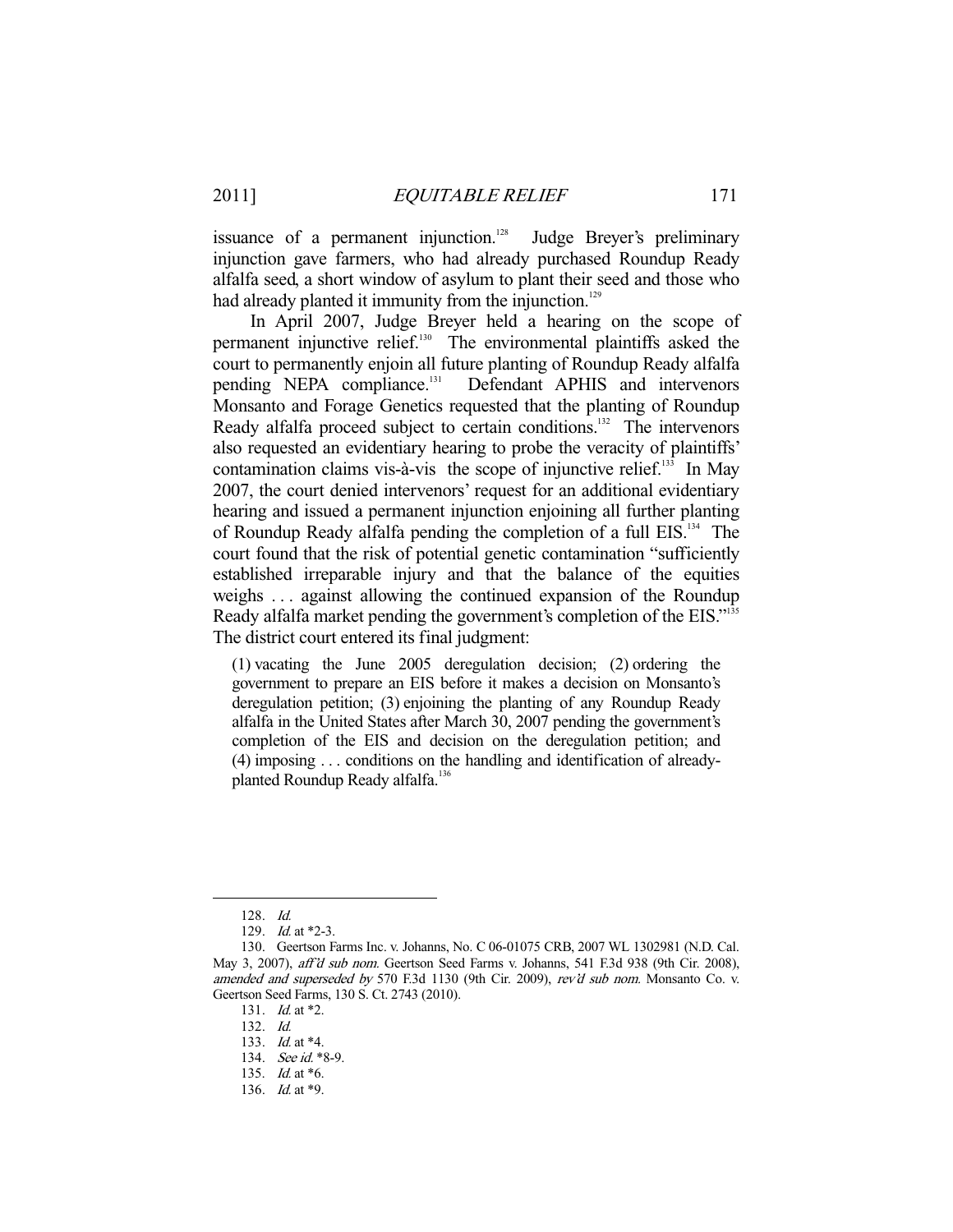#### C. Geertson at the Ninth Circuit

 APHIS, along with intervenors Monsanto and Forage Genetics, appealed the application of the district court's test for injunctive relief<sup>37</sup> and the propriety of the district court's enjoinder absent an evidentiary hearing to resolve disputed facts.<sup>138</sup> On September 2, 2008, a three-judge panel from the Ninth Circuit affirmed the district court's decision.<sup>139</sup> One judge dissented, insisting that the district court abused its discretion procedurally by failing to conduct the additional evidentiary hearing.<sup>140</sup>

#### D. Winter Blows In

 Meanwhile, another NEPA case from the Ninth Circuit, with the proper standard for injunctive relief at issue, had made its way to the Supreme Court. Two months after the Ninth Circuit upheld the district court's decision in *Geertson* denying the deregulation of Roundup Ready alfalfa pending the preparation of an EIS, the Supreme Court decided Winter v. Natural Resource Defense Council, Inc.<sup>141</sup> Winter addressed the Navy's use of mid-frequency active sonar in training exercises in waters off the coast of Southern California.<sup>142</sup> Environmental plaintiffs claimed that the Navy's use of mid-frequency active sonar adversely affected marine mammals in the area and that the Navy violated NEPA by failing to prepare an EIS before conducting its latest series of training exercises.<sup>143</sup> After an initial appeal and remand, the district court issued a preliminary injunction restricting the Navy's use of mid-frequency active sonar.<sup>144</sup> The Navy moved to vacate the district court's preliminary injunction based on intervening administrative actions aimed at circumventing NEPA. The district court denied the Navy's motion. The Ninth Circuit affirmed. The Navy took its case to the Supreme Court.<sup>145</sup>

 In a 5-4 decision penned by Chief Justice Roberts, the Supreme Court held that the public interest concerns of the military in conducting its exercises using mid-frequency active sonar decidedly outweighed the

<sup>137.</sup> The *Geertson* appeal focused on the irreparable harm prong of the test for injunctive relief. Geertson Seed Farms v. Johanns, 541 F.3d 938, 943 (9th Cir. 2008), rev'd and remanded sub nom. Monsanto Co. v. Geertson Seed Farms, 130 S. Ct. 2743 (2010).

 <sup>138.</sup> Id. at 946.

<sup>139.</sup> *Id.* at 948.

<sup>140.</sup> Id. (Smith, J., dissenting).

 <sup>141. 555</sup> U.S. 7 (2008).

 <sup>142.</sup> Id. at 12-14.

<sup>143.</sup> *Id.* at 12.

 <sup>144.</sup> Natural Res. Def. Council, Inc. v. Winter, 530 F. Supp. 2d 1110, 1118-21 (C.D. Cal. 2008), in subsequent determination, rev'd by Winter, 555 U.S. 7.

 <sup>145.</sup> Winter, 555 U.S. at 12-19.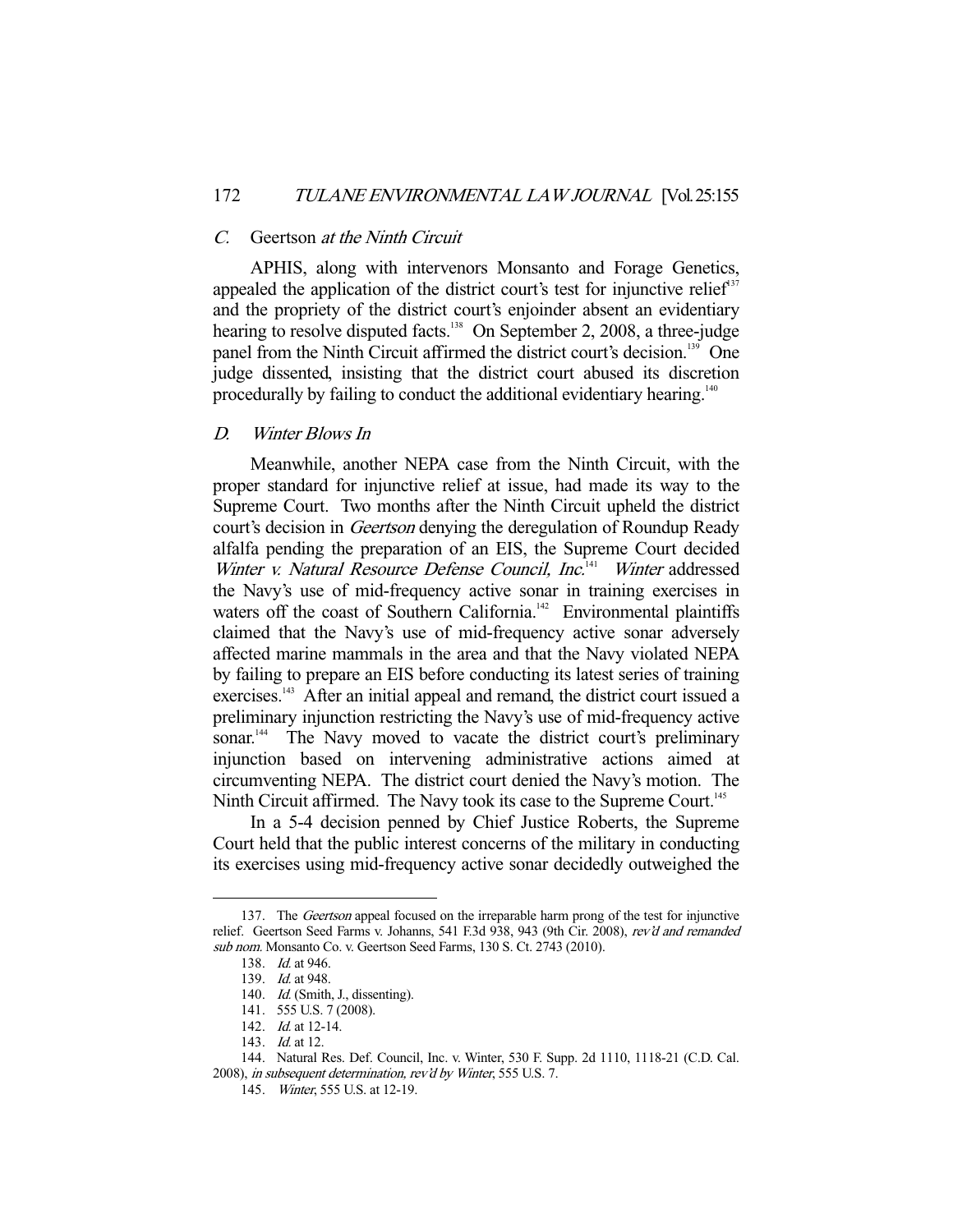environmental concerns advanced by the plaintiffs.<sup>146</sup> The Court reversed the Ninth Circuit and vacated the challenged portion of the injunction accordingly.<sup>147</sup> But Justice Roberts' opinion was quick to reproach the Ninth Circuit on another point. In the majority's view, the Ninth Circuit had applied the wrong legal standard for injunctive relief with respect to the "*possibility* of irreparable harm<sup>"148</sup> (although the majority acknowledged that the error may not have affected the appellate court's analysis).<sup>149</sup> "[T]he Ninth Circuit's 'possibility' standard is too lenient," Justice Roberts wrote bluntly.<sup>150</sup> The proper standard "requires plaintiffs" seeking preliminary relief to demonstrate that irreparable injury is likely in the absence of an injunction."151

#### E. Geertson Petition to Rehear En Banc

For the *Geertson* appellants, *Winter's* holding that plaintiffs must demonstrate a *likelihood* of irreparable harm in order to obtain injunctive relief and the connection the majority spelled out between the Ninth Circuit and the erroneous possibility of irreparable harm standard could not have come at a more opportune time. Monsanto and Forage Genetics, this time unaided by APHIS, petitioned the Ninth Circuit to rehear their case en banc.<sup>152</sup> They argued that the Ninth Circuit would

-

 151. Winter, 555 U.S. at 22 (citing Los Angeles v. Lyons, 461 U.S. 95, 103 (1983); Granny Goose Foods, Inc. v. Teamsters, 415 U.S. 423, 441 (1974); O'Shea v. Littleton, 414 U.S. 488, 502 (1974); WRIGHT ET AL., supra note 28, § 2948.1, at 139, 154-55). The majority relied on the Court's previous characterization of injunctive relief as "an extraordinary remedy" to show inconsistency with the *possibility* of irreparable harm standard. Id. (quoting Mazurek v. Armstrong, 520 U.S. 968, 972 (1997) (per curiam)).

 152. Geertson Seed Farms v. Johanns, 570 F.3d 1130 (9th Cir. 2009), rev'd sub nom. Monsanto Co. v. Geertson Seed Farms, 130 S. Ct. 2743 (2010).

 <sup>146.</sup> Id. at 24-26.

 <sup>147.</sup> Id. at 33.

<sup>148.</sup> *Id.* at 21-22.

<sup>149.</sup> Id. at 22 ("It is not clear that articulating the incorrect standard affected the Ninth Circuit's analysis of irreparable harm.").

<sup>150.</sup> Id. Prior to Winter, the Ninth Circuit had frequently recited its operative standard for preliminary injunctive relief as a "(1) a combination of probable success on the merits and the possibility of irreparable harm; or (2) that serious questions are raised and the balance of hardships tips in its favor." Sammartano v. First Judicial Dist. Court, Cnty. of Carson City, 303 F.3d 959, 965 (9th Cir. 2002) (quoting A&M Records, Inc. v. Napster, Inc., 239 F.3d 1004, 1013 (9th Cir. 2001)); Prudential Real Estate Affiliates, Inc. v. PPR Realty, Inc., 204 F.3d 867, 874 (9th Cir. 2000) (quoting Arcamuzi v. Cont'l Air Lines, Inc., 819 F.2d 935, 939 (9th Cir. 1987)); see also Natural Res. Def. Council, Inc. v. Winter, 530 F. Supp. 2d 1110, 1118 (C.D. Cal.), aff'd, 518 F.3d 658 (9th Cir.), rev'd, 555 U.S. 7 (2008) ("Where, as here, plaintiffs demonstrate a strong likelihood of prevailing on the merits of their claims and there is a 'possibility of irreparable harm,' injunctive relief is appropriate." (quoting Faith Ctr. Church Evangelistic Ministries v. Glover, 480 F.3d 891, 906 (9th Cir. 2007); Earth Island Inst. v. U.S. Forest Serv., 442 F.3d 1147, 1159 (9th Cir. 2006); Cmty. House Inc. v City of Boise, 468 F.3d 1118, 1123 (9th Cir. 2006))).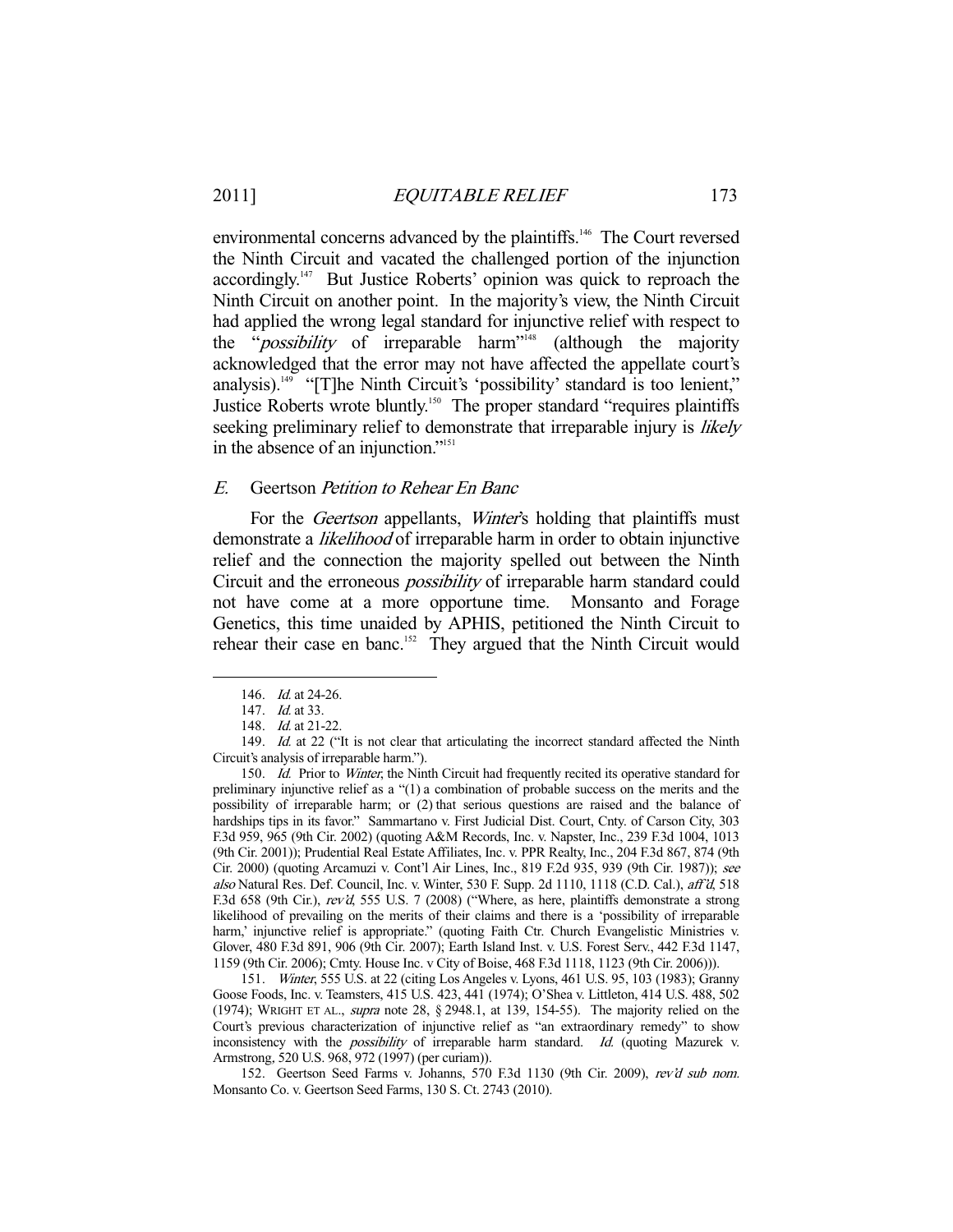flout *Winter* if it allowed its prior decision upholding the application of a relaxed irreparable harm standard to stand.<sup>153</sup>

The notoriously stubborn Ninth Circuit<sup>154</sup> proved to be unmoved by the newly-minted Winter decision. On June 24, 2009, the Court of Appeals denied the intervenors' petition to rehear.<sup>155</sup> In a gesture seemingly aimed at showing obeisance to the high court, however, the Ninth Circuit amended its opinion to include a citation to Winter where the court had found that "genetic contamination was sufficiently likely to occur so as to warrant broad injunctive relief."156 The Ninth Circuit's cursory treatment of Winter was no consolation for Monsanto. petitioned the Supreme Court for review.157

#### F. Geertson Goes to the Supreme Court

Many thought *Geertson* had reached its final resolution at the Ninth Circuit and would quietly fade into history. After all, APHIS had released a Draft EIS on the deregulation of Roundup Ready alfalfa indicating that it was advancing toward deregulation, notwithstanding the ongoing litigation.158 Some thought that APHIS's Draft EIS release mooted Monsanto's appeal since it meant the agency's final EIS would soon follow, thereby terminating both the district court's vacatur and its injunction.<sup>159</sup> Further, from a purely statistical standpoint, the probability that the Supreme Court would take up the case was minute. In the 2009 term, the Supreme Court received 8131 petitions for review.<sup>160</sup> The Court granted only seventy-seven of them; less than one percent. The environmentalists seemed confident the Supreme Court would deny Monsanto's petition for certiorari.<sup>161</sup>

 The environmentalists' predictions proved to be overly sanguine. Monsanto had scripted its petition for certiorari pointedly targeting the

<sup>153.</sup> *See id.* at 1136.

<sup>154.</sup> Stephanie M. Greene, Sorting Out "Fair Use" and "Likelihood of Confusion" in Trademark Law, 43 AM. BUS. L.J. 43, 60 (2006); see Marybeth Herald, Reversed, Vacated, and Split: The Supreme Court, the Ninth Circuit, and the Congress, 77 OR. L. REV. 405, 408-09 (1998).

 <sup>155.</sup> Johanns, 570 F.3d at 1133.

 <sup>156.</sup> Id. at 1137 (citing Winter, 555 U.S. at 21-22). The amended opinion also added a new paragraph responding to the dissent's contention that the district court failed to hold an evidentiary hearing. See id. at 1140.

 <sup>157.</sup> Geertson, 130 S. Ct. 2743.

<sup>158.</sup> DRAFT EIS, supra note 101, at xiv.

<sup>159.</sup> See, e.g., Transcript of Oral Argument at 4, Geertson, 130 S. Ct. 2743 (No. 09-475), 2010 WL 1686195, at \*4; see also Nelson, supra note 24.

<sup>160.</sup> The Statistics, 124 HARV. L. REV. 411, 413 tbl. II (2010).

<sup>161.</sup> Gina Keating, US Court Cuts Off Appeals in Monsanto Alfalfa Case, REUTERS (June 24, 2009, 4:35 PM), http://www.reuters.com/article/idUSN2449560120090624.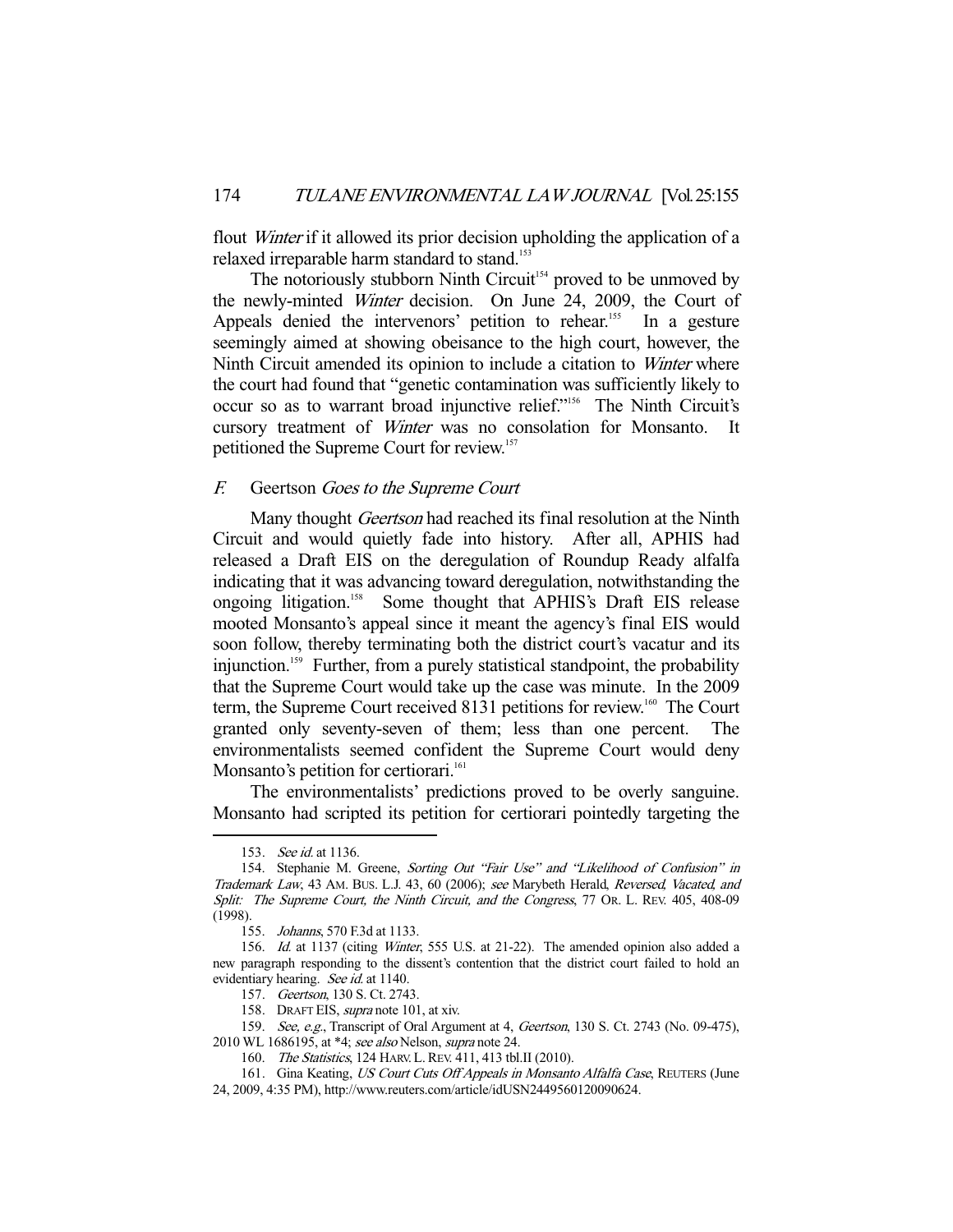standard of irreparable harm affirmed by the Ninth Circuit after Winter.<sup>162</sup> Monsanto contended that the infinitesimally small possibility that GE alfalfa would contaminate organic and conventional alfalfa crops in no way satisfied the "sufficient likelihood" standard under Winter.<sup>163</sup> Under Monsanto's reading of Winter, a fifty percent possibility of irreparable harm or less would automatically fail the test for a grant of injunctive relief.<sup>164</sup> The Supreme Court, with its record of rebuffing the Ninth Circuit,<sup>165</sup> found Monsanto's petition to be inviting of review and granted certiorari for the 2010 term.<sup>166</sup>

Justice Breyer recused himself from considering Geertson, presumably on the basis of his fraternal ties to District Court Judge Breyer.<sup>167</sup> Some thought that Justice Breyer's recusal might set up a 4-4 split in the case. Some press columns urged Justice Clarence Thomas to recuse himself as well.<sup>168</sup> Justice Thomas had worked as a Monsanto attorney in the  $1970s^{169}$  According to some, Justice Thomas's previous employment created a conflict of interest for him in hearing a case to which Monsanto was a party.<sup>170</sup> Justice Thomas declined to step aside.<sup>171</sup>

 Both sides in Geertson readied themselves for the Supreme Court showdown. Predictably, Monsanto's petition posited that the Ninth Circuit had erroneously affirmed the *possibility* of irreparable harm standard after *Winter* had obliterated it.<sup>172</sup> According to Monsanto, the Ninth Circuit's standard would "effectively permit district courts once again to *presume* irreparable harm in NEPA cases."<sup>173</sup> Monsanto later noted in its Reply, "[T]his Court has squarely rejected the notion that a

 <sup>162.</sup> Petition for a Writ of Certiorari, supra note 32.

<sup>163.</sup> Id. at 29-34. Monsanto also argued that contamination was not an irreparable injury because it was economic, id. at 33-34, and that even if it was, the district court could have more narrowly tailored its relief by imposing "isolation distances at which the risk of cross-pollination is no longer even theoretically possible—let alone 'likely,'" id. at 31.

<sup>164.</sup> See id. at 28-35; see also Brief for Amici Curiae Natural Res. Def. Council et al., in Support of Respondents, supra note 29.

 <sup>165.</sup> Herald, supra note 154, at 407-09.

 <sup>166.</sup> Monsanto Co. v. Geertson Seed Farms, 130 S. Ct. 1133 (2010).

 <sup>167.</sup> Id.

 <sup>168.</sup> See, e.g., Lynda Waddington, Justice with Monsanto Ties Should Recuse Himself, Environmentalists Say, IOWA INDEP. (Apr. 27, 2010, 6:00 AM), http://iowaindependent.com/ 32870/justice-with-past-monsanto-ties-should-recuse-himself-environmentalists-say.

 <sup>169.</sup> Id.

<sup>170.</sup> Id. Justice Thomas had acquired a business-friendly reputation on the Court. Further fueling the calls for his recusal, in 2001 Justice Thomas wrote the majority opinion in the case of J.E.M. AG Supply, Inc. v. Pioneer Hi-Bred International, Inc., 534 U.S. 124 (2001), which had helped pave the way for the patenting of GE seeds.

<sup>171.</sup> See Geertson, 130 S. Ct. at 2748.

 <sup>172.</sup> Petition for a Writ of Certiorari, supra note 32, at 16-18.

<sup>173.</sup> *Id.* at 15.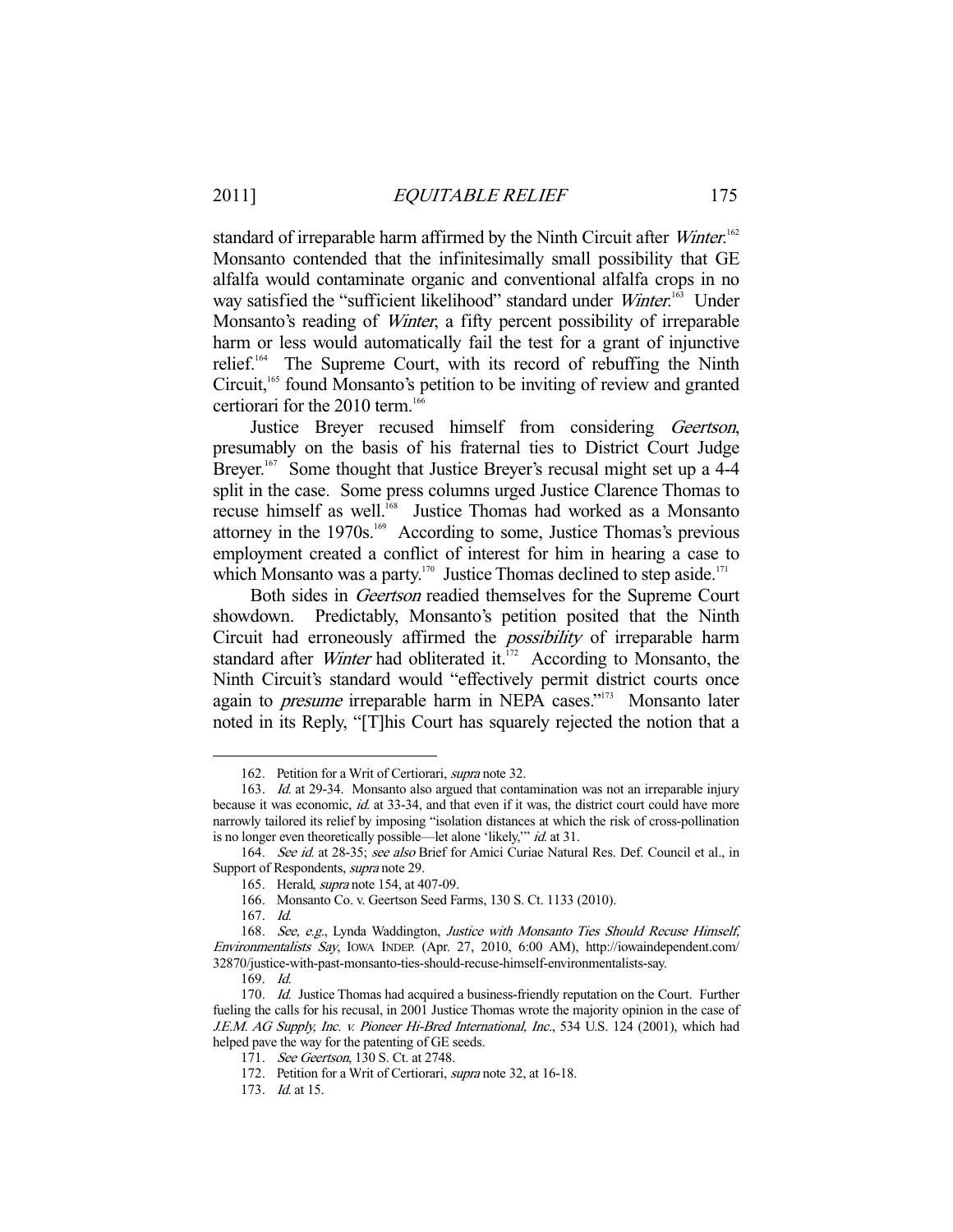procedural violation of NEPA or similar statutes creates a presumption of irreparable environmental harm, much less that such a procedural violation itself constitutes a harm justifying injunctive relief."<sup>17</sup>

 The environmentalists countered that the Ninth Circuit had in fact applied the proper *likely* standard, expressly saluting *Winter* in its amended opinion.<sup>175</sup> In the environmentalists' estimation, they had more than met their evidentiary burden under the higher standard.<sup>176</sup> Further, the high court had no place sifting through the voluminous evidentiary record second-guessing the district court's evidentiary findings, they said.<sup>177</sup> A footnote in their brief, however, brought to light an alternative tact, which the environmentalists were prepared to take if the case demanded it. Their brief's fine print read:

The record demonstrates that contamination was more likely than not, but irreparable harm may be sufficiently "likely" without, of course, being "more likely than not." Especially in a case in which the agency has failed to prepare a required EIS, it would be passing strange to require private plaintiffs—bereft of the agency's findings—to make a "more likely than not" showing in order to preserve the status quo. Such a requirement also would conflict with this Court's precedent stating that parties need only demonstrate a "*sufficient* likelihood" of irreparable injury for an injunction to issue. "Sufficient" hardly connotes "51 percent." What is more, whether injury is "sufficient" is clearly the appropriate standard, given the highly contextual inquiry necessary to issue equitable relief. A contrary standard would fundamentally change the nature of equitable proceedings and would undermine the ability of parties to obtain injunctive relief. $178$ 

Because widespread genetic contamination could permanently mar alfalfa trade in organic and conventional alfalfa markets,<sup>179</sup> environmentalists claimed that the "sufficient likelihood" test was met even absent a preponderant likelihood that contamination would materialize.<sup>180</sup> An amicus curiae brief in support of the environmentalists fleshed out the position further. Amicus curiae Natural Resources Defense Council argued that the traditional jurisprudential approach to equitable relief treats risk of harm as something more than a simple

<sup>174.</sup> Reply Brief for Petitioners at 10, Geertson, 130 S. Ct. 2743 (No. 09-475), 2010 WL 1619255, at \*10.

 <sup>175.</sup> Brief for Respondents at 32, Geertson, 130 S. Ct. 2743 (No. 09-475), 2010 WL 1500893, at \*32.

 <sup>176.</sup> Id. at 36-45.

<sup>177.</sup> *Id.* at 24.

<sup>178.</sup> Id. at 36 n.18 (citations omitted) (quoting City of Los Angeles v. Lyons, 461 U.S. 95,

<sup>111 (1983)) (</sup>citing Amoco Prod. Co. v. Village of Gambell, Alaska, 480 U.S. 531, 545 (1987)).

 <sup>179.</sup> Id. at 40.

<sup>180.</sup> Brief for Respondents, *supra* note 175, at 36 n.18.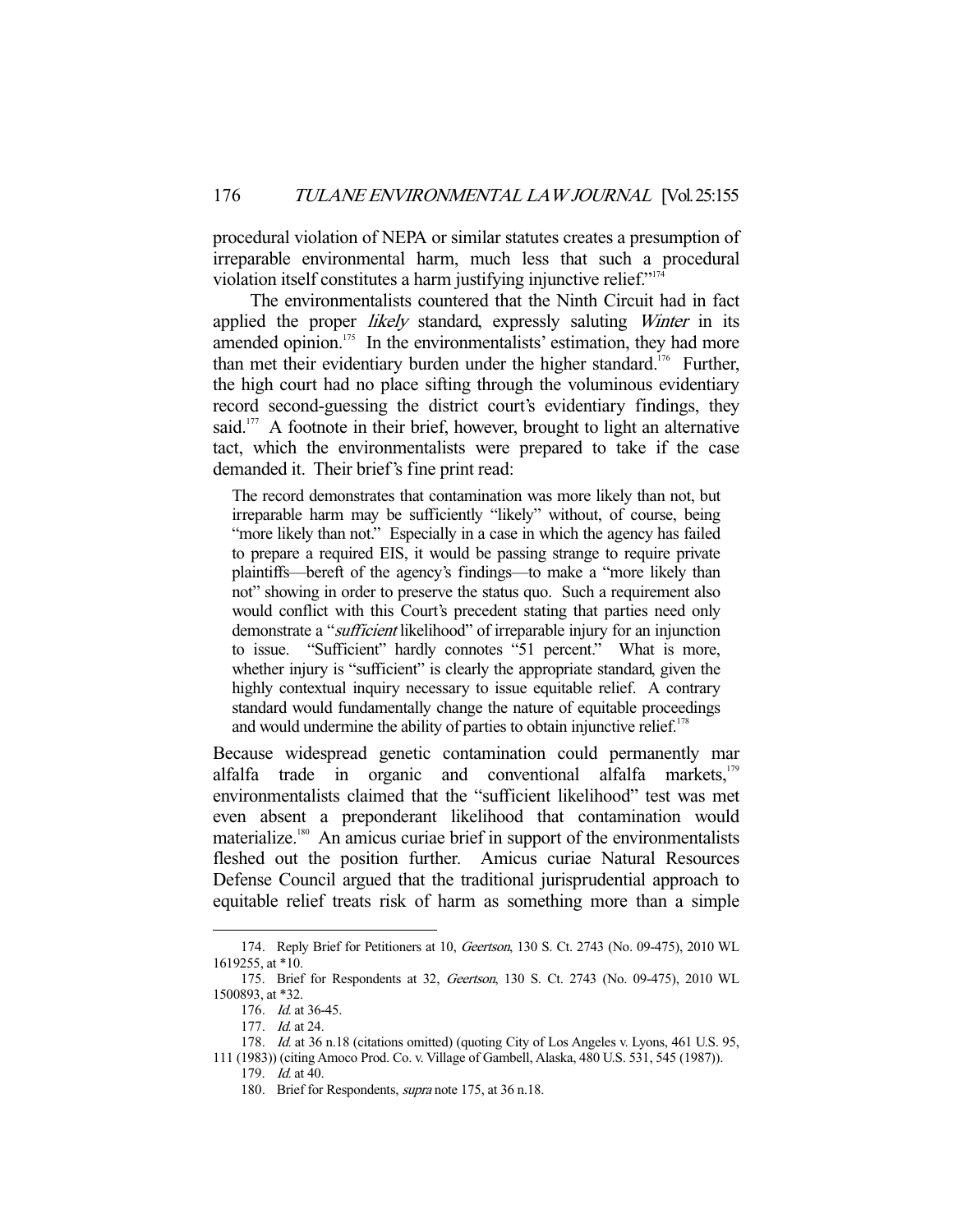probabilistic calculation; it necessarily takes into account the severity of the potential injury as well. $181$ 

 At oral argument, Chief Justice Roberts struck at the heart of the matter. He probed the environmentalists' counsel from the bench:

- CHIEF JUSTICE ROBERTS: Could I go back to something you said a while ago, that "likely" does not mean more likely than not? MR. ROBBINS: Yes.
- CHIEF JUSTICE ROBERTS: It's -- I thought that would be obvious. If I
- say your friends are likely to win, that means they are more likely than you.
- MR. ROBBINS: Well,  $I I you know, I think the the answer is$ contextual, but in this context, "likely" for purposes of an injunction, Mr. Chief Justice, has I think never been understood to mean more likely than not.
- CHIEF JUSTICE ROBERTS: Do you have -- I -- I was surprised that this apparently hasn't been decided over the however many years we've had this standard. Is there a case that says "likely" does not mean more likely than not?
- MR. ROBBINS: No. But there are cases -- I mean, the issue has not been addressed by this Court one way or the other. I would say City of Los Angeles v. Lyons and the Amoco case both used the phrase "sufficiently likely," and the lower courts have understood that to mean sufficiently likely in light of the nature of the harm.

 Consider, if we were talking about the probability of the contamination of the water supply of New York City, would anybody suppose that the -- if the probability were 10 percent rather than 50.9 percent, that no one could go into court and get an injunction? Neither the private litigants -- you know, put them to one side. The government's own authority to obtain injunctive relief would be critically hampered if such an order came about, and—

JUSTICE SCALIA: This isn't contamination of the New York City water supply. It's the creation of plants of -- of genetically engineered alfalfa which spring up that otherwise wouldn't exist. It doesn't even destroy the current plantings of non-genetically engineered alfalfa. This is not the end of the world. It really isn't.<sup>182</sup>

 <sup>181.</sup> Brief for Amici Curiae Natural Res. Def. Council et al., in Support of Respondents, supra note 29, at \*1-2. The record, in fact, showed that some contamination had occurred. Geertson Farms Inc. v. Johanns, No. C 06-01075 CRB, 2007 WL 1302981, at \*1 (N.D. Cal. May 3, 2007), aff'd sub nom. Geertson Seed Farms v. Johanns, 541 F.3d 938 (9th Cir. 2008), amended and superseded by 570 F.3d 1130 (9th Cir. 2009), rev'd sub nom. Monsanto Co. v. Geertson Seed Farms, 130 S. Ct. 2743 (2010).

 <sup>182.</sup> Transcript of Oral Argument, supra note 159, at 41-43.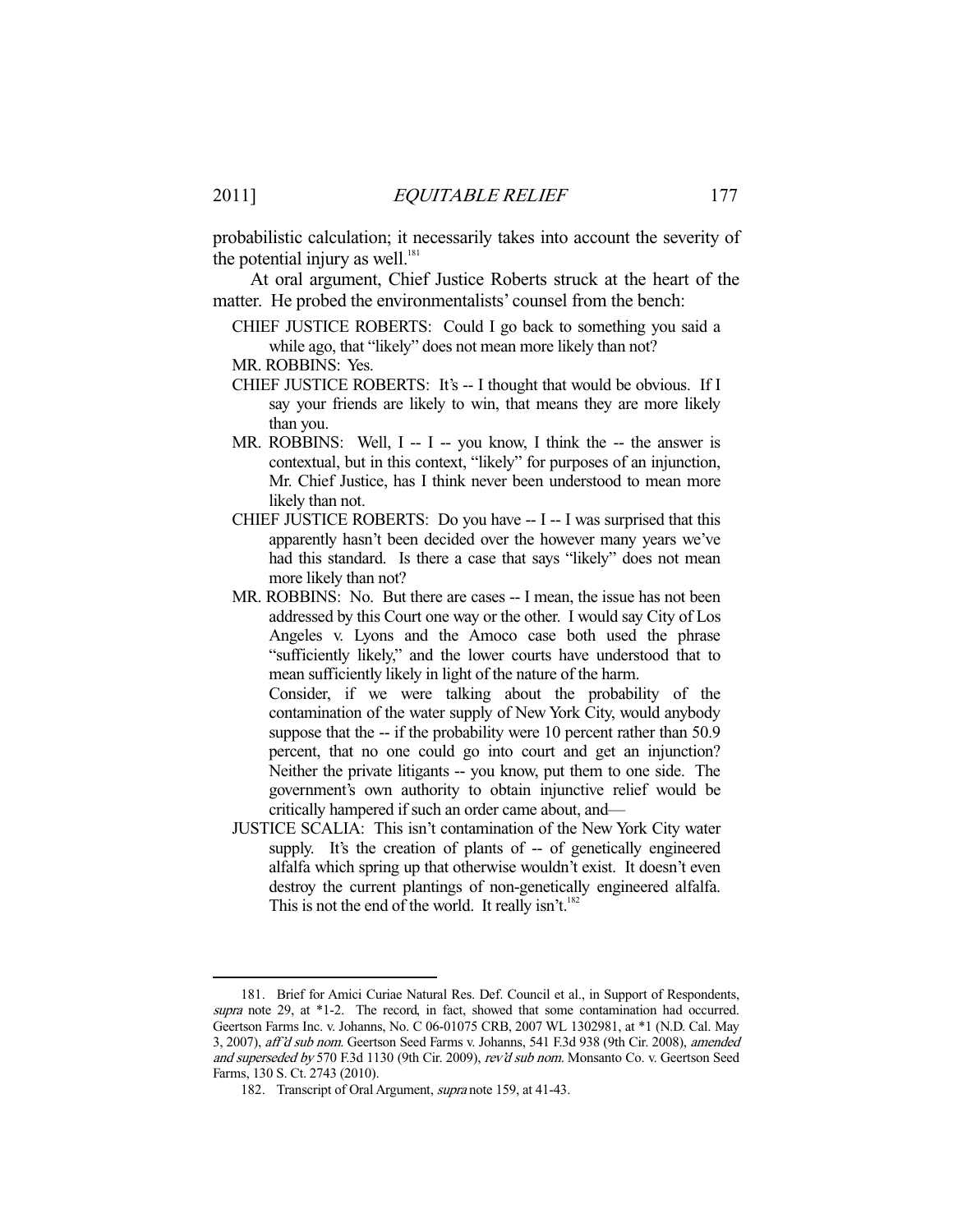#### G. The Decision

The *Geertson* Court never ultimately decided the question of whether, as Justice Roberts put it, "likely ... mean[s] more likely than not."183 Justice Alito, writing for the majority, instead held on narrower grounds that the district court abused its discretion by completely enjoining the deregulation of Roundup Ready alfalfa preventing APHIS from effecting even a partial deregulation until an EIS was prepared.184 "An injunction is a drastic and extraordinary remedy, which should not be granted as a matter of course," Justice Alito wrote.<sup>185</sup> "If a less drastic remedy (such as partial or complete vacatur of APHIS's deregulation decision) was sufficient to redress respondents' injury, no recourse to the additional and extraordinary relief of an injunction was warranted."<sup>186</sup> According to the Alito majority, the district court erred by precluding APHIS's ability to effect a better-hewn, partial deregulation order. A properly enforced partial deregulation order limited in geographic area with mandatory isolation distances to prevent the genetic contamination of conventional crops surely would not pose likely irreparable harm. Justice Alito professed.<sup>187</sup> Only one justice dissented.<sup>188</sup>

 Justice Stevens' dissent in Geertson was one of the last opinions he authored before retiring from the high court. His dissent questioned whether the majority had properly interpreted the district court's order and whether Monsanto had adequately preserved the objection upon

<sup>183.</sup> Id. at 41. The Court also declined to weigh in on the issue of whether the district court was required to conduct an evidentiary hearing before entering its remedial order. Monsanto Co. v. Geertson Seed Farms, 130 S. Ct. 2743, 2762 (2010).

 <sup>184.</sup> Geertson, 130 S. Ct. at 2761.

 <sup>185.</sup> Id. (citing Weinberger v. Romero-Barcelo, 456 U.S. 305, 311-12 (1982)).

<sup>186.</sup> Id. (citing Weinberger, 456 U.S. at 311-12; Winter v. Natural Res. Def. Council, Inc., 555 U.S. 7, 29-33 (2008)).

<sup>187.</sup> Id. at 2760-61. Justice Alito even went so far as to declare that "there is more than a strong likelihood that APHIS would partially deregulate [Roundup Ready alfalfa] were it not for the District Court's injunction." Id. at 2754. The problem with the majority's position was that APHIS itself had espoused the position that it was powerless to issue a partial deregulation order for Roundup Ready alfalfa. DRAFT EIS, supra note 101, at 12. APHIS's Draft EIS on the deregulation of Roundup Ready alfalfa maintained that under the Plant Protection Act, in order for the agency to grant nonregulated status to a novel GE crop variety, it must be unlikely to pose a plant pest risk. Id. at 11. The agency only had the ability to issue a partial deregulation where there was a geographic variation in plant pest risk. *Id.* at 12. For Roundup Ready alfalfa, APHIS had found that no geographic differences in plant pest risk existed. Id. at 15. The Draft EIS stated, "APHIS will have no regulatory authority over [glyphosate tolerant] alfalfa and will be unable to require regulatory restrictions or management practices for these GE alfalfa varieties once it is granted nonregulated status." Id. at 14-15. From APHIS's perspective, deregulation of Roundup Ready alfalfa was an all-or-nothing proposition. Id. at 12. Apparently, the majority afforded the agency no deference on this point. Geertson, 130 S. Ct. at 2761-62.

 <sup>188.</sup> Geertson, 130 S. Ct. at 2762.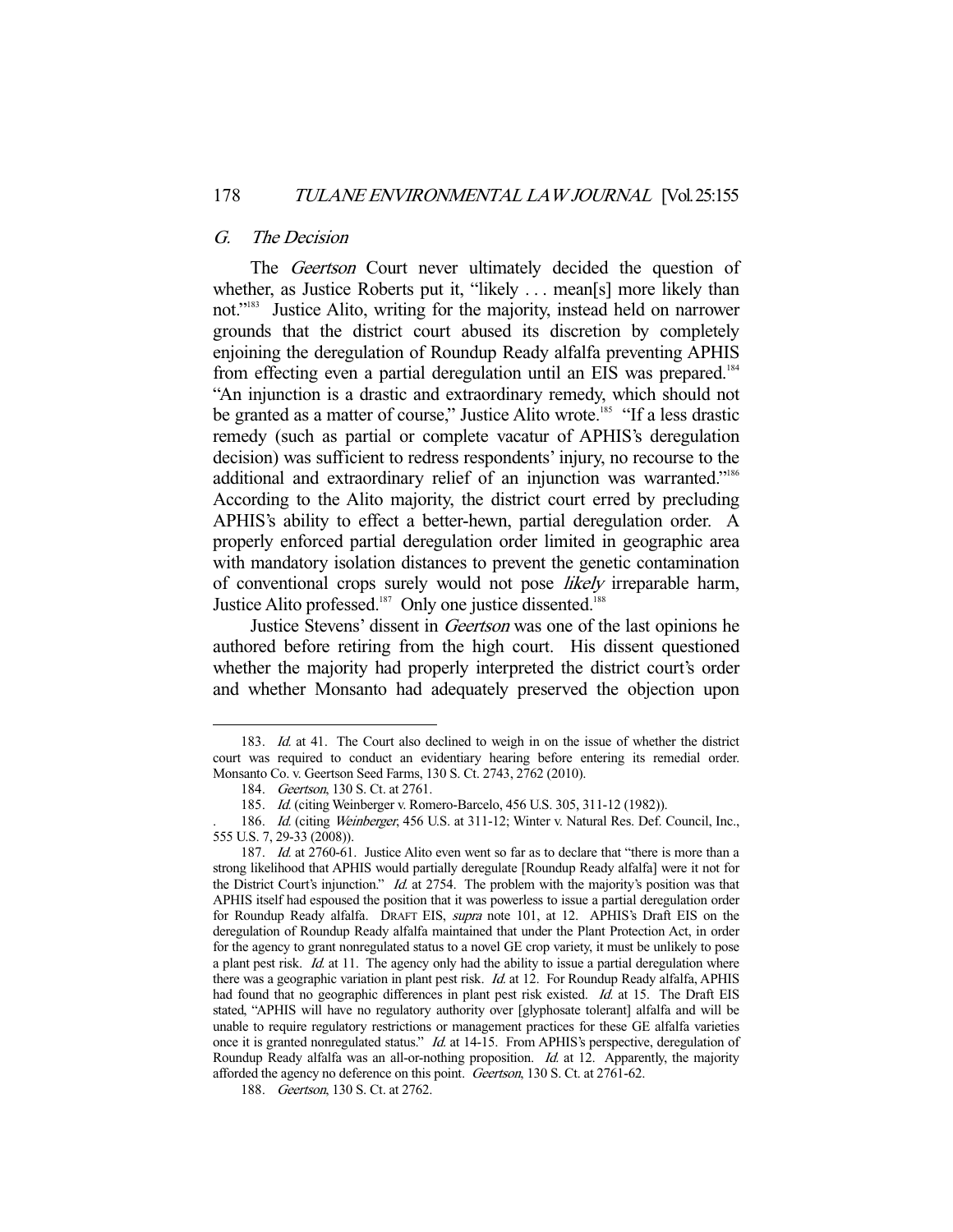which the Court ultimately ruled.<sup>189</sup> But the essence of Justice Stevens' disagreement focused on the extent of the court's equitable powers. Justice Stevens believed that the district court had acted "well within its discretion" in ordering the injunction.<sup>190</sup> With respect to the likelihood of irreparable harm requirement, Stevens quoted from Pomeroy's 1919 Treatise on Equitable Jurisprudence and Equitable Remedies: "Although 'a mere possibility of a future nuisance will not support an injunction,' courts have never required proof 'that the nuisance will occur'; rather, 'it is sufficient . . . that the *risk* of its happening is greater than a reasonable man would incur."<sup>191</sup> Justice Stevens declined to include the sentence from Pomeroy's Treatise which followed: "And the balance . . . will be affected by the seriousness of the nuisance feared, the strength required for the plaintiff's proof diminishing somewhat as the greatness of the apprehended damage increases."192 Perhaps Justice Stevens did not want to expound upon the issue in dissenting dicta. Perhaps he thought that Pomeroy's *seriousness-of-the-nuisance-feared* approach strained too far. Whatever the case, the snippet of Pomeroy's *Treatise* that Justice Stevens included leaves one with the idea that "likely"<sup>193</sup> should be measured using a *reasonable person* standard. Under this reading, a "likelihood of irreparable harm" should be properly understood as a judgment of whether a reasonable person standing in the place of the plaintiff would

<sup>189.</sup> *Id.* at 2765-66 (Stevens, J., dissenting).

 <sup>190.</sup> Id. at 2772.

<sup>191.</sup> Id. at 2770 (quoting 5 J. POMEROY, A TREATISE ON EQUITY JURISPRUDENCE AND EQUITABLE REMEDIES § 1937, at 4398 (2d ed. 1919)).

 <sup>192. 5</sup> J. POMEROY, A TREATISE ON EQUITY JURISPRUDENCE AND EQUITABLE REMEDIES § 1937, at 4398 (2d ed. 1919).

 <sup>193.</sup> The Supreme Court has never directly ruled on what "likely" means. The issue, however, is bound to come up again and has significant import in the NEPA context. See Brief for Amici Curiae Natural Res. Def. Council et al., in Support of Respondents, supra note 29, at 2- 5. Some Justices may think it obvious that based on the plain meaning, that "likely" should be understood sheerly as a function of probability. In fact, Webster's defines "likely" in these very terms as "having a high probability of occurring or being true: very probable." Likely, MERRIAM-WEBSTER.COM, http://www.merriam-webster.com/dictionary/likely (last visited Oct. 2, 2011). The Geertson environmentalists and some legal scholars have argued that "likely" should be contextual, encompassing the gravity of the potential harm as well. See, e.g., Brief for Amici Curiae Natural Res. Def. Council et al., in Support of Respondents, supra note 29, at \*2-5. Their approach may indeed square better with traditional equities jurisprudence and with the reality that severe threats may present grave, but less-than-probable risks. *Id.* at \*3. Others still, in the same vein of Justice Stevens' dissent, may think that *likely* should be framed objectively using a reasonable person approach, granting courts some flexibility but at the same time grounding their inquiry in the pragmatic terms of reasonableness. Geertson, 130 S. Ct. at 2765-66 (Stevens, J., dissenting).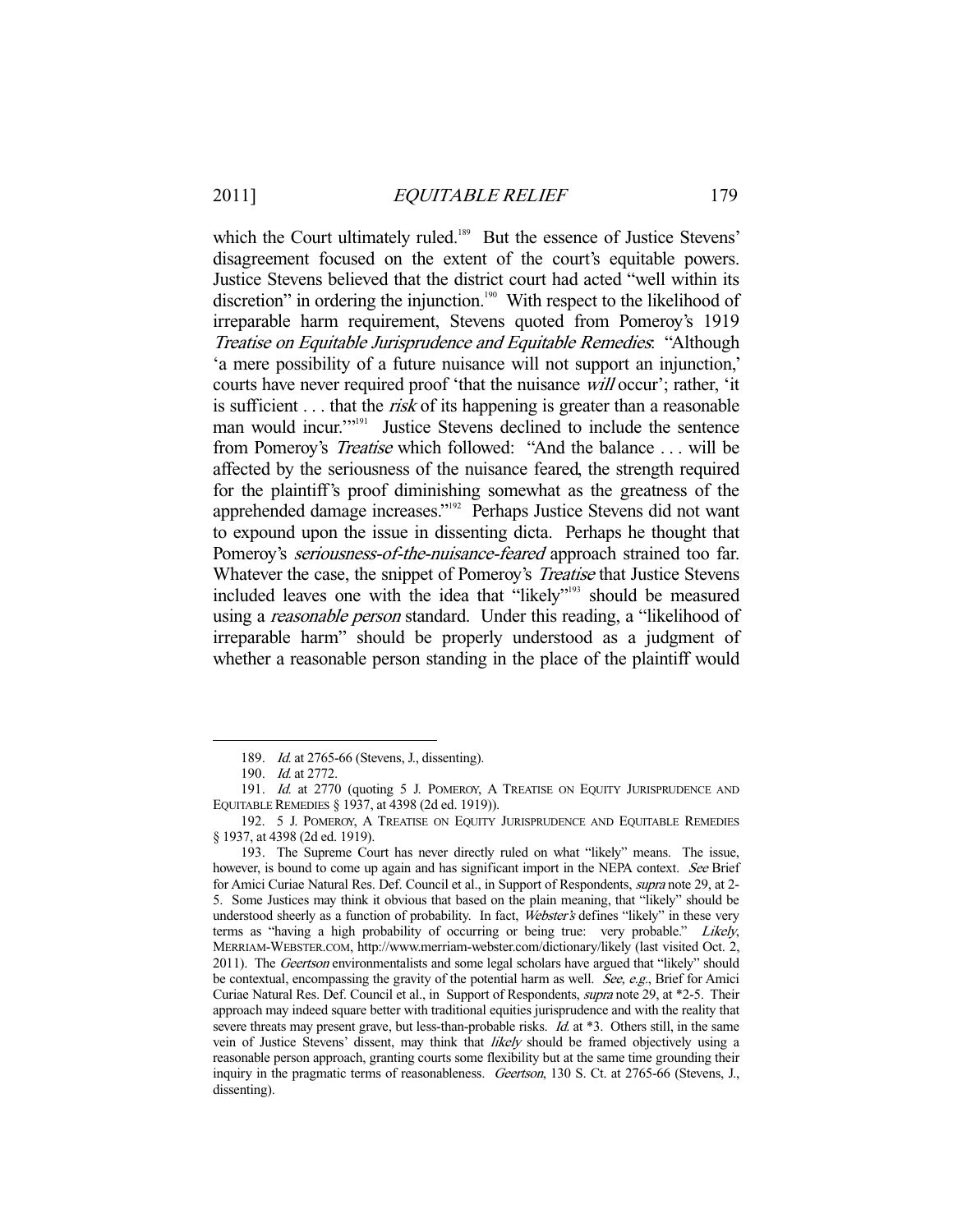be willing to risk the apprehended harm, rather than *more likely than not* in a probabilistic sense.<sup>194</sup>

Geertson reinforced the likelihood-of-irreparable-harm standard,<sup>195</sup> but it did not resolve the question of whether it contemplates consideration of both the probability and the gravity of the potential harm.<sup>196</sup> Moving forward, the current lack of binding judicial guidance makes determining "likely" an imprecise inquiry. Justice Stevens' approach suggests that a "likelihood of irreparable harm" may not connote a definite and constant threshold at all.<sup>197</sup> Whether "'likely' is 'likely' enough," as one commentator put it,<sup>198</sup> remains an open question.

# III. THE IRREPARABLE HARM TEST: ADDING INSULT TO INJURY?

What *irreparable harm* itself means for NEPA plaintiffs seeking injunctive relief bears consideration. On one hand, the Supreme Court has recognized that environmental injury is often irreparable.<sup>199</sup> On the other hand, the Court seems unwilling to find that procedural violations of NEPA—a decidedly environmental statute—by themselves constitute irreparable harm.<sup>200</sup> This Part explores that tension. The first Subpart addresses instances outside the sphere of NEPA where courts have considered procedural violations to be cognizable harms. Part III.B looks at what *irreparable harm* could mean in the NEPA context. Part III.C argues that the Supreme Court's current understanding of irreparable harm disincentivizes agencies from complying with NEPA when proposing to undertake major federal actions.

# A. Irreparable Harm in the Context of Procedural Error

The *Geertson* decision stemmed from a NEPA violation.<sup>201</sup> That violation—namely, failure to prepare an  $EIS<sup>202</sup>$ —was distinctly procedural.<sup>203</sup> To warrant injunctive relief, however, the Geertson

 <sup>194.</sup> If adopted, of course, this reasonable-person approach would accord courts with more interpretive flexibility than a rigid more-likely-than-not calculus.

 <sup>195.</sup> Geertson, 130 S. Ct. at 2760-61 (majority opinion).

 <sup>196.</sup> See id.

 <sup>197.</sup> Mach, supra note 83, at 227.

 <sup>198.</sup> Id. at 228.

 <sup>199.</sup> Amoco Prod. Co. v. Village of Gambell, Alaska, 480 U.S. 531, 545 (1987).

<sup>200.</sup> See, e.g., Geertson, 130 S. Ct. 2743.

 <sup>201.</sup> Id. at 2749.

 <sup>202.</sup> Id. at 2750.

 <sup>203.</sup> See Robertson v. Methow Valley Citizens Council, 490 U.S. 332, 350 (1989).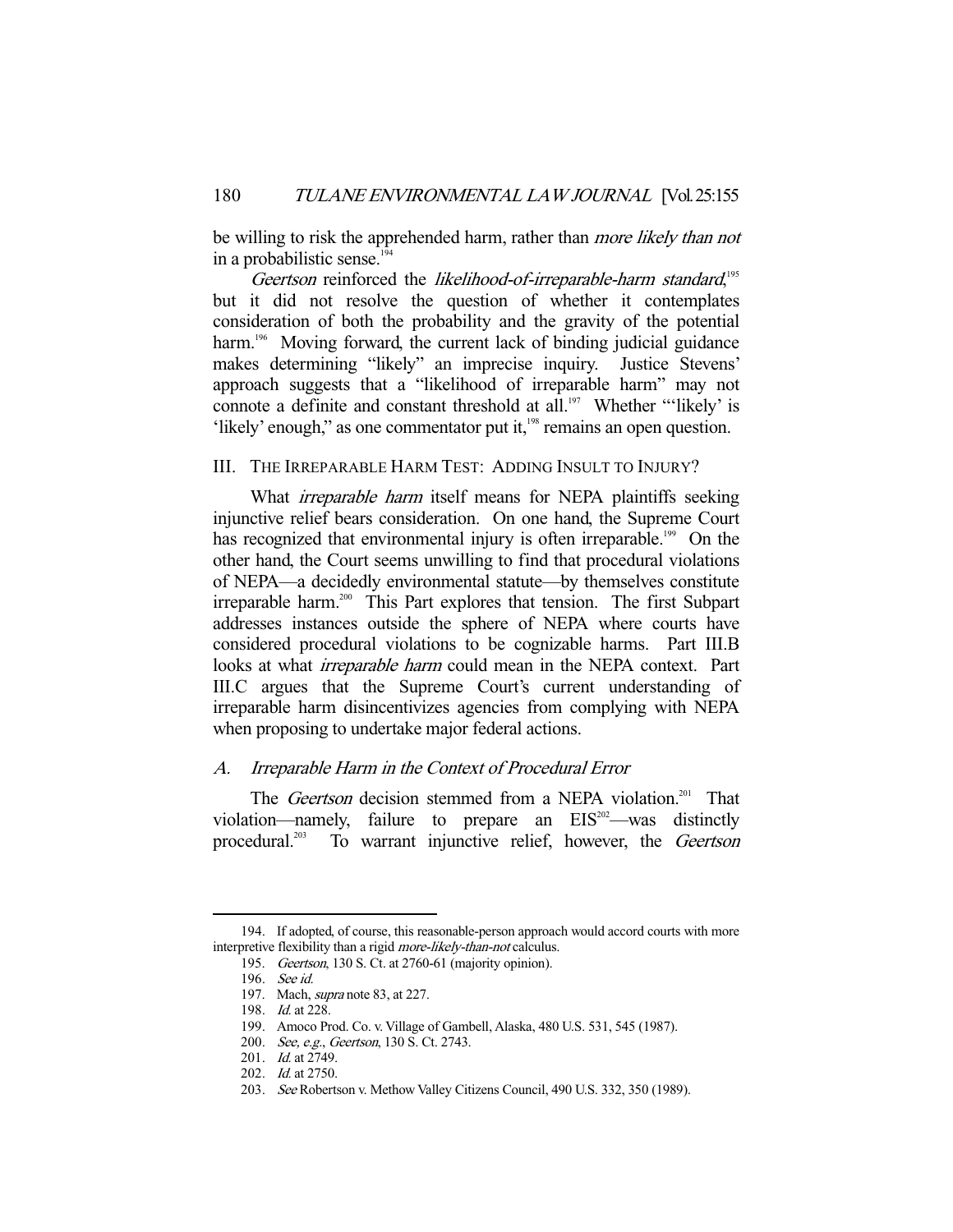plaintiffs had to show a likelihood of substantive injury.<sup>204</sup> So why was the agency's procedural violation not a cognizable harm in and of itself? Indeed, in some realms, the Supreme Court has readily embraced the notion that improper process voids particular results. Look no further than our deeply embedded constitutional notion of due process.205 Due process roots itself in the ideal of procedural justice.<sup>206</sup> The government cannot deprive a person of a liberty or property interest without undertaking a hearing process.<sup>207</sup> Where due process violations occur, courts typically invalidate the action.<sup>208</sup> Or consider the exclusionary rule: generally, in criminal proceedings, courts will set aside evidence acquired unlawfully, along with all evidence which derives from it, so called "fruit of the poisonous tree."<sup>209</sup> The same fate befalls presentment clause violations.210 Failure to abide by the prescribed legislative process will invalidate an otherwise constitutional statutory provision.<sup>211</sup>

 The Supreme Court has not shied away from enjoining a result on the basis of bad process in some statutory contexts. In Clark v. Roemer,<sup>212</sup> for example, the Court reversed a district court decision which had allowed an election to proceed and those elected to provisionally assume their posts in the face of a violation of a procedural provision of the Voting Rights Act of 1965, 42 U.S.C. § 1973 $c<sup>213</sup>$  A unanimous Court held that the district court was required to enjoin the illegal election without discussing the likelihood of irreparable harm requirement.<sup>214</sup>

#### B. Environmental Injury in the NEPA Context

 While the Supreme Court has clearly found that violations of NEPA offer no presumptions of injunctive relief, the Court has also stated that "[e]nvironmental injury, by its nature, can seldom be adequately remedied by money damages and is often permanent or at least of long

 <sup>204.</sup> See Geertson, 130 S. Ct. at 2760-61. The harm alleged in Geertson involved the threat posed by Roundup Ready Alfalfa of genetic contamination of organic and conventional alfalfa and the development of Roundup resistant weeds. Id. at 2754-55.

<sup>205.</sup> See, e.g., Mathews v. Eldridge, 424 U.S. 319 (1976).

 <sup>206.</sup> Id. at 332.

 <sup>207.</sup> Id.

<sup>208.</sup> Karena C. Anderson, Strategic Litigating in Land Use Cases: Del Monte Dunes v. City of Monterey, 25 ECOLOGY L.Q. 465, 477 (1998).

<sup>209.</sup> E.g., Wong Sun v. United States, 371 U.S. 471, 488 (1963).

 <sup>210.</sup> I.N.S. v. Chadha, 462 U.S. 919, 959 (1983).

 <sup>211.</sup> Id.

 <sup>212. 500</sup> U.S. 646 (1991).

 <sup>213.</sup> Id. at 652, 658.

<sup>214.</sup> *Id.* at 654-55.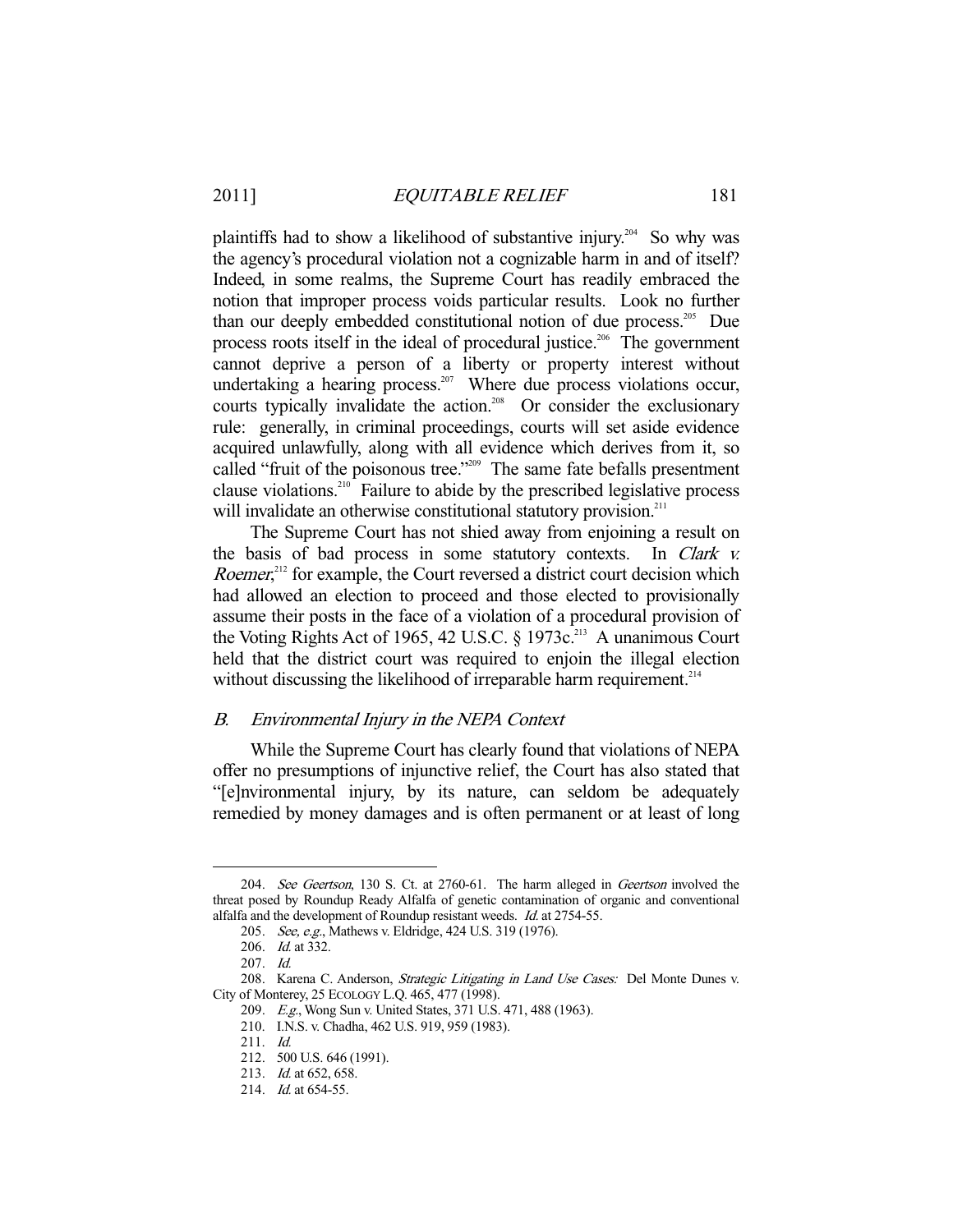duration, *i.e.*, irreparable."<sup>215</sup> Before assuming his current position on the Supreme Court, then-United States Court of Appeals for the First Circuit Judge Stephen Breyer authored a decision directly addressing the nature of NEPA harm. Then-Judge Breyer observed:

[T]he harm at stake is a harm to the environment, but the harm consists of the added *risk* to the environment that takes place when governmental decisionmakers make up their minds without having before them an analysis (with prior public comment) of the likely effects of their decision upon the environment. NEPA's object is to minimize that risk, the risk of uninformed choice, a risk that arises in part from the practical fact that bureaucratic decisionmakers (when the law permits) are less likely to tear down a nearly completed project than a barely started project. In Watt we simply held that the district court should take account of the potentially irreparable nature of this decisionmaking risk to the environment when considering a request for preliminary injunction.<sup>216</sup>

For then-Judge Breyer, NEPA violations surely increase the risk of uninformed agency decision making. Under this view, NEPA violations put a thumb on the scale of irreparable harm.<sup>217</sup> Geertson, however, rejected any standard that "presume[s] that an injunction is the proper remedy for a NEPA violation except in unusual circumstances.<sup>2218</sup> The majority plainly stated, "No such thumb on the scales is warranted."<sup>219</sup>

# C. The Irreparable Harm Requirement Hinders NEPA Compliance

 Injunctive relief allows courts to tailor their remedy to fit the demands of a particular case by ordering a party to take, or abstain from taking, certain actions.<sup>220</sup> Post-*Winter*, courts will undoubtedly be more

Herrmann, supra note 55, at 1277 (footnote omitted).

<sup>215.</sup> Amoco Prod. Co. v. Village of Gambell, Alaska 480 U.S. 531, 545 (1987). In United States v. Oakland Cannabis Buyers' Cooperative, the Supreme Court likewise held: "A district court cannot . . . override Congress' policy choice, articulated in a statute, as to what behavior should be prohibited. . . . Courts of equity cannot, in their discretion, reject the balance that Congress has struck in a statute." 532 U.S. 483, 497 (2001) (citing Tenn. Valley Auth. v. Hill, 437 U.S. 153, 194 (1978)).

 <sup>216.</sup> Sierra Club v. Marsh, 872 F.2d 497, 500-01 (1st Cir. 1989).

 <sup>217.</sup> Judge Breyer was not alone in this view. One commentator notes:

For the first decade or so of NEPA's history, most courts presumed that an injunction should issue to halt a federal action proceeding in the face of a NEPA violation. Typically, these cases focused on the irreparable harm element of the balancing test, presumptively finding irreparable harm when NEPA was violated.

 <sup>218.</sup> Monsanto v. Geertson Seed Farms, 130 S. Ct. 2743, 2757 (2010).

 <sup>219.</sup> Id.

 <sup>220.</sup> J. Morton Denlow, The Motion for a Preliminary Injunction: Time for a Uniform Federal Standard, 22 REV. LITIG. 495, 499 (2003). What separates vacatur of a rule from injunctive relief, beyond the different tests courts apply for each, is that vacatur is the prescribed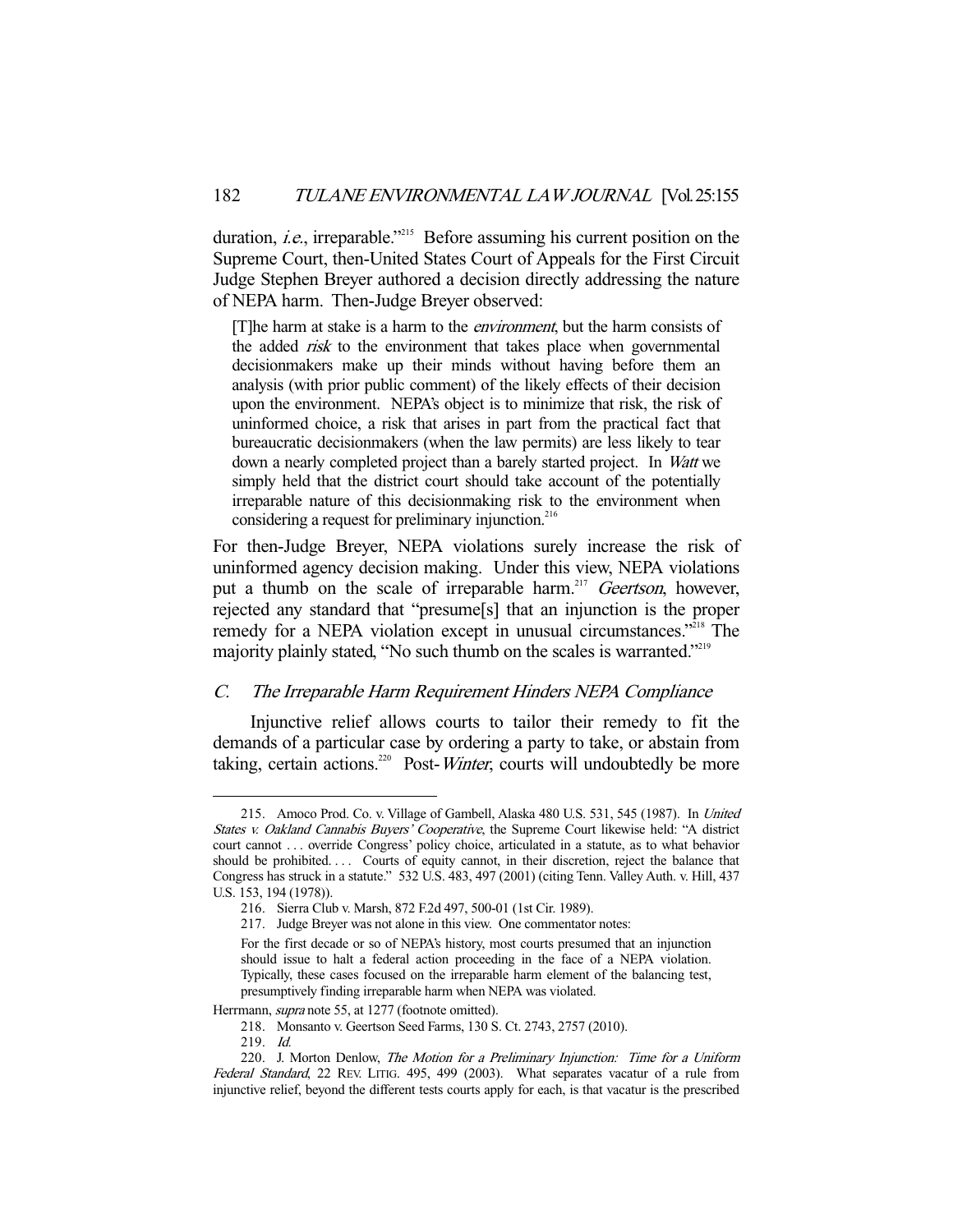reluctant to issue injunctions for NEPA violations than before. $221$  And courts that do issue injunctions will surely be observant of the likelihood of irreparable harm requirement.<sup>222</sup> This hurdle presents serious challenges for plaintiffs. Merely showing that a NEPA violation is likely to result in uninformed decision making will not satisfy the harm requirement.<sup>223</sup> This may seem odd given that uninformed agency decision making is one of the chief harms that NEPA seeks to prevent.<sup>224</sup> Yet, case law makes clear that NEPA plaintiffs must demonstrate a likelihood of *substantive* injury to warrant injunctive relief.<sup>225</sup> The emphasis on irreparable harm has also led some courts to conclude that commitments of money, time, and energy do not satisfy the harm requirement.<sup>226</sup> Further, courts often demand that the harm be environmental in nature because other alleged injuries fall outside NEPA's zone of interest.<sup>227</sup> Unrealized, prospective harm is already difficult to prove for NEPA plaintiffs.<sup>228</sup> Demonstrating a *likelihood* of

221. William S. Eubanks II, Damage Done? The Status of NEPA After Winter v. NRDC and Answers to Lingering Questions Left Open by the Court, 33 VT. L. REV. 649, 657 (2009); Mach, supra note 83, at 209.

222. See, e.g., Ctr. for Food Safety v. Vilsack, 734 F. Supp. 2d 948, 954 (N.D. Cal. 2010).

223. See, e.g., Town of Huntington v. Marsh, 884 F.2d 648, 653 (2d Cir. 1989) ("[A] threat of irreparable injury must be proved, not assumed, and may not be postulated *eo ipso* on the basis of procedural violations of NEPA.").

224. Mach, supra note 83, at 225 ("[T]he harm NEPA is most clearly designed to prevent is the risk of inadequately informed agency decisionmaking.").

225. Town of Huntington, 884 F.2d at 653.

 226. Vine St. Concerned Citizens, Inc. v. Dole, 604 F. Supp. 509, 513 (E.D. Pa. 1985) (quoting Oburn v. Shapp, 521 F.2d 142, 151 (3d Cir. 1975)).

228. Mark A. Chertok, Overview of the National Environmental Policy Act: Environmental Impact Assessments and Alternatives, SR045 A.L.I.-A.B.A. 757, 798 (2010). Already plaintiffs suing over NEPA violations face many impediments. They first must demonstrate that they have standing under Article III of the United States Constitution. See, e.g., Scientists' Inst. for Pub. Info., Inc. v. Atomic Energy Comm'n, 481 F.2d 1079 (D.C. Cir. 1973); see also Lujan v. Defenders of Wildlife, 504 U.S. 555, 571-72 (1992). Although the causation and redressability standing requirements relax for violations of procedural statutes like NEPA, plaintiffs still must show (1) that the action will result in an actual or impending injury, (2) that

statutory remedy under the APA when a rule is found to be unlawful whereas injunctive relief invokes the more "extraordinary" equitable powers of a court to tailor a nonstatutory, casespecific remedy. See Mach, supra note 83, at 213-20; Mazurek v. Armstrong, 520 U.S. 968, 972 (1997) (per curiam) (characterizing injunctive relief as "extraordinary"); Geertson, 130 S. Ct. at 2761.

<sup>227.</sup> See, e.g., id. (noting that plaintiffs' "alleged injuries are economic rather than environmental" and denying preliminary injunctive relief); Stand Together Against Neighborhood Decay, Inc. v. Bd. of Estimate, 690 F. Supp. 1192, 1199 (E.D.N.Y. 1988) (noting that "economic damages do not justify preliminary injunctive relief") (citing Luce v. Edelstein, 802 F.2d 49 (2d Cir. 1986)). Generally, because NEPA's recognized zone of interests are environmental, alleging purely economic injury will fail on prudential standing grounds before courts even entertain the question of a proper remedy. Ashley Creek Phosphate Co. v. Norton, 420 F.3d 934, 940 (9th Cir. 2005).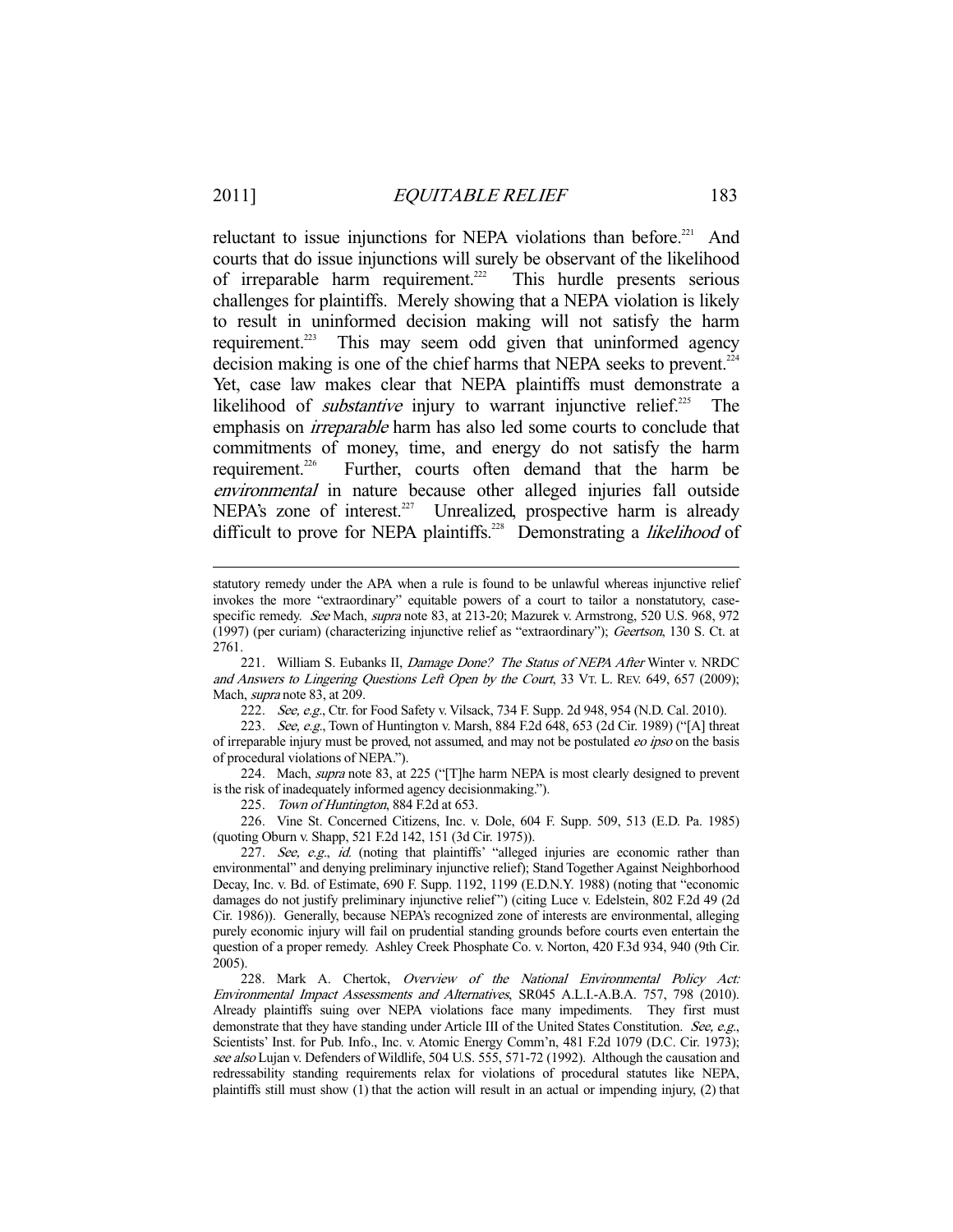substantive, irreparable, environmental harm is even trickier, especially given the nebulous state of the current standard.<sup>229</sup>

In the wake of *Winter*, NEPA plaintiffs face an unreasonably tall order.<sup>230</sup> Because NEPA plaintiffs necessarily want an agency to consider the environmental consequences of a proposed action adequately before it moves forward, injunctive relief ordinarily becomes the principal remedy sought by plaintiffs in an effort to halt a project—at least long enough for an agency to conduct the requisite NEPA review.<sup>231</sup> Declaratory relief, by itself, is hardly gratifying for NEPA plaintiffs; they still incur the threat of harm and the project moves forward without its due environmental review.<sup>232</sup> Vacatur is likewise unavailing where an agency can continue to move forward with a project in the face of the rule vacatur or unavailable entirely where no rule underlies the agency's action.233 Whether advancement of a project without proper NEPA review causes a sufficient likelihood of irreparable harm to warrant

229. See supra Part II.G.

-

230. Eubanks, *supra* note 221, at 657 (citing Winter v. Natural Res. Def. Council, 555 U.S. 7, 20 (2008)); see also infra Part V.A.

231. Realty Income Trust v. Eckerd, 564 F.2d 447, 457 (D.C. Cir. 1977); see also Russ Winner, The Chancellor's Foot and Environmental Law: A Call for Better Reasoned Decisions on Environmental Injunctions, 9 ENVTL. L. 477, 477 (1979).

232. Herrmann, *supra* note 55, at 1269 ("Victory for the plaintiffs means only that the agency must reconsider its decision to go forward with a project."); see also Richland Park Homeowners Ass'n v. Pierce, 671 F.2d 935, 941 (5th Cir. 1982).

233. See supra Part I.B.

the injury has a causal connection to the NEPA violation, and (3) that the injury would be redressed in some way by a favorable decision. See, e.g., Massachusetts v. EPA, 549 U.S. 497, 516-28 (2007). Because NEPA itself does not provide a private right of action for violations of its provisions, NEPA plaintiffs usually seek judicial review pursuant to the APA's waiver of sovereign immunity. Sabrina C.C. Fedel, Causes of Action Against the Federal Government Under the National Environmental Policy Act of 1969 (NEPA), in 12 CAUSES OF ACTION 2D 321 (1999) (citing Lujan, 497 U.S. 851; Pub. Citizen v. U.S. Trade Representative, 5 F.3d 549 (D.C. Cir. 1993); Salmon River Concerned Citizens v. Robertson, 32 F.3d 1346 (9th Cir. 1994)). As a result, plaintiffs must also establish prudential standing under the APA by showing that their claims fall within the "zone of interests" protected by NEPA. See Catron Cnty. Bd. of Comm'rs, N.M. v. U.S. Fish & Wildlife Serv., 75 F.3d 1429, 1433 (10th Cir. 1996); State of Idaho, By & Through Idaho Pub. Utils. Comm'n v. I.C.C., 35 F.3d 585, 590 (D.C. Cir. 1994). To state a claim within NEPA's "zone of interest" means alleging some kind of environmental injury, above and beyond any economic impairment. See Ashley Creek, 420 F.3d 934; Stand Together Against Neighborhood Decay, 690 F. Supp. 1192; Vine St. Concerned Citizens, 604 F. Supp. 509. In some cases, courts further require plaintiffs to have exhausted the issues they intend to raise by presenting their specific claims to the agency in the administrative record before filing suit. See, e.g., Dep't of Transp. v. Pub. Citizen, 541 U.S. 752, 764 (2004). Finally, NEPA plaintiffs must establish their prima facie case by showing that (1) NEPA applies to the agency's proposed action, and (2) that the agency proposing the action has failed to comply with the statute. Fedel, supra, § 4. In a case where an agency has prepared an EA and FONSI but plaintiffs claim that a full EIS is required, plaintiffs often must put on considerable evidence in the form of scientific data and expert testimony to prove that the proposed action may significantly affect the environment. Id.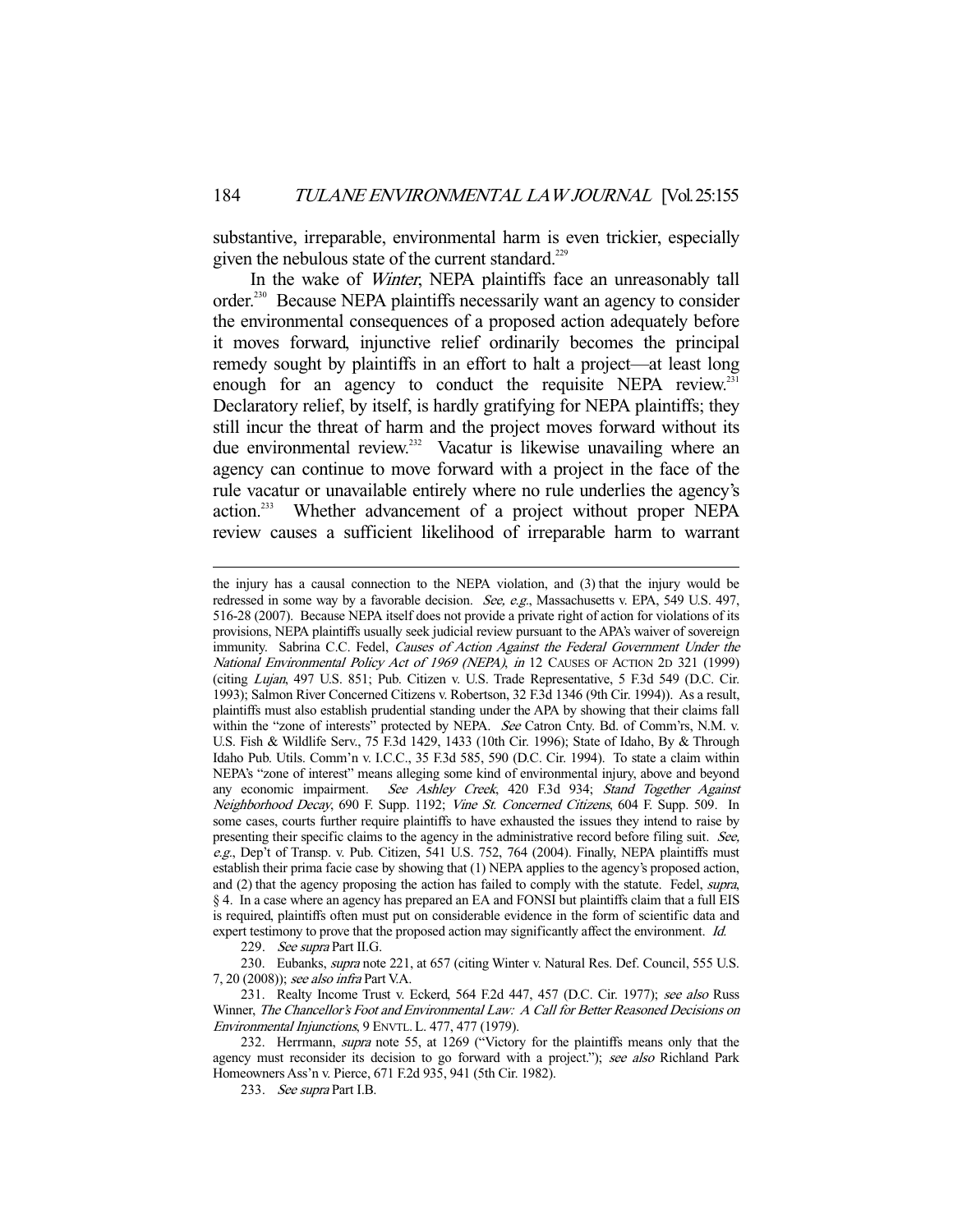injunctive relief becomes an evidentiary issue to be decided by courts on a case-by-case basis.<sup>234</sup> Yet, NEPA squarely places the burden on federal agencies to prepare reports on the environmental impacts of "major [f]ederal actions significantly affecting the quality of the human environment" before proposed projects can move forward.<sup>235</sup> Winter's requirement that NEPA plaintiffs challenging proposed actions prove a likelihood of irreparable harm before enjoining a project fundamentally alters the arrangement of obligations contemplated by the statute.<sup>236</sup> Plus, the burden for NEPA plaintiffs will only become more onerous if courts interpret the likelihood of irreparable harm test to demand a preponderant probability of injury showing.<sup>237</sup>

 Absent a showing of likely irreparable harm, a project may proceed even if NEPA plaintiffs win on the merits of their claim.<sup>238</sup> Requiring a likelihood of irreparable harm for injunctive relief could significantly discourage NEPA plaintiffs from challenging agency projects in the future.239 Further, the test almost entirely eliminates an agency's incentive to perform environmental review on a proposed action in the first place. NEPA's legal mandate begins to lose its teeth when the bar to enforcing it is so high. $240$ 

-

 237. See Brief for Amici Curiae Natural Res. Def. Council et al., in Support of Respondents, supra note 29.

238. See, e.g., Winter, 555 U.S. 7. When a major federal action under NEPA has no administrative rule underlying it, vacatur presents no remedy. See supra Part I.B.

239. Levin, *supra* note 43, at 298 ("[W]idespread judicial refusal to disturb administrative actions that are poorly reasoned or procedurally defective might unduly reduce the public's incentive to challenge official mistakes."); Benjamin I. Narodick, Winter v. National [sic] Resources Defense Council: Going into the Belly of the Whale of Preliminary Injunctions and Environmental Law, 15 B.U. J. SCI. & TECH. L. 332, 344 (2009). Narodick observes, "Winter places environmental litigation in a particularly precarious position. . . . [T]he shifting standard of irreparable harm may place environmental litigants at a significant procedural disadvantage." Id.

240. See Lawrence Gerschwer, Informational Standing Under NEPA: Justiciability and the Environmental Decisionmaking Process, 93 COLUM. L. REV. 996, 999 (1993) ("Since no enforcement agency oversees the various federal agencies' implementation of NEPA, the absence of judicial review will enable agencies to avoid NEPA procedural duties." (footnote omitted));

 <sup>234.</sup> See Winter, 555 U.S. 7.

 <sup>235. 42</sup> U.S.C. § 4332(C) (2006); Grazing Fields Farm v. Goldschmidt, 626 F.2d 1068, 1073 (1st Cir. 1980) ("NEPA expressly places the burden of compiling information on the agency so that the public and interested government departments can conveniently monitor and criticize the agency's action.").

 <sup>236.</sup> NEPA, of course, does contemplate public participation through its notice-andcomment provisions. Id.; 40 C.F.R. § 1506.6 (2011). However, NEPA's comment provisions impose no evidentiary thresholds for concerns raised or the likelihood of impacts conceived of to materialize by commentators. Further, an agency proposing an action "need not respond to every single scientific study or comment." Ecology Ctr. v. Castaneda, 574 F.3d 652, 668 (9th Cir. 2009) (citing Lands Council v. McNair, 537 F.3d 981 (9th Cir. 2008)). NEPA's notice-and-comment provisions do not fundamentally change an agency's "hard look" statutory obligation. Robertson v. Methow Valley Citizens Council, 490 U.S. 332 (1989).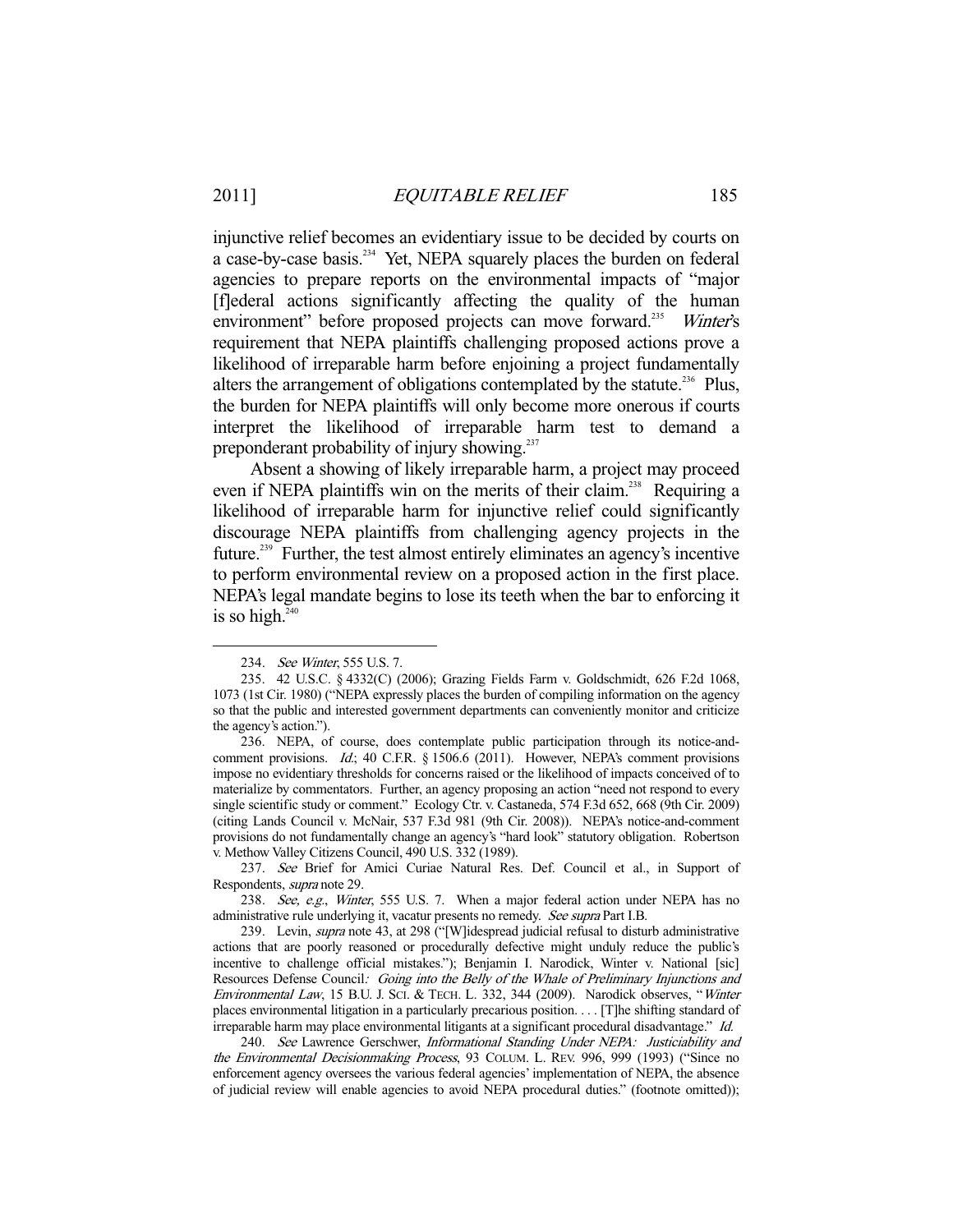Under the likelihood of irreparable harm test, the prospect of a NEPA suit for an agency deciding whether to conduct a full environmental review on a project presents a threat with little, if any, deterring power. Instead, an agency that turns a blind eye to NEPA review finds itself in a win-win scenario. Without environmental review, an agency project otherwise subject to NEPA will often move forward absent a court challenge and proof by plaintiffs of a likelihood of environmental injury. $241$  In the unlikely event that plaintiffs do sue, the agency's statutory duty of reviewing the environmental consequences of an action in part fall upon plaintiffs as a requirement for obtaining injunctive relief. Put another way, plaintiff's hefty burden of production serves the agency since the likelihood of environmental harm showing required for plaintiffs to obtain injunctive relief replicates some of environmental review obligations NEPA imposes upon agencies.<sup>242</sup> Effectively, a stringent likelihood of irreparable harm requirement compels plaintiffs to shoulder a burden that NEPA commands agencies to bear.

 When an agency begins a project without environmental review, NEPA plaintiffs face a particularly steep uphill battle. Beyond the usual hurdles that NEPA plaintiffs encounter, $243$  a project that is already underway may have garnered considerable inertia, and consequently, face less public scrutiny.<sup>244</sup> When NEPA plaintiffs challenge a partially

[A]s time goes on, it will become ever more difficult to undo an improper decision (a decision that, in the presence of adequate environmental information, might have come out differently). The relevant agencies and the relevant interest groups (suppliers, workers, potential customers, local officials, neighborhoods) may become ever more committed to the action initially chosen. They may become ever more reluctant to spend the ever greater amounts of time, energy and money that would be needed to undo the earlier action and to embark upon a new and different course of action. And the court, under NEPA, normally can do no more than require the agency to produce and consider a proper EIS. It cannot force the agency to choose a new course of action. Given the realities, the farther along the initially chosen path the agency has trod, the more likely it becomes that any later effort to bring about a new choice, simply by asking the agency administrator to read some new document, will prove an exercise in futility.

872 F.2d at 503.

Jonathan Weems, A Proposal for a Federal Genetic Privacy Act, 24 J. LEGAL MED. 109, 125 (2003) ("A desirable law, without effective enforcement mechanisms, confers little benefit.").

<sup>241.</sup> See Winter, 555 U.S. 7; supra text accompanying note 238.

 <sup>242.</sup> See 42 U.S.C. § 4332(C)(i)-(ii) (2006).

<sup>243.</sup> See discussion and sources cited supra note 228.

<sup>244.</sup> Herrmann, *supra* note 55, at 1289 ("If an agency has been allowed to spend more resources on the project it is more likely to go forward with the previously selected options so as not to waste its investment."); Sierra Club v. Marsh, 872 F.2d 497, 500 (1st Cir. 1989). In Sierra Club v. Marsh, then-Judge Stephen Breyer of the First Circuit observed: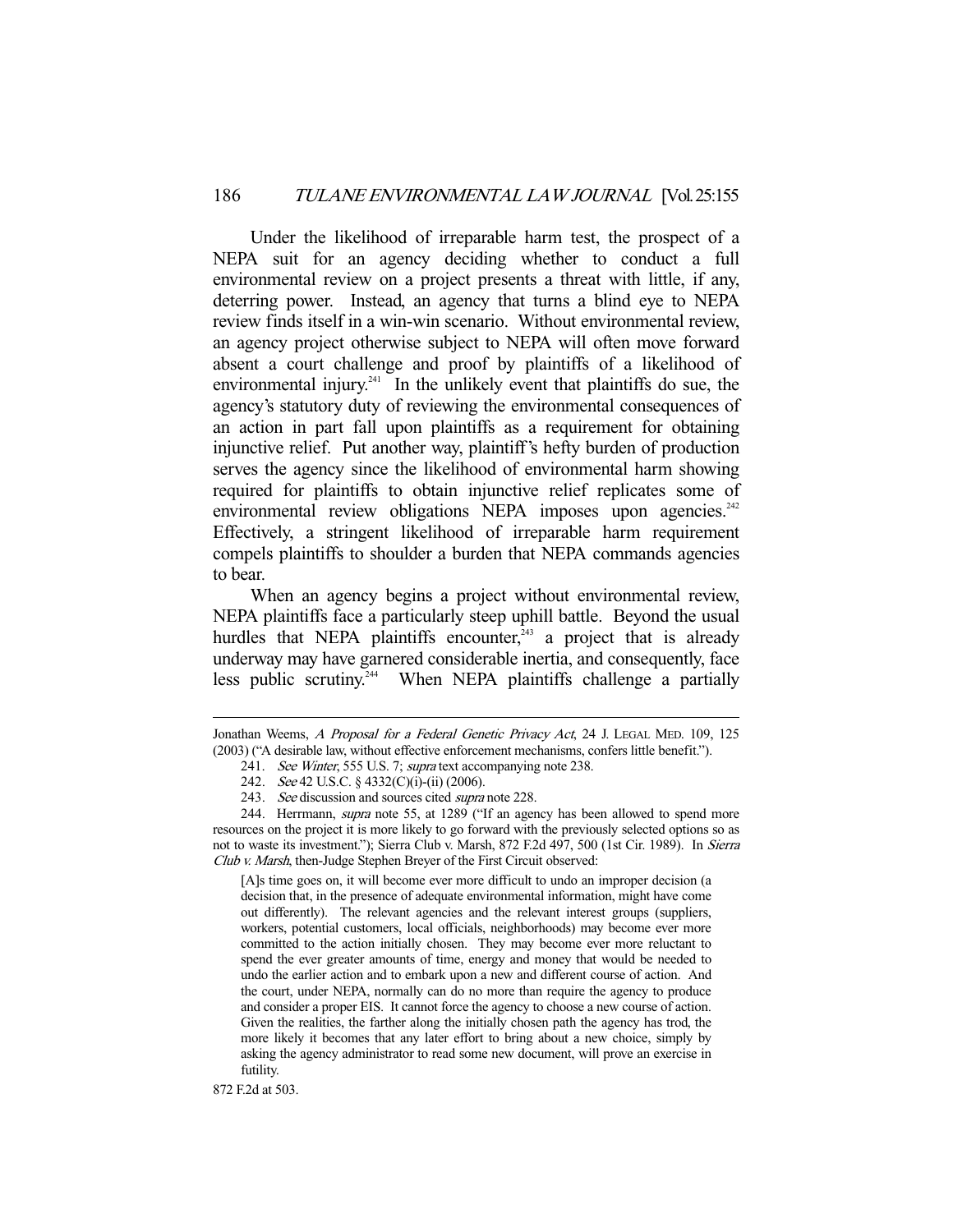completed project, courts exhibit a greater reluctance to grant relief in some cases finding that public interests weigh against ordering an injunction, and in others, finding the suit to be barred entirely by mootness or laches.<sup>245</sup> Under the current test for injunctive relief, an agency proposing a project may be well served to eschew its NEPA obligations.

 Even if plaintiffs prevail in obtaining injunctive relief, a court order demanding more thorough NEPA review may be more easily met by an agency after losing a court challenge since some of the agency's work has already been done for it. Because environmental review can be costly,  $246$ an agency's initial disregard for the NEPA process may even prove to be financially advantageous for the agency<sup> $247$ </sup> (or it may go unreviewed entirely if prospective plaintiffs decide not to expend considerable resources to meet their evidentiary burdens in court).<sup>248</sup> After all, an agency ordered to conduct NEPA review after a project has begun would already be equipped with valuable NEPA compliance information produced by plaintiffs in the course of litigation. The project may not be permanently halted, too, since NEPA does not prevent agencies from making environmentally unwise decisions, only uninformed ones.<sup>249</sup> Although late review may be better than no review, when NEPA compliance occurs only as an afterthought, it does not allow environmental considerations to meaningfully influence the project's conceptualization and design.<sup>250</sup> NEPA's policy is undermined.

# IV. TO VACATE OR NOT TO VACATE?

 Plaintiffs face a high bar for injunctive relief—a bar which will only be made higher if courts decide that a likelihood of irreparable harm in

<sup>245.</sup> See Thomas O. McGarity, Judicial Enforcement of NEPA-Inspired Promises, 20 ENVTL. L. 569, 580-81 (1990).

 <sup>246.</sup> Ben Schifman, The Limits of NEPA: Consideration of the Impacts of Terrorism in Environmental Impact Statements for Nuclear Facilities, 35 COLUM.J. ENVTL. L. 373, 379 (2010) (citing Karkkainen, supra note 51, at 905).

<sup>247.</sup> McGarity, *supra* note 245, at 580-81.

<sup>248.</sup> See Gerschwer, supra note 240, at 999.

 <sup>249.</sup> Robertson v. Methow Valley Citizens Council, 490 U.S. 332, 351 (1989) ("NEPA merely prohibits uninformed-rather than unwise-agency action."). After a full environmental review, an agency project may move forward regardless of its environmental consequences under NEPA. Id.

<sup>250.</sup> Silvia L. Serpe, Reviewability of Environmental Impact Statements on Legislative Proposals After Franklin v. Massachusetts, 80 CORNELL L. REV. 413, 435 (1995) ("Decisionmakers must consider the environmental effects of their options early to allow them to choose wisely among options and benefit from the environmental assessment."); Sierra Club v. Marsh, 872 F.2d 497, 500 (1st Cir. 1989).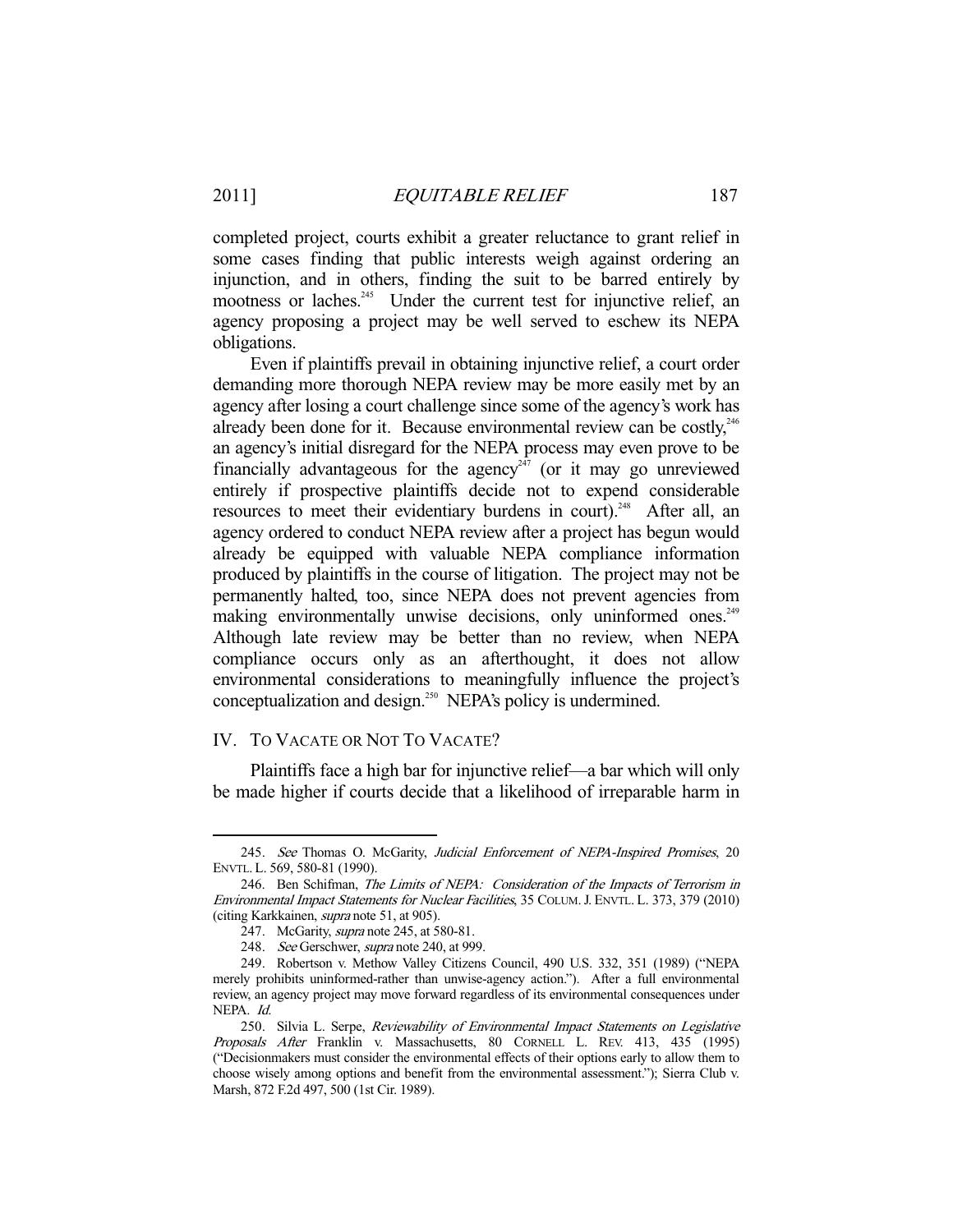fact means a preponderant probability of injury.<sup>251</sup> In the administrative context, where a rule forms the basis of an agency action under NEPA, Geertson illuminates another path for prospective plaintiffs to achieve their desired ends.<sup>252</sup> In some circumstances, vacatur of a rule underlying an agency action can effectively halt the action pending further administrative consideration.<sup>253</sup> As *Geertson* demonstrated, vacatur often presents a more attainable remedy than injunctive relief for plaintiffs.<sup>254</sup> This Part examines the dynamic of vacatur. Part IV.A looks at how vacatur works. Part IV.B examines the tests courts use for vacatur.

# A. How Vacatur Works

Vacatur of a rule invalidates it.<sup>255</sup> After a rule is vacated, an agency may either abandon its rule-making effort or promulgate an amended rule.<sup>256</sup> The agency's amended rule could be substantively different from the original one or it could simply be the same rule with a new or improved rationale.<sup>257</sup> A remand without vacatur, on the other hand, leaves the agency rule intact.<sup>258</sup> An agency presented only with a remand may freely implement the challenged rule while it addresses any defects identified by the court in the rule's rationale.<sup>259</sup>

 Both administrative remedies—remand with vacatur and remand without vacatur—pose challenges. A remand with vacatur can cause considerable disruption to a regulatory program.<sup>260</sup> Consider, as the D.C. Circuit did, a rule promulgated by the USDA to implement the Food Stamp Act.<sup>261</sup> The rule effectuated a coupon allotment system for lowincome families to obtain nutritionally adequate food, but plaintiffs maintained that the rule failed to conform to the mandates of the Food Stamp Act and the APA.<sup>262</sup> The D.C. Circuit held that the USDA's

<sup>251.</sup> See supra Part III.A-C.

 <sup>252.</sup> See Monsanto Co. v. Geertson Seed Farms, 130 S. Ct. 2743 (2010).

 <sup>253.</sup> As previously discussed, vacatur of a rule only provides relief for NEPA violations where rules form the basis of a major federal action under NEPA. See supra Part I.B. Moreover, vacatur will not always produce the same on-the-ground results as injunctive relief. See supra Part I.B. In some cases, a blanket rule vacatur remedy could even be detrimental to the aims of NEPA plaintiffs seeking greater environmental protections. See supra Part I.B.

 <sup>254.</sup> See Geertson, 130 S. Ct. 2743.

 <sup>255.</sup> Daugirdas, supra note 93, at 279.

 <sup>256.</sup> Id.

 <sup>257.</sup> Id. (citing Fertilizer Inst. v. EPA, 935 F.2d 1303, 1312 (D.C. Cir. 1991)).

 <sup>258.</sup> Id.

 <sup>259.</sup> Id.

 <sup>260.</sup> See Rodway v. U.S. Dep't of Agric., 514 F.2d 809 (D.C. Cir. 1975).

 <sup>261.</sup> Id.

 <sup>262.</sup> Id. at 812.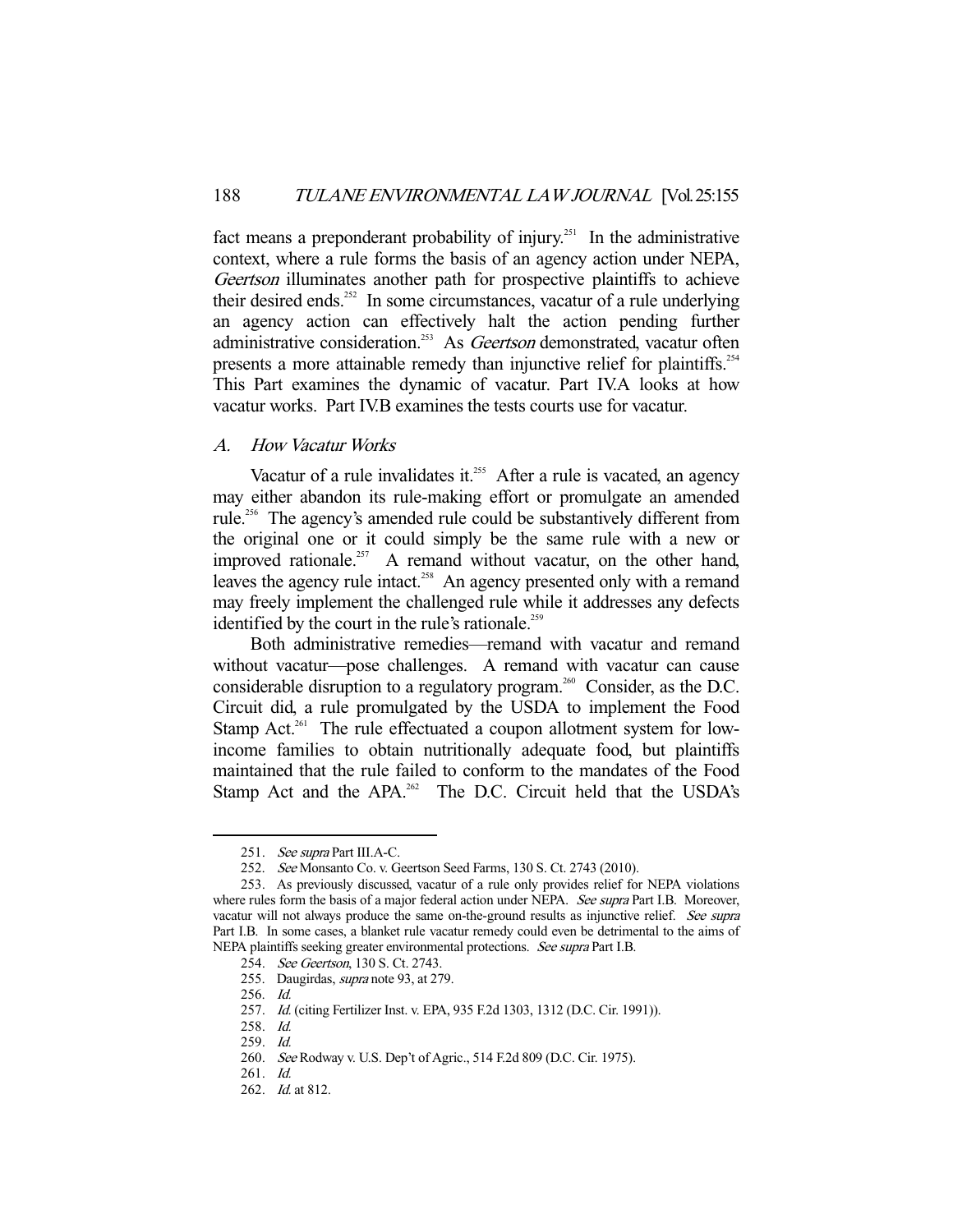allotment rule did not meet the notice requirements of the APA.<sup>263</sup> Nonetheless, the court declined to vacate the USDA's procedurally defective rule due to its "critical importance [in] the functioning of the entire food stamp system."264 Given the reliance interests involved, rendering the allotment rule void by immediately vacating it in such an instance would have been undeniably harsh.<sup>265</sup>

 While vacatur of a rule can produce severe results, remand without vacatur poses problems from a policy perspective as well. An agency facing a remand without a vacatur has little incentive to revise its flawed or inadequate rule rationale.<sup>266</sup> As the co-authors of one law review article remarked, "The idea that an agency can or will quickly turn to remedying the factual or analytic defects in its remanded rule is surely naive, however minor those problems might appear in the abstract."<sup>267</sup> Once an agency has a court's blessing to implement a rule, the agency's impetus to engage in the often costly and time-consuming process of revising its rule rationale vanishes.<sup>268</sup> A survey of rule-making remands from the D.C. Circuit between 1985 to 1995 partially corroborates their observation: a third of the time agencies took longer than five years to respond to a court-ordered remand without vacatur.<sup>269</sup>

. . . .

-

After *Georgetown*, the "disruptive consequences" of the vacate and remand remedy are far more serious. For the potentially lengthy period between the statutorily mandated effective date of the new regulatory requirement and the issuance of a new rule on remand, there is not, and can never be, any effective rule governing the area of conduct at issue. . . .

 . . . An agency's ability to issue an interim rule on remand became much less valuable after *Georgetown* because the vacate and remand remedy always creates a regulatory void between the putative effective date of the vacated rule and the effective date of the interim rule issued on remand.

Richard J. Pierce, Jr., Seven Ways To Deossify Agency Rulemaking, 47 ADMIN. L. REV. 59, 77-78 (1995); see also Daugirdas, supra note 93, at 287.

266. Jerry L. Mashaw & David L. Harfst, Regulation and Legal Culture: The Case of Motor Vehicle Safety, 4 YALE J. ON REG. 257, 295 (1987).

267. Id.

268. Id.

 <sup>263.</sup> Id. at 817.

 <sup>264.</sup> Id.

<sup>265.</sup> Many attribute the Supreme Court's holding in *Bowen v. Georgetown University* Hospital, 488 U.S. 204, 209 (1988), which limited the ability of agencies to promulgate retroactive regulations absent express statutory language authorizing it, to the incidence of temporary regulatory vacuums created by court-imposed vacaturs. One commentator argues:

<sup>269.</sup> Daugirdas, *supra* note 93, at 302 (citing William S. Jordan, III, *Ossification Revisited:* Does Arbitrary and Capricious Review Significantly Interfere with Agency Ability To Achieve Regulatory Goals Through Informal Rulemaking?, 94 NW. U. L.REV. 393, 414 (2000)).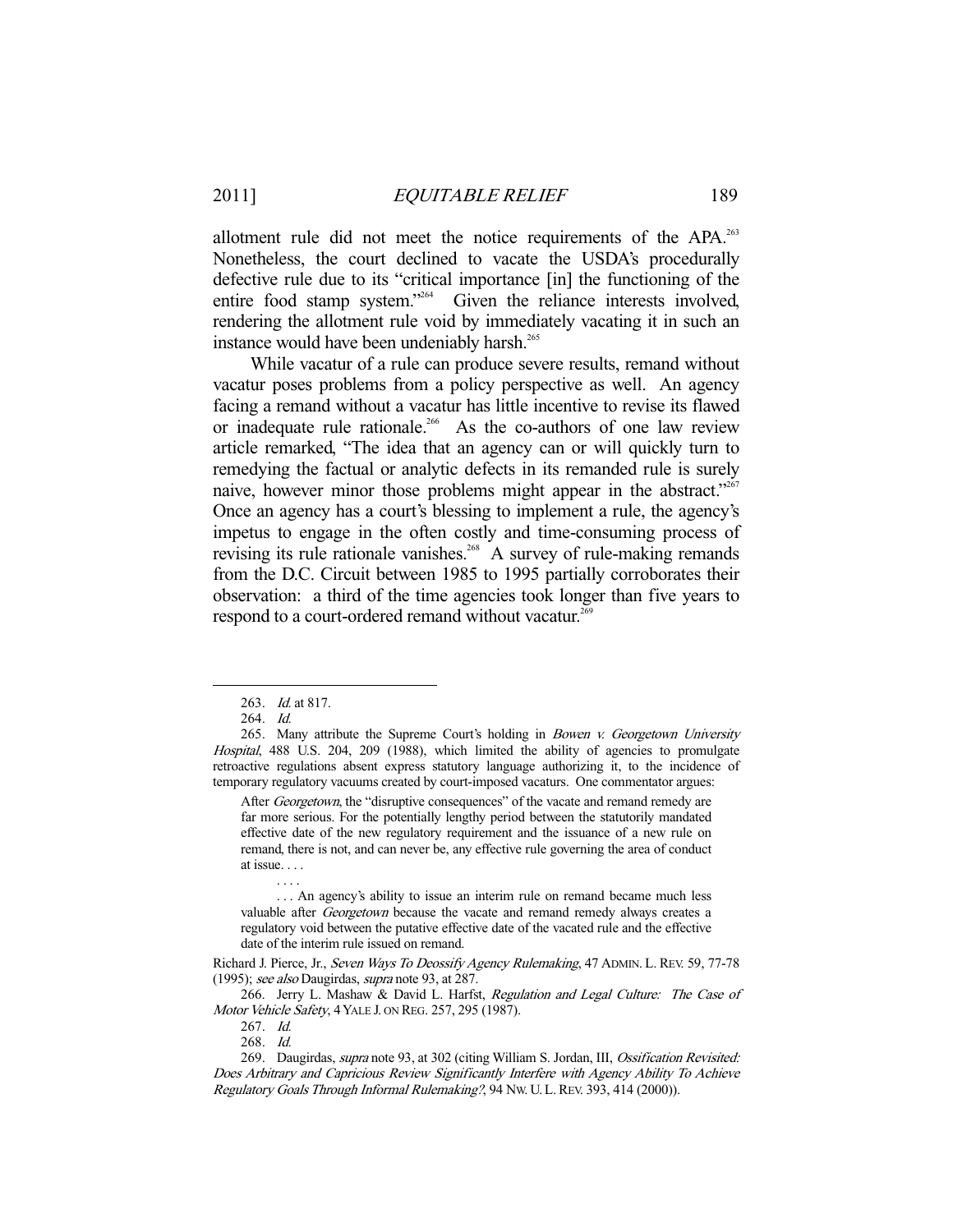#### B. The Legal Tests for Vacatur

 Courts have variously articulated and variously applied the standards governing vacatur.<sup>270</sup> While the Supreme Court has stated that individual agency decisions "must be vacated and the matter remanded" if unsupported by the administrative record, $271$  it has also declared that when "the record before the agency does not support the agency action, . . . the proper course, except in rare circumstances, is to remand to the agency for additional investigation or explanation," omitting any mention of vacatur.<sup>272</sup> Case law and commentary reveal a distinct lack of consensus about whether vacatur should be a presumptive remedy for violations of the  $APA$ <sup>273</sup>

 Some argue that upon finding a rule unlawful, a court is statutorily obligated to remand and vacate the rule.<sup> $274$ </sup> According to these commentators, the APA makes vacatur automatic when a court determines that a rule violates any of the administrative rule-making requirements.<sup>275</sup> At first blush, the language of APA  $\S 706(2)$ (A) leaves little room for doubt: "The reviewing court *shall* . . . hold unlawful and set aside agency action, findings, and conclusions found to be ... arbitrary, capricious, an abuse of discretion, or otherwise not in accordance with law."<sup>276</sup> Black's Law Dictionary defines "set aside" as

-

272. Fla. Power & Light Co. v. Lorion, 470 U.S. 729, 744 (1985).

273. See Pierce, supra note 265, at 75-76. But see Sierra Club v. Van Antwerp, 719 F. Supp. 2d 77, 78 (D.D.C. 2010) (citing 5 U.S.C. § 706).

274. Brian S. Prestes, Remanding Without Vacating Agency Action, 32 SETON HALL L. REV. 108, 130 (2001).

275. Id.; see also Checkosky v. S.E.C., 23 F.3d 452, 491 (D.C. Cir. 1994) (Randolph, J., separate opinion, dissenting from the court's decision to remand without vacatur). In Checkosky v. S.E.C., Judge Randolph filed a separate opinion dissenting from the panel's lead opinion in so far as it ordered a remand without vacatur of an agency's suspension order. According to Judge Randolph, remanding the case without vacatur defied the APA's clear mandate in § 706(2)(A). Judge Randolph maintained:

 Once a reviewing court determines that the agency has not adequately explained its decision, the Administrative Procedure Act requires the court-in the absence of any contrary statute-to vacate the agency's action. The Administrative Procedure Act states this in the clearest possible terms. Section 706(2)(A) provides that a "reviewing court" faced with an arbitrary and capricious agency decision "shall"—not may—"hold unlawful and set aside" the agency action.

Checkosky, 23 F.3d at 491 (footnote omitted) (citing 15 U.S.C. § 78y(a)(3) (2006)). Setting aside means vacating; no other meaning is apparent. Id. (Randolph, J., separate opinion, dissenting from the court decision to remand without vacatur).

<sup>270.</sup> See id. at 296.

 <sup>271.</sup> Fed. Power Comm'n v. Transcon. Gas Pipe Line Corp., 423 U.S. 326, 331 (1976) (quoting Camp v. Pitts, 411 U.S. 138, 143 (1973)). If the Court believed that the APA mandates vacatur, it certainly has not been quick to correct lower courts, which have frequently remanded rules without vacating them.

 <sup>276. 5</sup> U.S.C. § 706 (emphasis added). In full, APA § 706 reads: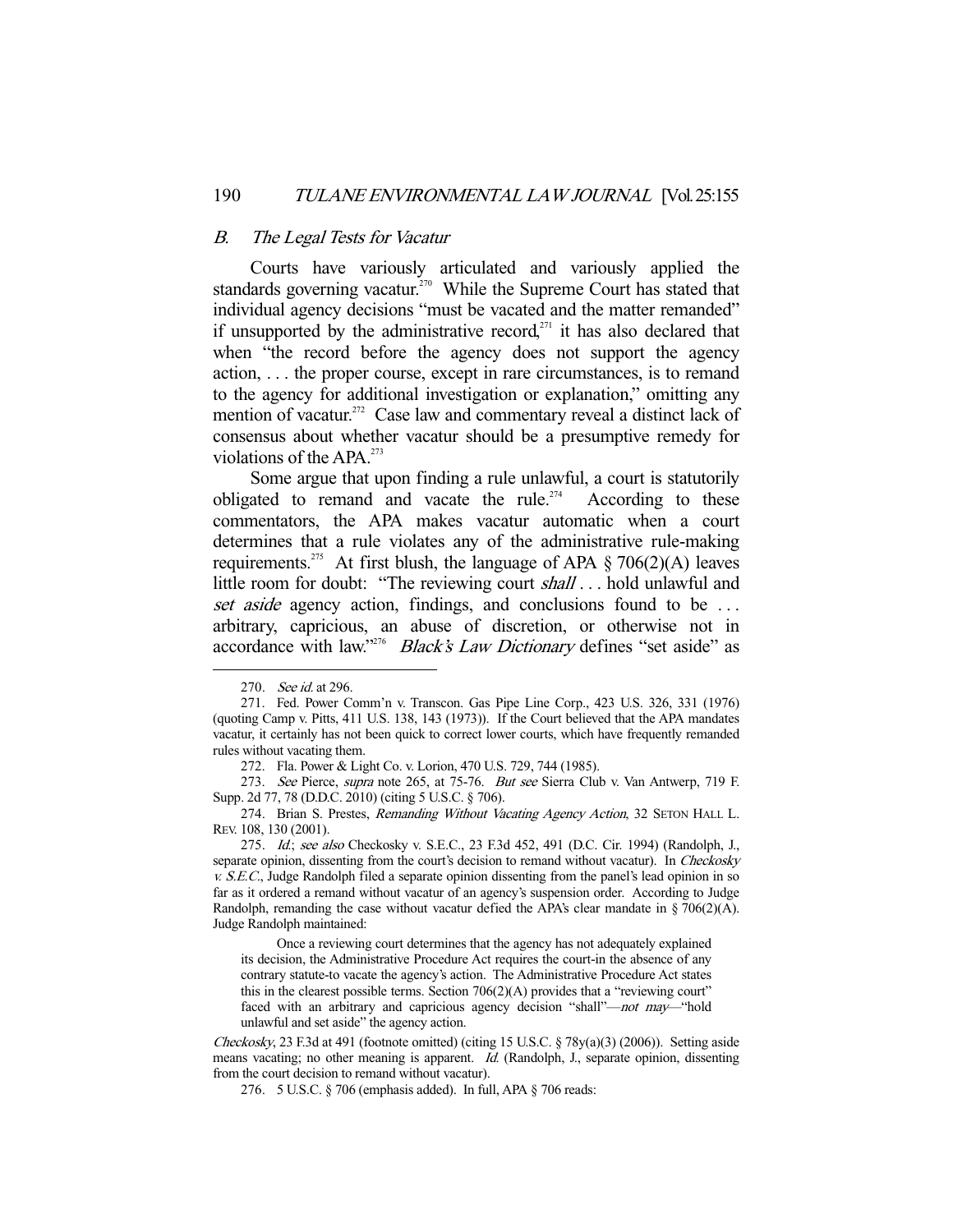"[t]o reverse, vacate, cancel, annul, or revoke a judgment, order, etc."<sup>277</sup> Circularly, Black's Law Dictionary defines the verb "vacate," in part, as "[t]o annul; to *set aside*; to cancel or rescind."<sup>278</sup> The Supreme Court has held that statutory employment of the word "shall" creates a mandatory obligation "normally . . . impervious to judicial discretion."279 Taken together, APA's § 706 command comes across as strikingly unambiguous. Add to this the Supreme Court's proclamation in Federal Power Commission v. Transcontinental Gas Pipe Line Corp. that "[i]f the decision of the agency 'is not sustainable on the administrative record made, then the ... decision must be vacated and the matter remanded ... for further consideration."<sup>280</sup>

 Some courts, however, have treated vacatur as neither an automatic nor a presumptive remedy where rules are found to be unlawful under the APA. In fact, the test typically applied by the D.C. Circuit to determine

 To the extent necessary to decision and when presented, the reviewing court shall decide all relevant questions of law, interpret constitutional and statutory provisions, and determine the meaning or applicability of the terms of an agency action. The reviewing court shall—

- (1) compel agency action unlawfully withheld or unreasonably delayed; and
- (2) hold unlawful and set aside agency action, findings, and conclusions found to be—
	- (A) arbitrary, capricious, an abuse of discretion, or otherwise not in accordance with law;
	- (B) contrary to constitutional right, power, privilege, or immunity;
	- (C) in excess of statutory jurisdiction, authority, or limitations, or short of statutory right;
	- (D) without observance of procedure required by law;
	- (E) unsupported by substantial evidence in a case subject to sections 556 and 557 of this title or otherwise reviewed on the record of an agency hearing provided by statute; or
	- (F) unwarranted by the facts to the extent that the facts are subject to trial de novo by the reviewing court.

In making the foregoing determinations, the court shall review the whole record or those parts of it cited by a party, and due account shall be taken of the rule of prejudicial error.

5 U.S.C. § 706. The label "arbitrary and capricious" generally has become the all-encompassing catchphrase for challenges to the legality of an agency rule under any of the criteria set out in APA § 706. Patricia M. Wald, Judicial Review in Midpassage: The Uneasy Partnership Between Courts and Agencies Plays On, 32 TULSA L.J. 221, 233-34 (1996) ("'Arbitrary and capricious' has turned out to be the catch-all label for attacks on the agency's rationale, its completeness or logic, in cases where no misinterpretation of the statute, constitutional issues or lack of evidence in the record to support key findings is alleged.").

277. BLACK'S LAW DICTIONARY 1372 (6th ed. 1990) (emphasis added).

278. Id. at 1548 (emphasis added).

 279. Lexecon Inc. v. Milberg Weiss Bershad Hynes & Lerach, 523 U.S. 26, 35 (1998) (citing Anderson v. Yungkau, 329 U.S. 482, 485 (1947)).

 280. 423 U.S. 326, 331 (1976) (alterations in original) (quoting Camp v. Pitts, 411 U.S. 138, 143 (1973)).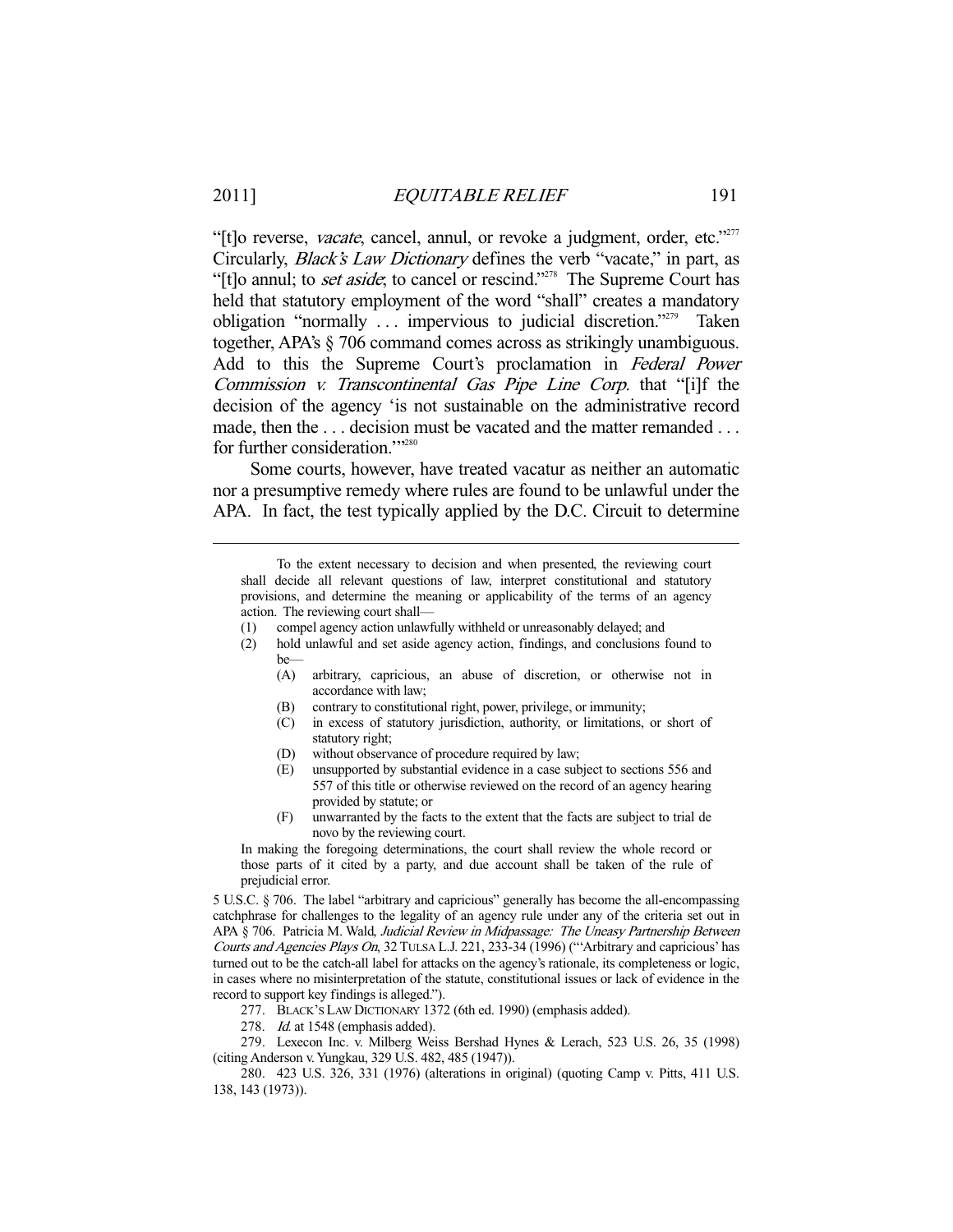whether vacatur should accompany a remand reflects a presumption *against* vacatur.<sup>281</sup> Because the D.C. Circuit hears many of the challenges to federal agency rules, the D.C. Circuit's test—the *Allied-Signal* test<sup>282</sup> has proven quite influential.<sup>283</sup> The *Allied-Signal* test for determining whether or not to vacate a rule hinges upon "the seriousness of the order's deficiencies (and thus the extent of doubt whether the agency chose correctly) and the disruptive consequences of an interim change that may itself be changed."<sup>284</sup> A leading scholar has noted that "[t]he vast majority of agency rules that are held to be invalid under the arbitrary and capricious standard are likely to qualify for remand without vacat[ur] through application of the test announced in *Allied-Signal*."<sup>285</sup> Because courts are loathe to stand in the place of administrative decision makers equipped with expertise in agency regulatory matters, courts often declare rules unlawful based on the insufficiency of their rationales rather than pronounce them irremediably untenable.<sup>286</sup> That means that unlawful administrative rules, even those found to be arbitrary and capricious, are rarely deemed so utterly deficient as to warrant vacatur under the first prong of the *Allied-Signal* inquiry. And, under the second prong of the test, vacatur of an administrative rule may well be disruptive to the agency's regulatory agenda since it will expose a regulatory vacuum.<sup>287</sup> The upshot is that the D.C. Circuit usually remands rules without vacating them.<sup>288</sup>

Other courts have articulated the test for vacatur differently.<sup>289</sup> One court's treatment suggests that vacatur may be a form of injunctive relief

<sup>281.</sup> Boris Bershteyn, Note, An Article I, Section 7 Perspective on Administrative Law Remedies, 114 YALE L.J. 359, 387 (2004).

 <sup>282.</sup> Allied-Signal, Inc. v. U.S. Nuclear Regulatory Comm'n, 988 F.2d 146, 150-51 (D.C. Cir. 1993).

<sup>283.</sup> See Daugirdas, supra note 93, at 308.

 <sup>284.</sup> Allied-Signal, 988 F.2d at 150-51 (quoting Int'l Union, UMW v. FMSHA, 920 F.2d 960, 967 (D.C. Cir. 1990)).

 <sup>285.</sup> Pierce, supra note 265, at 75-76.

<sup>286.</sup> Daugirdas, *supra* note 93, at 286-87; see also Prestes, *supra* note 274, at 123.

 <sup>287.</sup> Daugirdas, supra note 93, at 294.

<sup>288.</sup> Id. at 295; see also, e.g., La. Fed. Land Bank Ass'n v. Farm Credit Admin., 336 F.3d 1075, 1085 (D.C. Cir. 2003); Milk Train, Inc. v. Veneman, 310 F.3d 747, 756 (D.C. Cir. 2002); U.S. Telecom Ass'n v. FBI, 276 F.3d 620, 627 (D.C. Cir. 2002); Radio-Television News Dirs. Ass'n v. FCC, 184 F.3d 872, 888 (D.C. Cir. 1999); Davis Cnty. Solid Waste Mgmt. v. EPA, 108 F.3d 1454, 1459 (D.C. Cir. 1997); Am. Med. Ass'n v. Reno, 57 F.3d 1129, 1135 (D.C. Cir. 1995); Am. Water Works Ass'n v. EPA, 40 F.3d 1266, 1273 (D.C. Cir. 1994); Engine Mfrs. Ass'n v. EPA, 20 F.3d 1177, 1184 (D.C. Cir. 1994); ICORE, Inc. v. FCC, 985 F.2d 1075, 1081 (D.C. Cir. 1993); United Mine Workers v. Fed. Mine Safety & Health Admin., 920 F.2d 960, 967 (D.C. Cir. 1990); Md. People's Counsel v. FERC, 768 F.2d 450, 455 (D.C. Cir. 1985).

 <sup>289.</sup> Academics have aired sundry theories to account for courts' disparate treatment of the remand without vacatur remedy. See, e.g., Daugirdas, supra note 93, at 290-92; Prestes, supra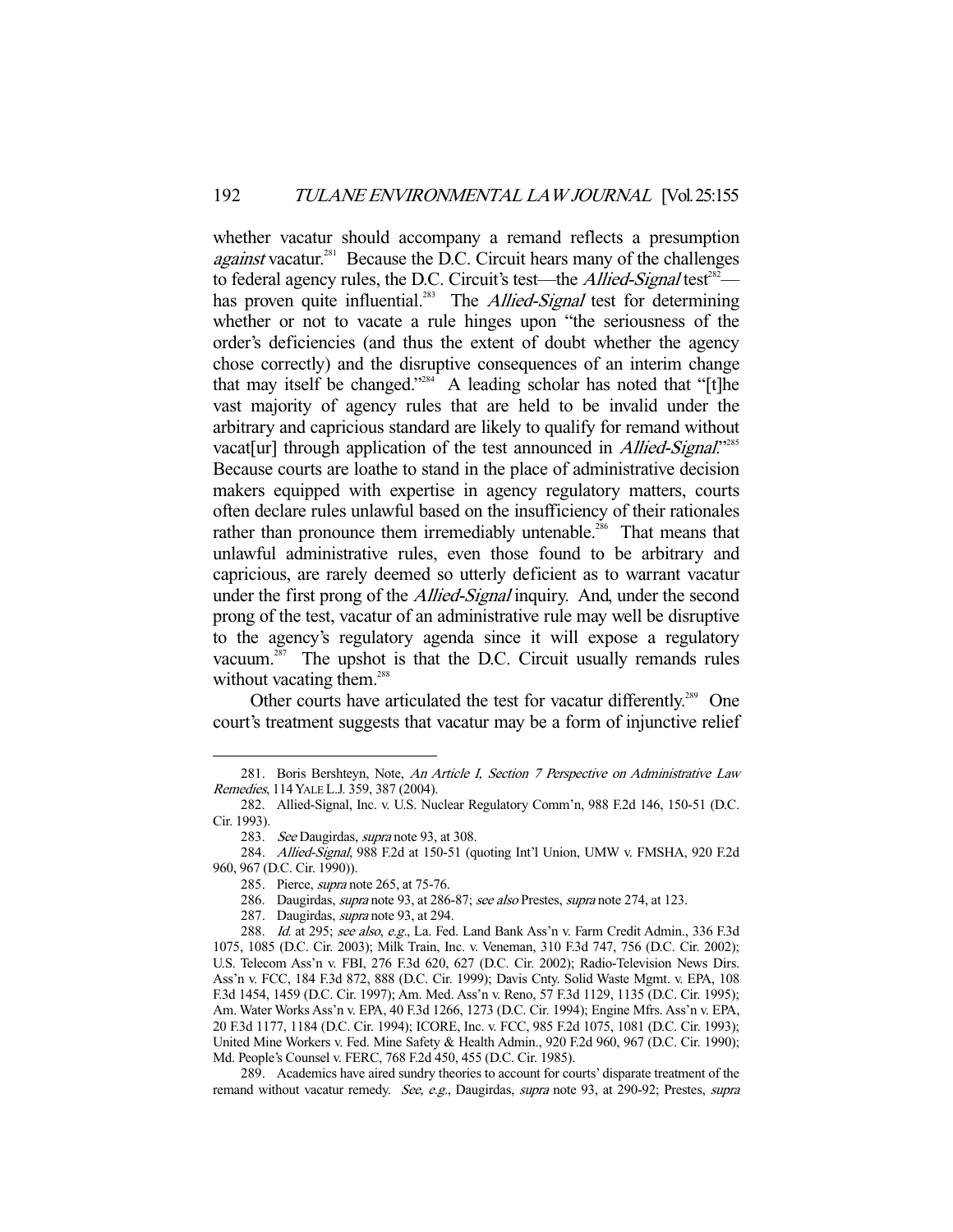in and of itself.<sup>290</sup> In Northwest Environmental Advocates v. United States EPA, environmental plaintiffs challenged a regulation promulgated by the EPA exempting effluent discharges incidental to the normal operation of a vessel from the National Pollution Discharge Elimination System permit requirement under the Clean Water Act. The District Court for the Northern District of California granted summary judgment for the plaintiffs holding the EPA's regulation to be *ultra vires*.<sup>291</sup> The district court vacated the regulation effective two years henceforth. Essentially, the district court's order amounted to a vacatur and remand with a stay of the vacatur, but the court nonetheless treated its vacatur order as a permanent injunction applying the test for injunctive relief to it.<sup>292</sup> The EPA appealed. The Ninth Circuit affirmed the district court's "permanent injunction" order vacating the challenged regulation as of September 30, 2008.<sup>293</sup>

More recently, the D.C. District Court in Sierra Club v. Van Antwerp made note of the Allied-Signal test,<sup>294</sup> but nonetheless characterized vacatur and remand as "the presumptively appropriate remedy for a violation of the APA," citing both Supreme Court and D.C.

 290. Nw. Envtl. Advocates v. U.S. EPA, No. C 03-05760 SI, 2006 WL 2669042 (N.D. Cal. Sept. 18, 2006), aff'd, 537 F.3d 1006 (9th Cir. 2008).

291. *Id.* at \*1.

note 274, at 120-30. Some suggest that courts are less prone to vacate a rule where they have found that an agency has simply offered an insufficient rationale (as opposed to where an agency has promulgated an untenable rule or employed faulty logic in its rule making). See, e.g., Prestes, supra note 274, at 112. Others have suggested the practice of issuing remands without vacatur has evolved temporally, slowly gathering steam in the 1970s and 1980s and achieving widespread acceptance when the United States Court of Appeals for the District of Columbia Circuit handed down Allied-Signal in 1993. Id. at 111-14; see also Daugirdas, supra note 93, at 290-92. Still, others might suggest that the disparate treatment of vacatur has to do with jurisdictional differences in approach (for example, the differences between the D.C. Circuit's Allied-Signal test and the standards employed by other jurisdictions). Or, one could theorize that discrepancies between courts' treatment of vacatur has more to do with the subject matter of the underlying rule at issue than anything else. (For instance, it could be the case that some matters such as military defense trump environmental concerns with respect to the likelihood that a court will decline to vacate an agency rule.) In reality, some combination of most or all of these theories may play into courts' treatment of vacatur as a remedy for APA violations.

<sup>292.</sup> Id. at \*12. Applying the four-factor test for injunctive relief is especially noteworthy in this context since APA § 705 independently grants courts the authority to stay its orders "[o]n such conditions as may be required and to the extent necessary to prevent irreparable injury." 5 U.S.C. § 705 (2006).

 <sup>293.</sup> Nw. Envtl. Advocates v. U.S. EPA, 537 F.3d 1006, 1026 (9th Cir. 2008) (quoting Nw. Envtl. Advocates, 2006 WL 2669042, at \*10).

 <sup>294. 719</sup> F. Supp. 2d 77, 78 (D.D.C. 2010) (citing Allied-Signal, Inc. v. U.S. Nuclear Regulatory Comm'n, 988 F.2d 146, 150-51 (D.C. Cir. 1993)).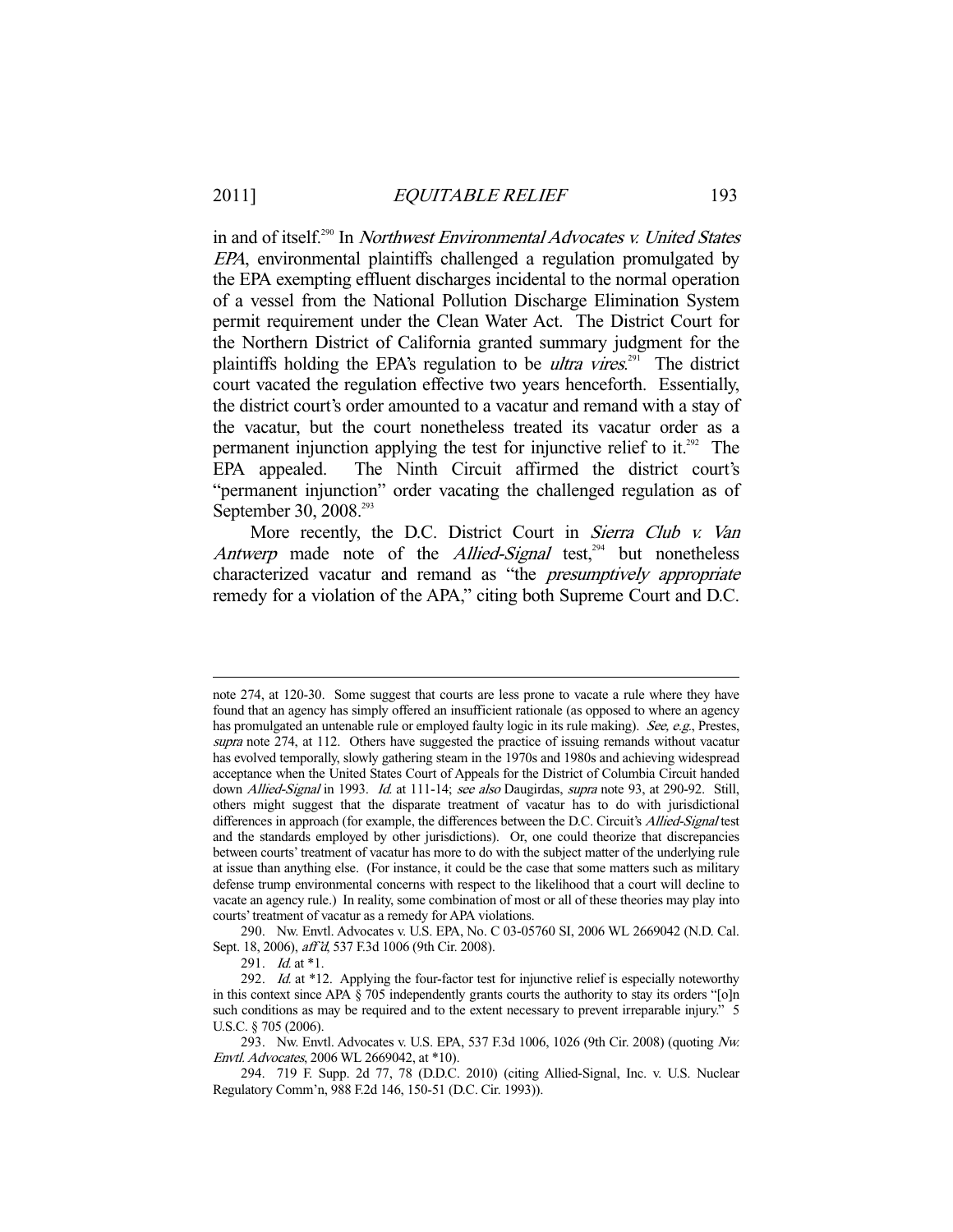Circuit precedent.<sup>295</sup> The Van Antwerp court in part relied on Geertson's assumed legality of vacatur to suggest a presumption in favor of vacatur. Yet, in light of the court's decision in Allied-Signal, the Van Antwerp court's characterization may have reached too far,<sup>296</sup> and its reliance on Geertson may be misplaced. In Geertson, the vacatur of APHIS's deregulation rule was not part of the relief that Monsanto appealed, at least not directly anyway;<sup>297</sup> Monsanto only challenged the district court's injunction.<sup>298</sup> The Supreme Court has long held that "[q]uestions which merely lurk in the record, neither brought to the attention of the court nor ruled upon, are not to be considered as having been so decided as to constitute precedents."299 As a result, it is hard to know how much to read into Geertson. While it is probably too much of a stretch to say that Geertson creates a presumption in favor of vacatur as a remedy for APA rule violations, it is not entirely silent on the issue either. One might fairly glean from *Geertson* that a decision to vacate need not undergo the same scrutiny that injunctive relief does, despite vacatur's distinctly injunction-like qualities.<sup>300</sup> The *Geertson* Court did parenthetically declare vacatur "a less drastic remedy" than an injunction.<sup>301</sup> At a bare minimum, this indicates that the court views vacatur somewhat differently than injunctive relief. $302$ 

Allied-Signal still reigns as the leading test for vacatur,<sup>303</sup> but courts have applied the test unevenly at best.<sup>304</sup> In fact, some courts have issued decisions related to vacatur without mentioning *Allied-Signal* or

<sup>295.</sup> Id. (emphasis added) (citing FCC v. NextWave Personal Commc'ns Inc., 537 U.S. 293, 300 (2003); Nat'l Mining Ass'n v. U.S. Army Corps of Eng'rs, 145 F.3d 1399, 1409 (D.C. Cir. 1998)).

<sup>296.</sup> See Pierce, supra note 265, at 75-76.

 <sup>297.</sup> Monsanto Co. v. Geertson Seed Farms, 130 S. Ct. 2743, 2753 (2010) ("[P]etitioners did not challenge the vacatur directly.").

<sup>298.</sup> See id.; see also Sarah Axtell, Note, Reframing the Judicial Approach to Injunctive Relief for Environmental Plaintiffs in Monsanto Co. v. Geertson Seed Farms, 38 ECOLOGY L.Q. 317, 324 (2011).

 <sup>299.</sup> Webster v. Fall, 266 U.S. 507, 511 (1925) (citing New v. Oklahoma, 195 U.S. 252, 256 (1904); Teft, Weller & Co. v. Munsuri, 222 U.S. 114, 119 (1911); United States v. More, 7 U.S. 159, 172 (1805); The Edward, 14 U.S. 261, 275-76 (1816)); see also Ill. State Bd. of Elections v. Socialist Workers Party, 440 U.S. 173, 183 (1979).

 <sup>300.</sup> Geertson, 130 S. Ct. at 2761.

 <sup>301.</sup> Id.

 <sup>302.</sup> The Geertson majority's designation of vacatur as "a less drastic remedy" than an injunction may signal the emergence of a sliding scale approach to injunctive relief. See id.

<sup>303.</sup> See Daugirdas, supra note 93, at 308. A federal district court outside the D.C. Circuit's jurisdiction recently applied Allied-Signal to vacate a rule promulgated by APHIS deregulating GE sugar beets. Ctr. for Food Safety v. Vilsack, 734 F. Supp. 2d 948, 952 (N.D. Cal. 2010).

<sup>304.</sup> See Daugirdas, supra note 93, at 296.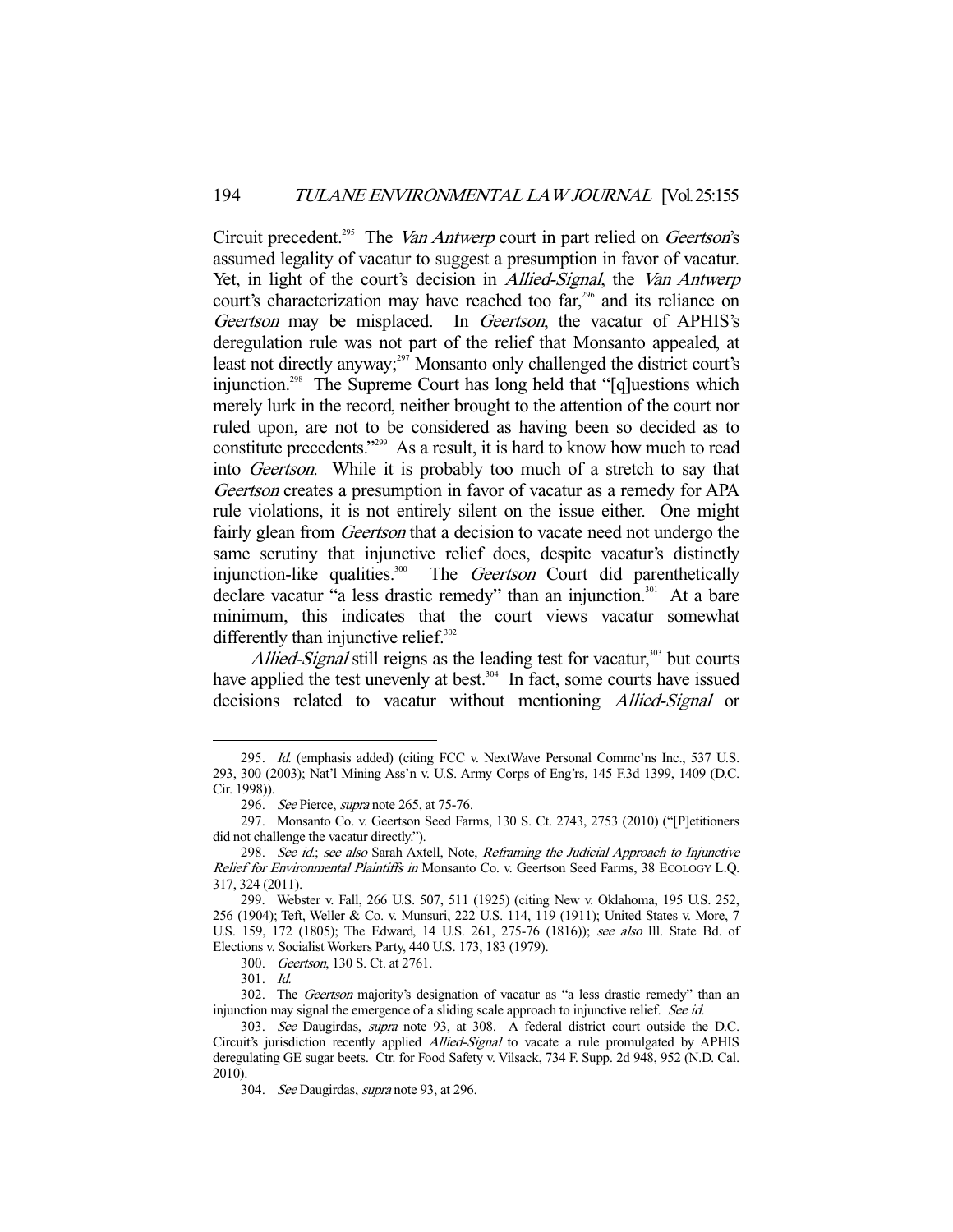meaningfully discussing the matter whatsoever.<sup>305</sup> One survey found that the D.C. Circuit may cite *Allied-Signal* more as a justification for a decision to remand without vacatur than as a tool to genuinely evaluate whether vacatur of a rule is appropriate in a given case.<sup>306</sup> The survey concluded: "[T]he D.C. Circuit selectively applies the Allied-Signal test when deciding whether to remand without vacatur."307

 To the extent that one can find a common thread running through vacatur jurisprudence, it may simply be an embrace of equitable balancing.<sup>308</sup> APA  $\S$  706 has clearly proved to be more yielding than the statute's stiff "shall . . . set aside" command suggests.<sup>309</sup> Indeed, offsetting the crisp command of APA  $\S 706(2)(a)$  is the language of APA  $\S 702$ , which provides, "Nothing herein . . . affects other limitations on judicial review or the power or duty of the court to dismiss any action or deny relief on any other appropriate legal or equitable ground."310 Equitable discretion may be the best explanation for courts' unsteady approach to vacatur.<sup>311</sup>

# C. The Overlay of the Prejudicial Error Rule

While equity's hallmark of flexibility<sup>312</sup> has triumphed in the domain of vacatur, another provision of APA § 706 may offer courts some helpful guidance for navigating more generally through the fluid landscape of administrative equitable relief. Dangling statutory text at the end of APA § 706 instructs courts reviewing the lawfulness of agency actions, findings, and conclusions to take "due account . . . of the rule of prejudicial error."313 What this oblique provision means is hardly clear on

 <sup>305.</sup> Sinclair Broad. Grp., Inc. v. FCC, 284 F.3d 148 (D.C. Cir. 2002).

<sup>306.</sup> Daugirdas, *supra* note 93, at 293-94.

<sup>307.</sup> *Id.* at 294.

 <sup>308.</sup> Mach, supra note 83, at 218 ("The discretionary authority that courts have assumed in tailoring statutory relief to particular cases is illustrated by the fact that some courts have declined even to explain their decision not to vacate the agency action found to violate NEPA." (citing Sinclair Broad. Grp., 284 F.3d 148)).

 <sup>309. 5</sup> U.S.C. § 706(2) (2006); see Allied-Signal, Inc. v. U.S. Nuclear Regulator Comm'n, 988 F.2d 146, 151 (D.C. Cir. 1993).

 <sup>310. 5</sup> U.S.C. § 702.

 <sup>311.</sup> Kathryn E. Kovacs, A History of the Military Authority Exception in the Administrative Procedure Act, 62 ADMIN. L. REV. 673, 727 n.391 (2010) (citing 5 U.S.C. § 702 and noting that "the APA expressly preserves the courts' equitable discretion to fashion a remedy appropriate to the case").

 <sup>312.</sup> Monsanto v. Geertson Seed Farms, 130 S. Ct. 2743, 2766 (2010) (Stevens, J., dissenting) (citing Hecht Co. v. Bowles, 321 U.S. 321, 329-30 (1944)).

 <sup>313. 5</sup> U.S.C. § 706. The APA's prejudicial error clause in full reads, "In making the foregoing determinations, the court shall review the whole record or those parts of it cited by a party, and due account shall be taken of the rule of prejudicial error." Id.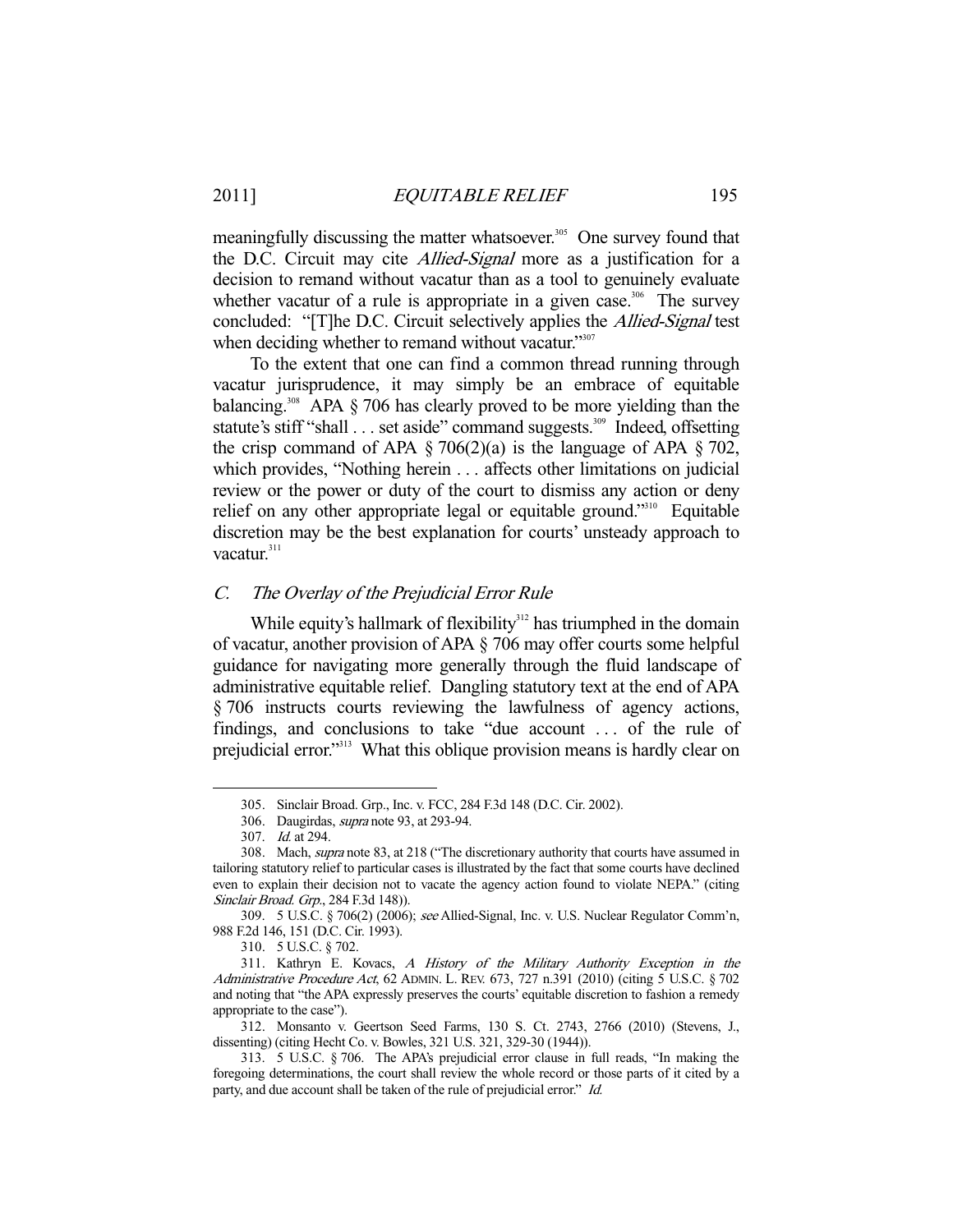its face. Admittedly, at a glance, it seems to inject more ambiguity into the picture. Section 706's prejudicial error provision, however, is not nugatory. In 2009, in *Shinseki v. Sanders*, the Supreme Court explicated a like provision of the Veterans Claims Assistance Act.<sup>314</sup> In Sanders, the Court held that the statutory command to "take due account of the rule of prejudicial error"315 pertains to "the same kind of 'harmless-error' rule that courts ordinarily apply in civil cases."316 The Court specifically noted that the Attorney General's Manual on the Administrative Procedure Act had interpreted the rule of prejudicial error to "su[m] up in succinct fashion the harmless error rule applied by the courts in the review of lower court decisions as well as of administrative bodies."<sup>317</sup> The prejudicial error rule found in APA § 706 and the harmless error rule essentially articulate the same principle:<sup>318</sup> a court usually will not disturb an action, even an unlawful one, when its error is merely harmless.<sup>319</sup>

 <sup>314.</sup> Shinseki v. Sanders, 129 S. Ct. 1696, 1704 (2009) (noting that "Congress used the same words in the Administrative Procedure Act," 5 U.S.C. § 706, as it did in the Veterans Claim Assistance Act of 2000, 38 U.S.C. § 7261(b)(2) (2006)). The provision of the Veterans Claim Assistance Act at issue in that case reads: "[T]he Court shall review the record of proceedings before the Secretary and the Board of Veterans' Appeals pursuant to section 7252(b) of this title and shall . . . take due account of the rule of prejudicial error." 38 U.S.C. § 7261(b).

 <sup>315. 38</sup> U.S.C. § 7261(b)(2).

 <sup>316.</sup> Sanders, 129 S. Ct. at 1704.

<sup>317.</sup> Id. (alteration in original) (quoting Dep't of Justice, Attorney General's Manual on the Administrative Procedure Act 110 (1947) (internal quotation marks omitted)).

 <sup>318.</sup> Smith, supra note 45, at 1727 n.2 (noting that the harmless error rule and prejudicial error rule "are opposite sides of the same judicial-review coin"). This Article freely refers to both names for the test in part reflecting the lack of a nomenclatural consensus among courts and commentators. Id. at 1727.

 <sup>319.</sup> Id. at 1732. To be clear, the prejudicial error analysis is separate and distinct from the vacatur analysis. Not all courts deciding whether to vacate a rule have even engaged the prejudicial error test. See, e.g., Md. People's Counsel v. FERC, 768 F.2d 450, 455 (D.C. Cir. 1985). However, the prejudicial error rule's administrative application is attracting more academic attention. Smith, *supra* note 45, at 1737-38; Sanders, 129 S. Ct. 1696. Many APA cases have held that a showing of prejudicial error is a prerequisite for relief. See, e.g., Conservation Law Found. v. Evans, 360 F.3d 21, 29 (1st Cir. 2004). This Article argues that courts reviewing administrative decisions should consistently apply the prejudicial error rule by incorporating it into the vacatur analysis. See infra Part IV.D. To some degree, the prejudicial error test already helps inform the resulting remedy when it is applied. Cal. Wilderness Coal. v. U.S. Dep't of Energy, 631 F.3d 1072, 1095 (9th Cir. 2011). For example, the prejudicial error test clearly shares common ground with the first prong of the *Allied-Signal* test—"the seriousness of the order's deficiencies (and thus the extent of doubt whether the agency chose correctly)." Allied-Signal, Inc. v. Nuclear Regulatory Comm'n, 988 F.2d 146, 150 (D.C. Cir. 1993) (quoting United Mine Workers v. Fed. Mine Safety & Health Admin., 920 F.2d 960, 967 (D.C. Cir. 1990)); see also infra Part IV.D. In the recent case of *California Wilderness Coalition v. U.S. Department* of Energy, the court linked the concept of prejudicial error and vacatur noting that "where a regulation is promulgated in violation of the APA and the violation is not harmless, the remedy is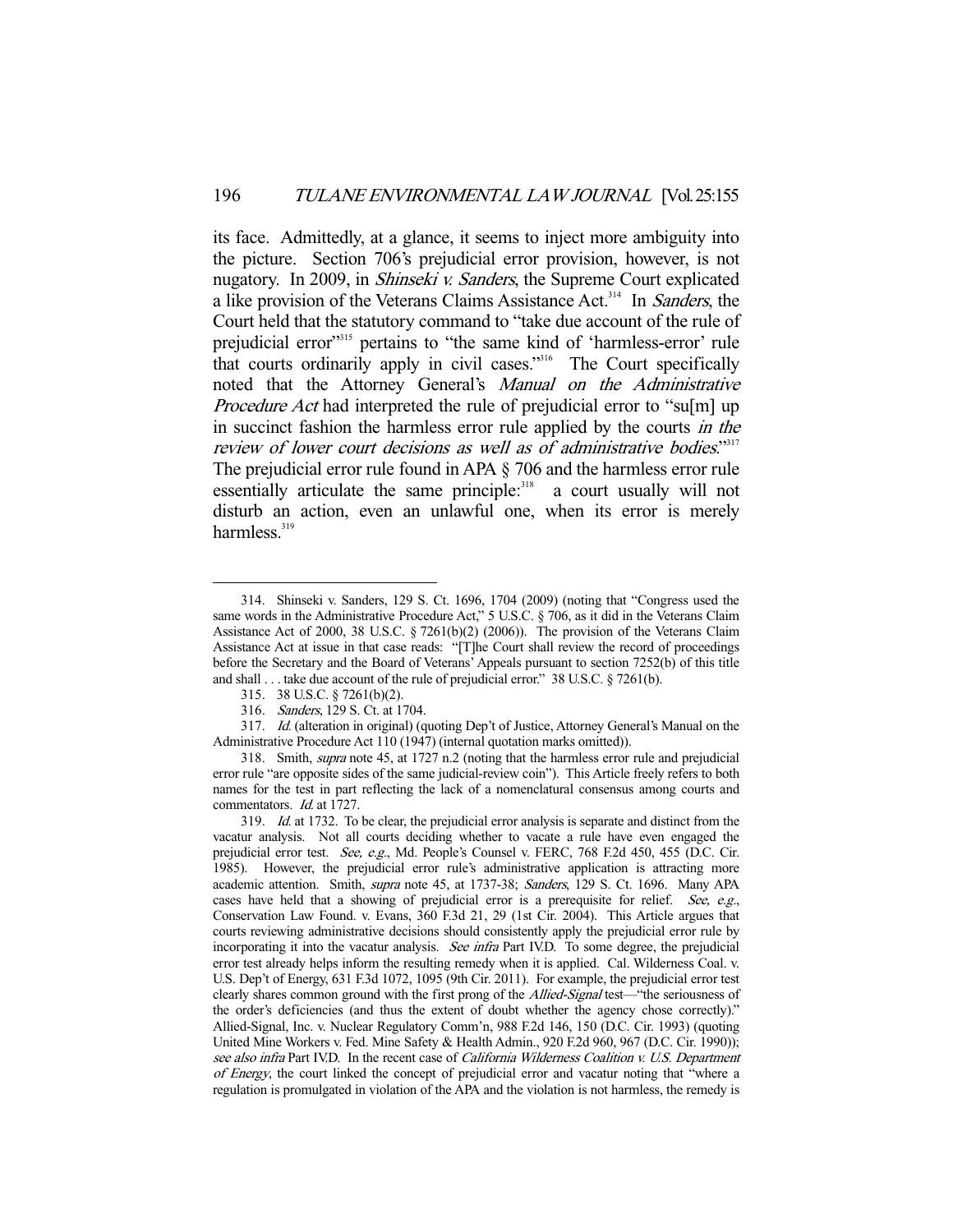The prejudicial error doctrine invoked by APA § 706 finds its roots in common law. Historically, courts presumed that judicial errors made in the course of trials were prejudicial unless they could be shown to be harmless.<sup>320</sup> In the 1919 Judicial Code, Congress codified a new harmless error rule, which deviated from the common law rule.<sup>321</sup> The new rule provided that federal courts were to reverse rulings only where lower court errors were found to affect a person's substantial rights.<sup>322</sup> This new rule shifted the burden of demonstrating impacts to a person's substantial rights—something more than "merely formal or technical"<sup>323</sup> errors—onto the appealing party.<sup>324</sup> This remains the essence of the harmless error rule today.<sup>325</sup> As the Supreme Court articulated in Sanders, "[T]he burden of showing that an error is harmful normally falls upon the party attacking the agency's determination."<sup>326</sup>

 Notably, the rule set out in Sanders is not without exception. The Sanders Court itself recognized the possibility for exception to its rule where "the circumstances of the case will make clear to the appellate judge that the ruling, if erroneous, was harmful and nothing further need be said."<sup>327</sup> Moreover, the *Sanders* Court observed, "To say that the claimant has the 'burden' of showing that an error was harmful is not to impose . . . a particularly onerous requirement."<sup>328</sup>

Prior to *Sanders*, the D.C. Circuit held that where an agency wholly fails to comply with APA  $\S$  553's notice and comments requirements,  $329$ requiring challengers to shoulder the burden of showing prejudicial error

322. Sam Kamin, Harmless Error and the Rights/Remedies Split, 88 VA. L. REV. 1, 10 (2002) (citing 28 U.S.C. § 391 (1946) (repealed 1948)).

323. United States v. River Rouge Improvement Co., 269 U.S. 411, 421 (1926).

to invalidate the regulation." Cal. Wilderness Coal., 631 F.3d at 1095 (citing Paulsen v. Daniels, 413 F.3d 999, 1008 (9th Cir. 2005)).

 <sup>320.</sup> Smith, supra note 45, at 1732 (citing Deery v. Cray, 72 U.S. 795, 807-08 (1866); Chapman v. California, 386 U.S. 18, 24 (1967)).

 <sup>321.</sup> Judicial Code of Feb. 26, 1919, ch. 48, § 269 (codified as amended at 28 U.S.C. § 391 (1946)) (repealed by Judicial Act of 1948) ("On the hearing of any appeal, certiorari, or motion for a new trial, in any case, civil or criminal, the court shall give judgment after an examination of the entire record before the court, without regard to technical errors, defects, or exceptions which do not affect the substantial rights of the parties.").

 <sup>324.</sup> Smith, supra note 45, at 1733.

<sup>325.</sup> Shinseki v. Sanders, 129 S. Ct. 1696, 1706 (2009); see also Nat'l Labor Relations Bd. v. Seine & Line Fishermen's Union of San Pedro, 374 F.2d 974, 981-82 (9th Cir. 1967).

 <sup>326.</sup> Sanders, 129 S. Ct. at 1706 (citations omitted).

 <sup>327.</sup> Id.

 <sup>328.</sup> Id.

 <sup>329. 5</sup> U.S.C. § 553 (2006); Sugar Cane Growers Coop. of Fla. v. Veneman, 289 F.3d 89, 96-97 (D.C. Cir. 2002); see, e.g., McLouth Steel Prods. Corp. v. Thomas, 838 F.2d 1317, 1324 (D.C. Cir. 1988).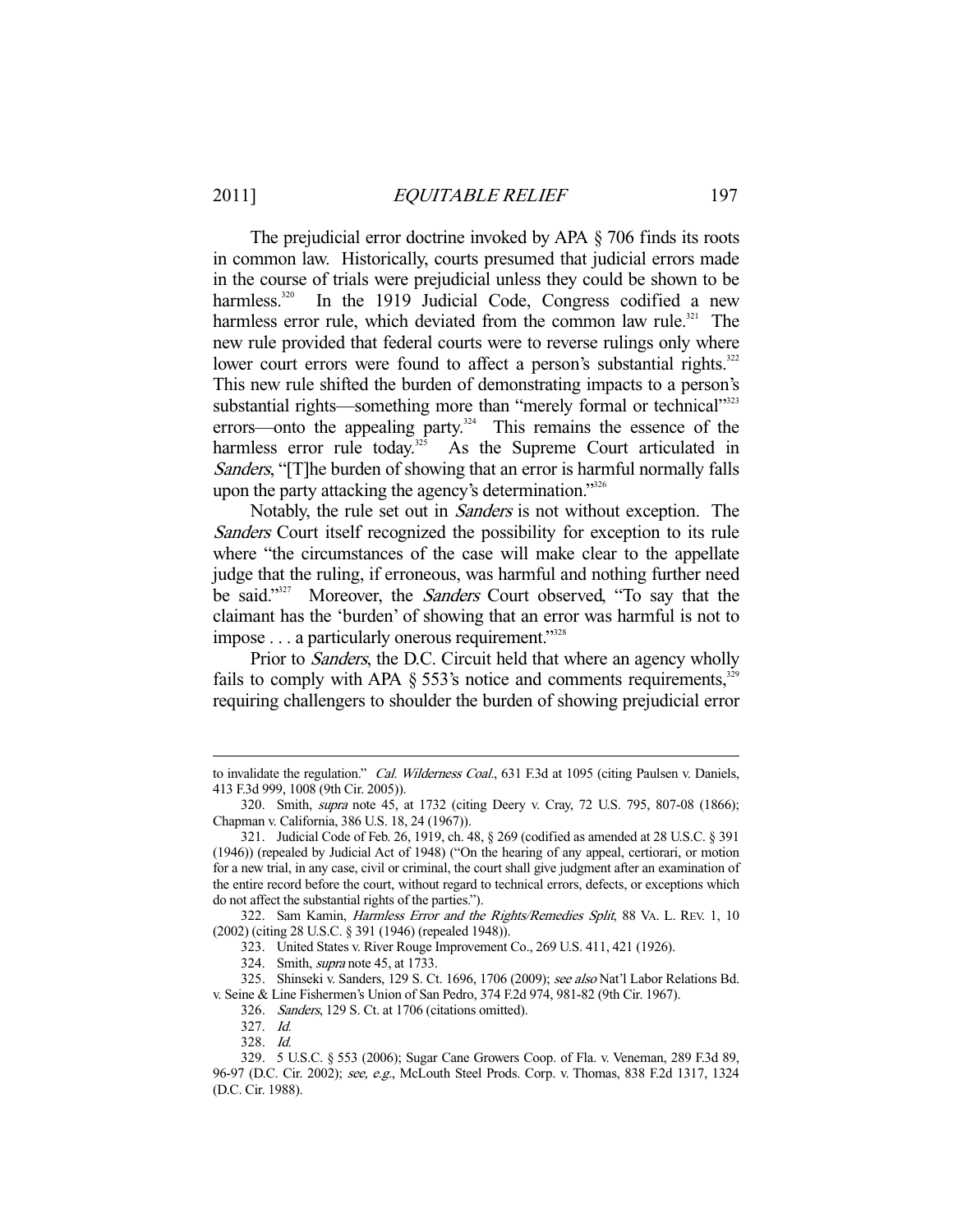"is normally inappropriate."<sup>330</sup> The D.C. Circuit reasoned that under such circumstances, "[e]ven if the challenger presents no bases for invalidating the rule on substantive grounds, we cannot say with certainty whether petitioner's comments would have had some effect if they had been considered when the issue was open."<sup>331</sup> Similarly, in another case, the D.C. Circuit noted that "if the government could skip [notice-andcomment] procedures, engage in informal consultation, and then be protected from judicial review unless a petitioner could show a new argument—not presented informally—§ 553 obviously would be eviscerated."<sup>332</sup> While Sanders may have effectively overruled the D.C. Circuit's per se prejudice exception for notice-and-comment violations, 333 the logic of the line of cases recognizing this exception applies to procedural violations more widely. The D.C. Circuit might well have found that NEPA violations per se satisfied the prejudicial error test too where an agency failed to prepare an EIS. An agency's failure to comply with NEPA may harm the environment, but it almost certainly harms the public's interest in transparent and informed decision making and dilutes the force of the statute itself.<sup>334</sup>

 Courts have applied the prejudicial error rule in the administrative law context inconsistently, if at all. Different articulations of the test have emerged.<sup>335</sup> Applying the prejudicial error test to substantive defects, some courts have articulated the prejudicial error test as a results-based inquiry.336 One formulation of the results-based inquiry demands that a party attacking an agency finding demonstrate "substantial doubt . . . the administrative agency would have made the same ultimate finding with the erroneous finding removed from the picture."<sup>337</sup> Other courts have focused their formulation of the prejudicial error test on whether a procedural violation prevented facts or claims from being entered into the administrative record.<sup>338</sup> The Ninth Circuit recently applied a version

 <sup>330.</sup> McLouth Steel, 838 F.2d at 1324.

 <sup>331.</sup> Id.

 <sup>332.</sup> Veneman, 289 F.3d at 96.

 <sup>333.</sup> Cal. Wilderness Coal. v. U.S. Dep't of Energy, 631 F.3d 1072, 1109 (9th Cir. 2011) (Ikuta, J., dissenting) ("[T]he Supreme Court repudiated the Federal Circuit's mandatory presumption that certain types of notice errors were per se prejudicial." (citing Sanders, 129 S. Ct.  $at 1704$ ).

<sup>334.</sup> See Herrmann, supra note 55, at 1285-89.

 <sup>335.</sup> Smith, supra note 45, at 1739.

 <sup>336.</sup> Id. at 1740-41.

 <sup>337.</sup> Kurzon v. U.S. Postal Serv., 539 F.2d 788, 796 (1st Cir. 1976) (quoting NLRB v. Reed & Prince Mfg. Co., 205 F.2d 131, 139 (1st Cir. 1953)).

<sup>338.</sup> Smith, supra note 45, at 1744; see also Am. Radio Relay League, Inc. v. FCC, 524 F.3d 227, 237 (D.C. Cir. 2008).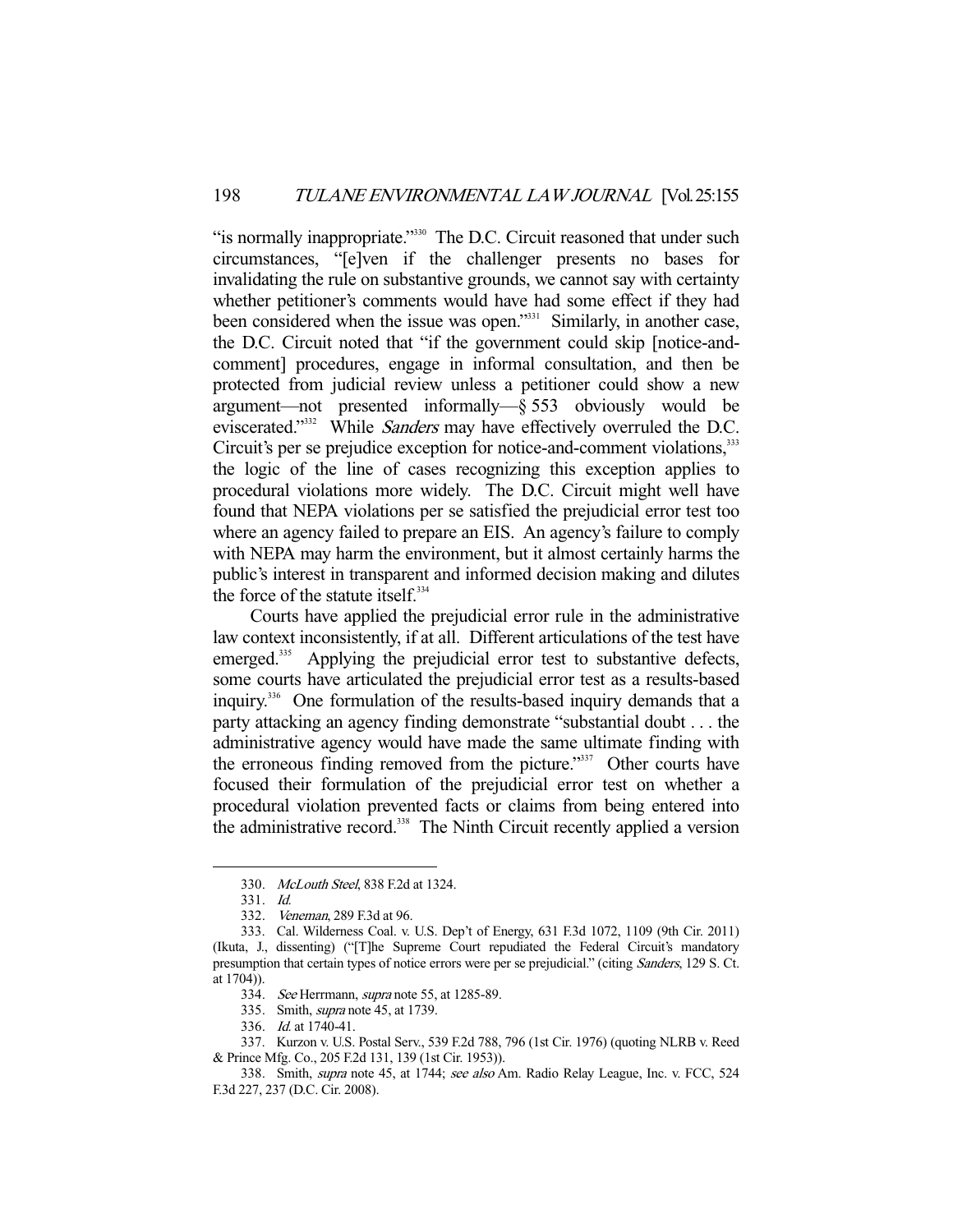of the test applicable to both substantive<sup>339</sup> and procedural<sup>340</sup> deficiencies couched in terms of harmless error.<sup>341</sup> The Ninth Circuit's formulation asks whether "a mistake of the administrative body is one that clearly had no bearing on the procedure used or the substance of decision reached."<sup>342</sup> The Ninth Circuit explained:

[W]e must exercise great caution in applying the harmless error rule in the administrative rulemaking context. The reason is apparent: Harmless error is more readily abused there than in the civil or criminal trial context. An agency is not required to adopt a rule that conforms in any way to the comments presented to it. So long as it explains its reasons, it may adopt a rule that all commentators think is stupid or unnecessary. Thus, if the harmless error rule were to look solely to result, an agency could always claim that it would have adopted the same rule even if it had complied with the APA procedures. To avoid gutting the APA's procedural requirements, harmless error analysis in administrative rulemaking must therefore focus on the process as well as the result. We have held that the failure to provide notice and comment is harmless only where the agency's mistake "clearly had no bearing on the procedure used or the substance of decision reached."343

The Ninth Circuit has affirmed this prejudicial error test for violations even after Sanders.<sup>344</sup> In California Wilderness Coalition v. United States Department of Energy, a divided court held that neither the DOE's failure to consult with affected states on the designation of national interest electric transmission corridors (NIETCs) in violation of the Energy Policy Act<sup>345</sup> nor the agency's failure to prepare either an EA or an EIS in violation of NEPA<sup>346</sup> were harmless errors.<sup>347</sup> With respect to the NEPA violation, the Ninth Circuit required the environmental groups challenging the agency's determination to show that the agency's failure to undertake environmental review was not harmless error.<sup>348</sup> The court nevertheless determined that the environmental petitioners easily met their burden: "[h]ere, even a cursory review of petitioners' contentions

 <sup>339. 5</sup> U.S.C. § 706(2)(A) (2006).

 <sup>340.</sup> Id. § 706(2)(D).

 <sup>341.</sup> Cal. Wilderness Coal. v. U.S. Dep't of Energy, 631 F.3d 1072, 1090-94 (9th Cir. 2011).

 <sup>342.</sup> Buschmann v. Schweiker, 676 F.2d 352, 358 (9th Cir. 1982) (quoting Braniff Airways, Inc. v. Civil Aeronautics Bd., 379 F.2d 453, 466 (D.C. Cir. 1967)).

 <sup>343.</sup> Riverbend Farms, Inc. v. Madigan, 958 F.2d 1479, 1487 (9th Cir. 1992) (quoting Sagebrush Rebellion, Inc. v. Hodel, 790 F.2d 760, 764-65 (9th Cir. 1986)).

 <sup>344.</sup> Cal. Wilderness Coal., 631 F.3d at 1090-93.

 <sup>345. 16</sup> U.S.C. § 824p(a)(1)-(2) (2006).

 <sup>346. 42</sup> U.S.C. § 4332 (2006).

 <sup>347.</sup> Cal. Wilderness Coal., 631 F.3d at 1090-1106.

<sup>348.</sup> *Id.* at 1105.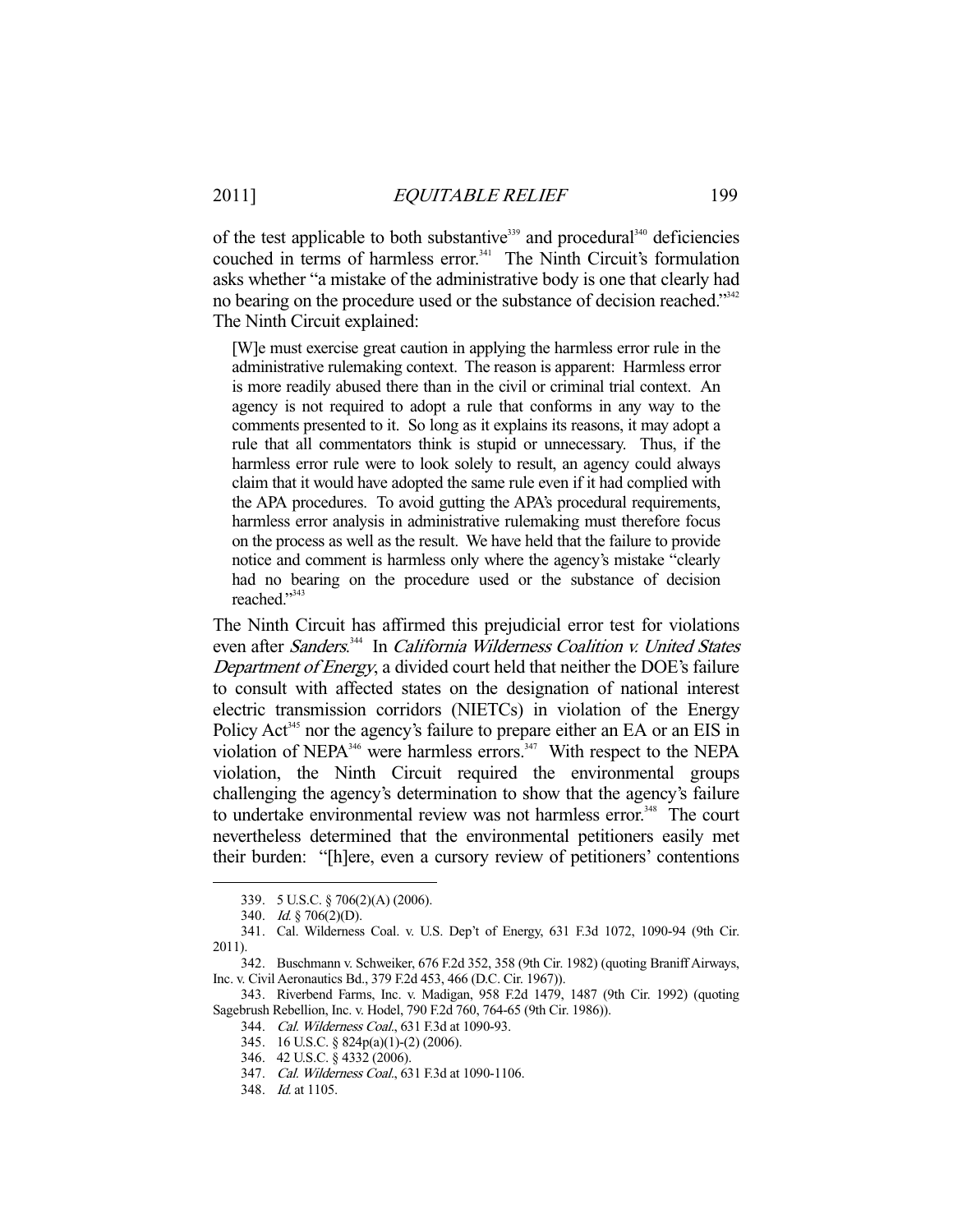raises 'substantial questions . . . as to whether [the NIETCs] may cause significant degradation of some human environmental factor."<sup>349</sup> As California Wilderness Coalition exhibits, plaintiffs tend to fare well under the Ninth Circuit's prejudicial error test.<sup>350</sup>

#### D. Incorporating the Prejudicial Error Rule into the Test for Vacatur

 Applying the prejudicial error test evenly when courts find an agency rule to be unlawful could serve as a useful guidepost for deciding whether to vacate and remand a rule or whether to remand it without vacatur. It could also make for greater consistency in the unsteady landscape of administrative remedies jurisprudence. As it stands, the leading test for vacatur—the *Allied-Signal* test<sup>351</sup>—betrays the presumption explicit in APA  $\S$  706(2)(A) as plaintiffs rarely make it past the first prong of the test.<sup>352</sup> Employing the prejudicial error test in place of the first prong of the Allied-Signal test could better honor the language of APA  $\S 706(2)(A)$  because the prejudicial error test offers a lower bar for plaintiffs. Moreover, in so far as the judicially forged Allied-Signal test<sup>353</sup> remains untethered to the statutory language of the APA, the rule of prejudicial error could provide an anchor in APA § 706.

 This Article advocates for a formulation of the prejudicial error test similar to the Ninth Circuit's by asking plaintiffs to show that an agency violation is one that materially affects the larger procedure employed in reaching a decision or the substance of the decision itself. Articulating the prejudicial error rule this way conforms to Sanders's holding that the burden of demonstrating prejudicial error be placed upon plaintiffs without imposing "a particularly onerous requirement" on them.<sup>354</sup> It also takes into account both procedural and substantive violations,<sup>355</sup> while raising the bar from the Ninth Circuit's more relaxed standard.<sup>356</sup>

 <sup>349.</sup> Id. (quoting Klamath Siskiyou Wildlands Ctr. v. Boody, 468 F.3d 549, 562 (9th Cir. 2006)).

<sup>350.</sup> See, e.g., id. at 1107. Plaintiffs sometimes succeed in meeting the prejudicial error test even when it is articulated in a way that imposes a higher evidentiary burden than in California Wilderness Coalition. See, e.g., Miami-Dade Cnty. v. U.S. EPA, 529 F.3d 1049, 1062 (11th Cir. 2008); Owner-Operator Indep. Drivers Ass'n v. Fed. Motor Carrier Safety Admin., 494 F.3d 188, 202-03 (D.C. Cir. 2007); Conservation Law Found. v. Evans, 360 F.3d 21, 29-30 (1st Cir. 2004); Gerber v. Norton, 294 F.3d 173 (D.C. Cir. 2002); Safari Aviation, Inc. v. Garvey, 300 F.3d 1144, 1152 (9th Cir. 2002); Texas v. Lyng, 868 F.2d 795, 800 (5th Cir. 1989).

 <sup>351.</sup> Allied-Signal, Inc. v. U.S. Nuclear Regulatory Comm'n, 988 F.2d 146, 151 (D.C. Cir. 1993).

 <sup>352.</sup> APA, 5 U.S.C. § 706(2)(A) (2006).

 <sup>353.</sup> Allied-Signal, 988 F.2d 146.

 <sup>354.</sup> Shinseki v. Sanders, 129 S. Ct. 1696, 1706 (2009).

 <sup>355.</sup> This formulation of prejudicial error test can be applied both when an agency rule is found to be "arbitrary and capricious" as a substantive matter under APA  $\S 706(2)(A)$  and when a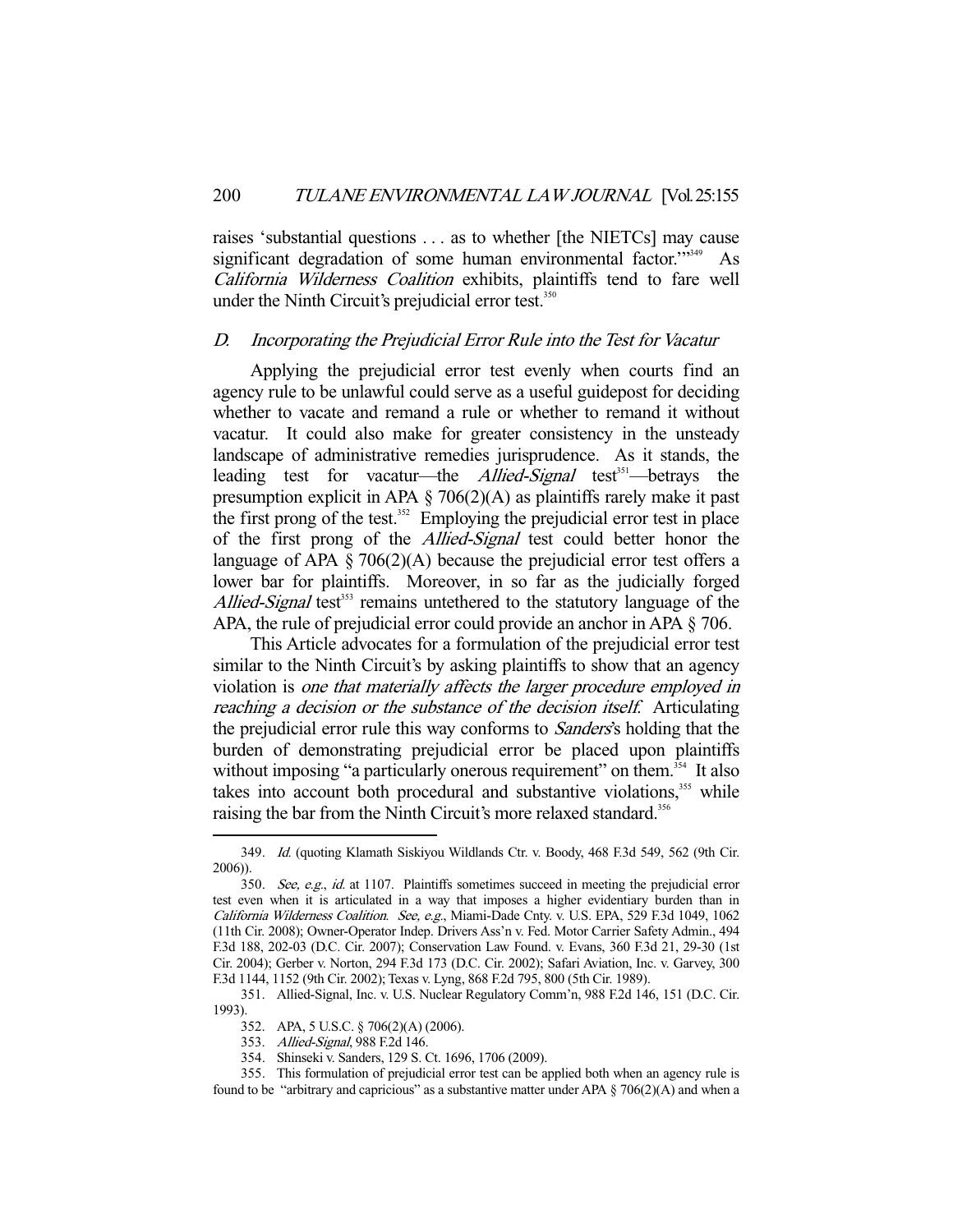Rather than assessing the seriousness of an agency order's deficiency as the first prong of *Allied-Signal* demands, courts should require plaintiffs to show that an agency violation is one that materially affects the larger procedure employed in reaching a decision or the substance of the decision itself. If plaintiffs satisfy this inquiry, courts should then assess the disruptive consequences of imposing an interim rule change under *Allied-Signal*'s second prong. If plaintiffs show a material effect stemming from the agency violation and a significant regulatory disruption is unlikely to occur by setting the rule aside, courts should vacate and remand the rule. Conversely, when either prong of this test fails, courts should remand the rule without vacatur.

 This application of the prejudicial error test provides a cleaner and clearer benchmark than the *Allied-Signal*'s existing first prong<sup>357</sup> because it creates a discernible standard and clearly places the burden on plaintiffs to meet that standard.<sup>358</sup> Allied-Signal's existing first prong assessing the seriousness of an agency order's deficiency is vague and susceptible to judicial manipulation.<sup>359</sup> The first prong asks a court to assume the awkward position of calculating how deficient is too deficient without guidance or special expertise in the field being regulated.<sup>360</sup> To undertake this kind of analysis, a court effectively has to speculate what the agency's rule should have been and then gauge how

rule is promulgated "without observance of procedure required by law" as a procedural matter under APA § 706(2)(D).

 <sup>356.</sup> The proposed prejudicial error test departs from the approach the Ninth Circuit has applied in three distinct ways. First, while the rule commonly articulated by the Ninth Circuit deems a violation to be "harmless only where the agency's mistake 'clearly had no bearing on the procedure used or the substance of decision reached,'" Riverbend Farms, Inc. v. Madigan, 958 F.2d 1479, 1487 (1992) (quoting Sagebrush Rebellion, Inc. v. Hodel, 790 F.2d 760, 764-65 (9th Cir. 1986)), this test would elevate the threshold to instances where a violation materially affects the larger procedure employed by an agency in reaching a decision or the substance of the decision itself. Interposing the adverb *materially* into the formulation of the prejudicial error test ensures that it has some force and that a finding of prejudicial error is not assured with every violation. Second, the proposed test injects the word *larger* to modify *procedure* signaling that the relevant agency procedure is the broader rule-making or adjudicative process (since arguably every procedural violation would *ipso facto* satisfy the Ninth Circuit's test by bearing upon some procedure). Finally, while the Ninth Circuit's test implies that an agency has the burden of demonstrating that its violation clearly had no bearing on the procedure used or the substance of the decision reached, the proposed test squarely places the burden of demonstrating prejudice on the plaintiffs. All of these refinements would make the proposed prejudicial error test more demanding than the Ninth Circuit's commonly applied formulation.

 <sup>357.</sup> Id.

 <sup>358.</sup> Cal. Wilderness Coal. v. U.S. Dep't of Energy, 631 F.3d 1072, 1090-93 (9th Cir. 2011).

 <sup>359.</sup> Prestes, supra note 274, at 130.

 <sup>360.</sup> Allied-Signal, Inc. v. U.S. Nuclear Regulatory Comm'n, 988 F.2d 146, 151 (D.C. Cir. 1993).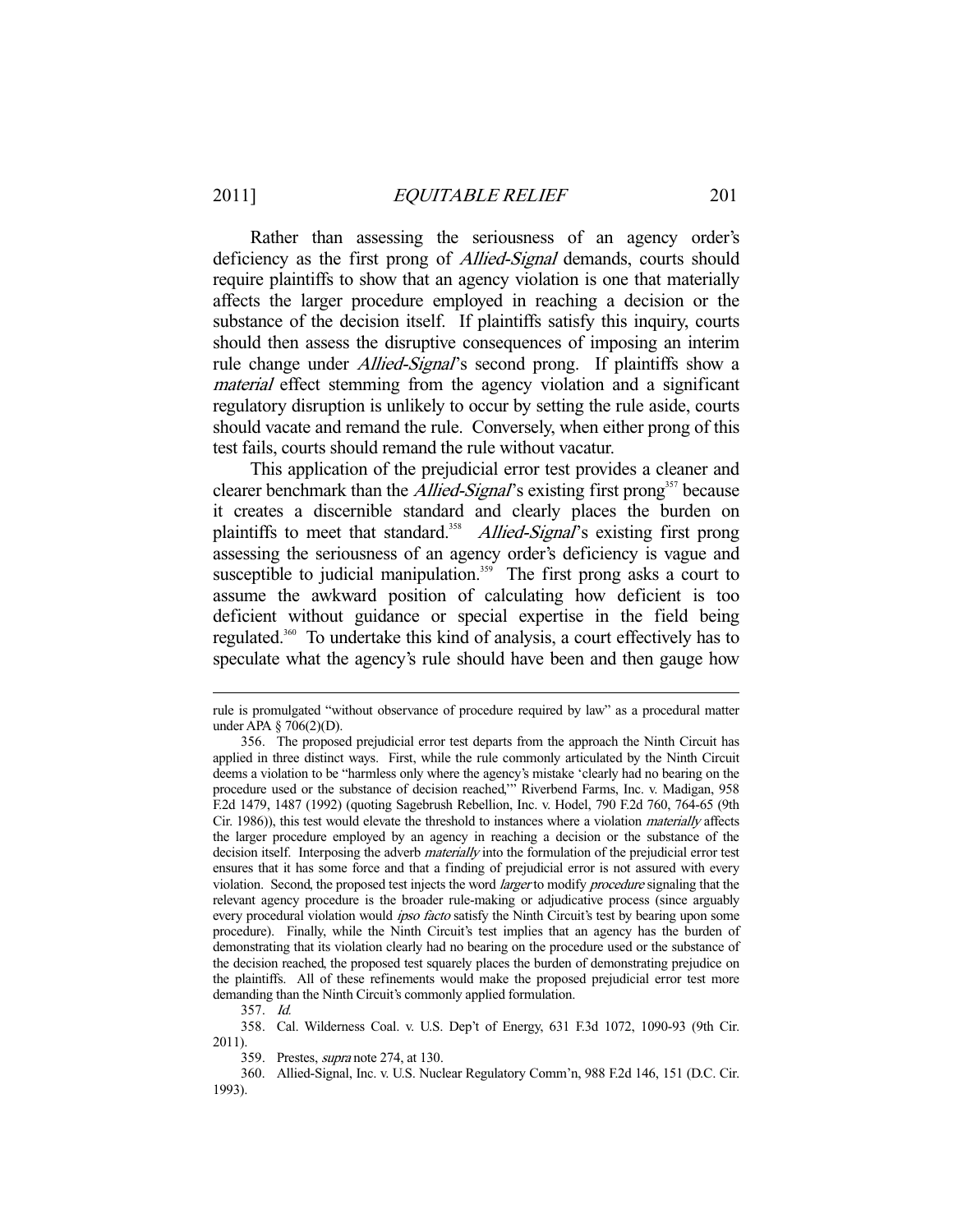far the agency strayed from that.<sup>361</sup> This asks too much of the judiciary. It is not a court's role to stand in the place of agency decision makers equipped with regulatory expertise and conjecture about the decisions they should have made.<sup>362</sup> The proposed procedural error rule avoids this outcome by instead requiring plaintiffs to show that a violation materially affects the larger procedure employed by the agency in reaching a decision or the substance of the decision itself.<sup>363</sup> Admittedly, courts will still have to determine the materiality of a violation, but this inquiry is judicially manageable. The proposed rule only demands that courts look at the significance a breach has on the broader administrative process or the substance of an agency decision, rather than grasp the often complex factual matters underpinning a proposed rule.

 Although this prejudicial error test is likely to be more easily met by plaintiffs than the first prong of the Allied-Signal test, it is not meaningless. For procedural violations, plaintiffs will fail to satisfy the test where they are unable to connect a violation with a material effect. For example, an agency's failure to provide proper public notice of an EIS for a proposed rule in violation of the  $APA<sup>364</sup>$  and NEPA<sup>365</sup> may not materially affect the agency's larger rule-making procedure if the those likely to be impacted by the rule already had constructive notice of it.<sup>366</sup> Other procedural violations may fail as well. In California Wilderness Coalition, for example, the dissent vigorously disputed the notion that DOE's failure to consult with affected states on the designation of NIETCs affected the larger designation procedure employed by the agency in any way.<sup>367</sup> Judge Ikuta wrote:

[T]he record shows that this failure [to consult] neither impacted the outcome of the designation process nor deprived petitioners of the required opportunity to contribute all comments, facts, and analysis that they wished to submit. The affected states had actual notice that DOE was producing a

 <sup>361.</sup> Prestes, supra note 274, at 134.

 <sup>362.</sup> See, e.g., Citizens to Pres. Overton Park, Inc. v. Volpe, 401 U.S. 402, 416 (1971) ("The court is not empowered to substitute its judgment for that of the agency.").

 <sup>363.</sup> Cal. Wilderness Coal., 631 F.3d at 1090-93.

 <sup>364. 5</sup> U.S.C. § 553(b) (2006).

 <sup>365.</sup> See 40 C.F.R. § 1506.6 (2011) ("Agencies shall . . . [m]ake diligent efforts to involve the public in preparing and implementing their NEPA procedures[,] . . . [p]rovide public notice of . . . the availability of environmental documents so as to inform those persons . . . who may be interested or affected[, and] [s]olicit appropriate information from the public."); see also Citizens for Better Forestry v. U.S. Dep't of Agric., 341 F.3d 961, 970 (9th Cir. 2003).

 <sup>366.</sup> See supra Part IV.D.

 <sup>367.</sup> Cal. Wilderness Coal., 631 F.3d at 1108 (Ikuta, J., dissenting).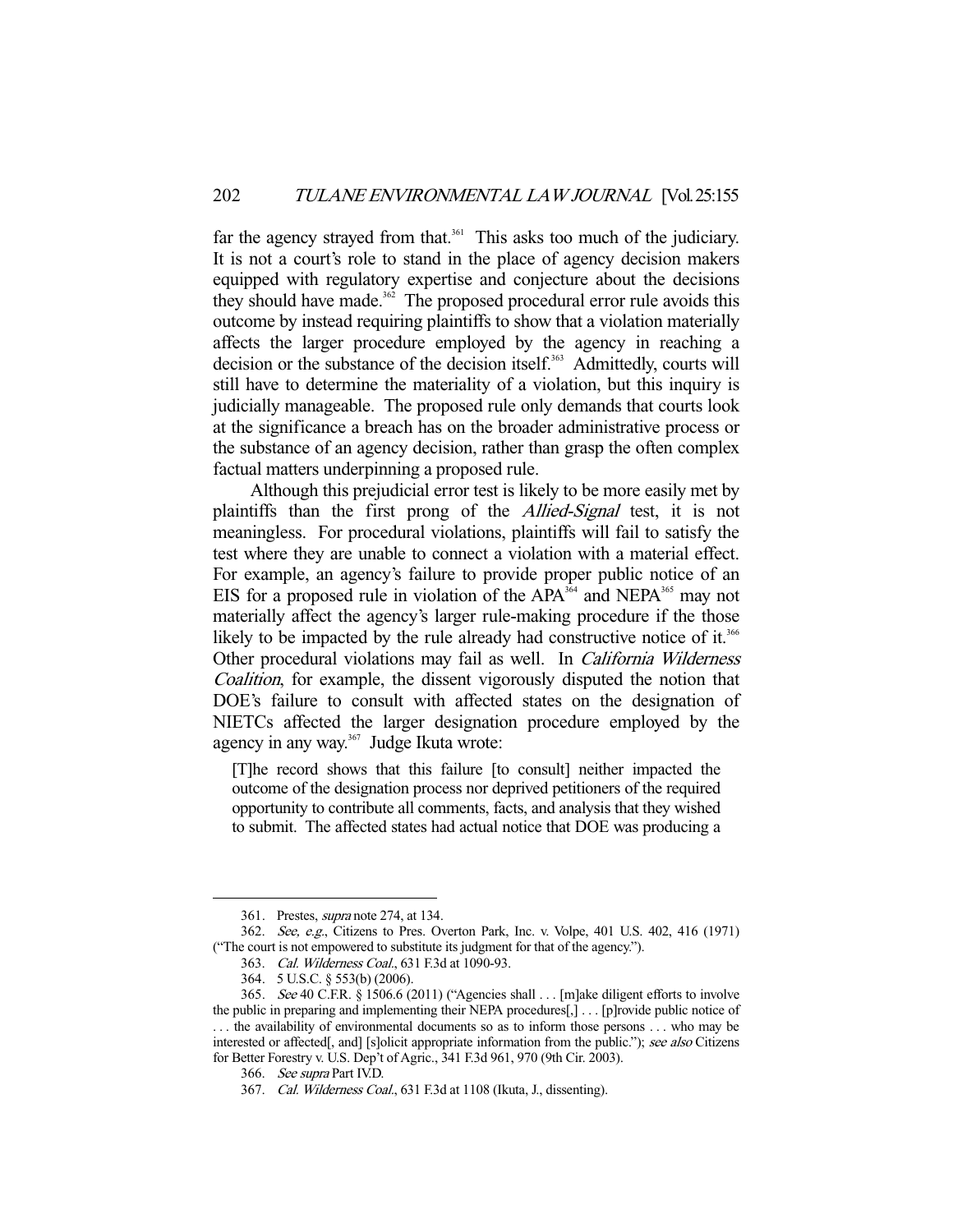congestion study that would inform its decision to designate NIETCs, and all but two of them actually participated and provided feedback  $\dots$ <sup>36</sup>

Applying the prejudicial error rule instead of the first prong of the Allied-Signal test does not create a universal per se vacatur rule. And, even if plaintiffs satisfy the prejudicial error test, vacatur still does not ensue if the result would be overly disruptive to the regulatory scheme under the second prong of the test. In cases where plaintiffs are unable to meet this test for vacatur or where vacatur of a rule does not provide the relief that NEPA plaintiffs seek, plaintiffs will have to look to injunctive relief to remedy their grievances.

# V. APPLYING THE PREJUDICIAL ERROR RULE TO THE TEST FOR INJUNCTIVE RELIEF

 Injunctive relief is often NEPA plaintiffs' preferred form of relief because it allows them to seek a remedy tailored to the demands of their particular case.<sup>369</sup> Where a full rule vacatur might be excessive or overly disruptive to a regulatory scheme, a narrower injunction may be the more appropriate remedy. Conversely, where a rule does not underlie agency action under NEPA or where vacatur of a rule would be insufficient to redress the full range of plaintiffs' grievances, a broader injunction may be more suitable. The current test for injunctive relief, however, does not adequately value NEPA's procedural mandates.<sup>370</sup> This Part first looks at why the current test for injunctive relief fails and then proposes to revise the test for injunctive relief in the administrative law context by implementing the prejudicial error rule in place of the likelihood of irreparable harm requirement.

# A. The Test for Injunctive Relief Subverts NEPA's Aims

"[T]he test for determining if equitable relief is appropriate is whether an injunction is necessary to effectuate the congressional purpose behind the statute."<sup>371</sup> Regrettably, this once self-evident truism no longer reflects the trend of recent Supreme Court NEPA

<sup>368.</sup> Id. Judge Ikuta also contended that Sanders compelled a different harmless error test. Much of her dissent focused precisely on the required harmless error showing for procedural violations. Id. at 1107-16.

 <sup>369.</sup> See Hecht Co. v. Bowles, 321 U.S. 321, 329 (1944).

 <sup>370.</sup> See supra Part III.C.

 <sup>371.</sup> Biodiversity Legal Found. v. Badgley, 309 F.3d 1166, 1177 (9th Cir. 2002) (citing Tenn. Valley Auth. v. Hill, 437 U.S. 153, 194 (1978)).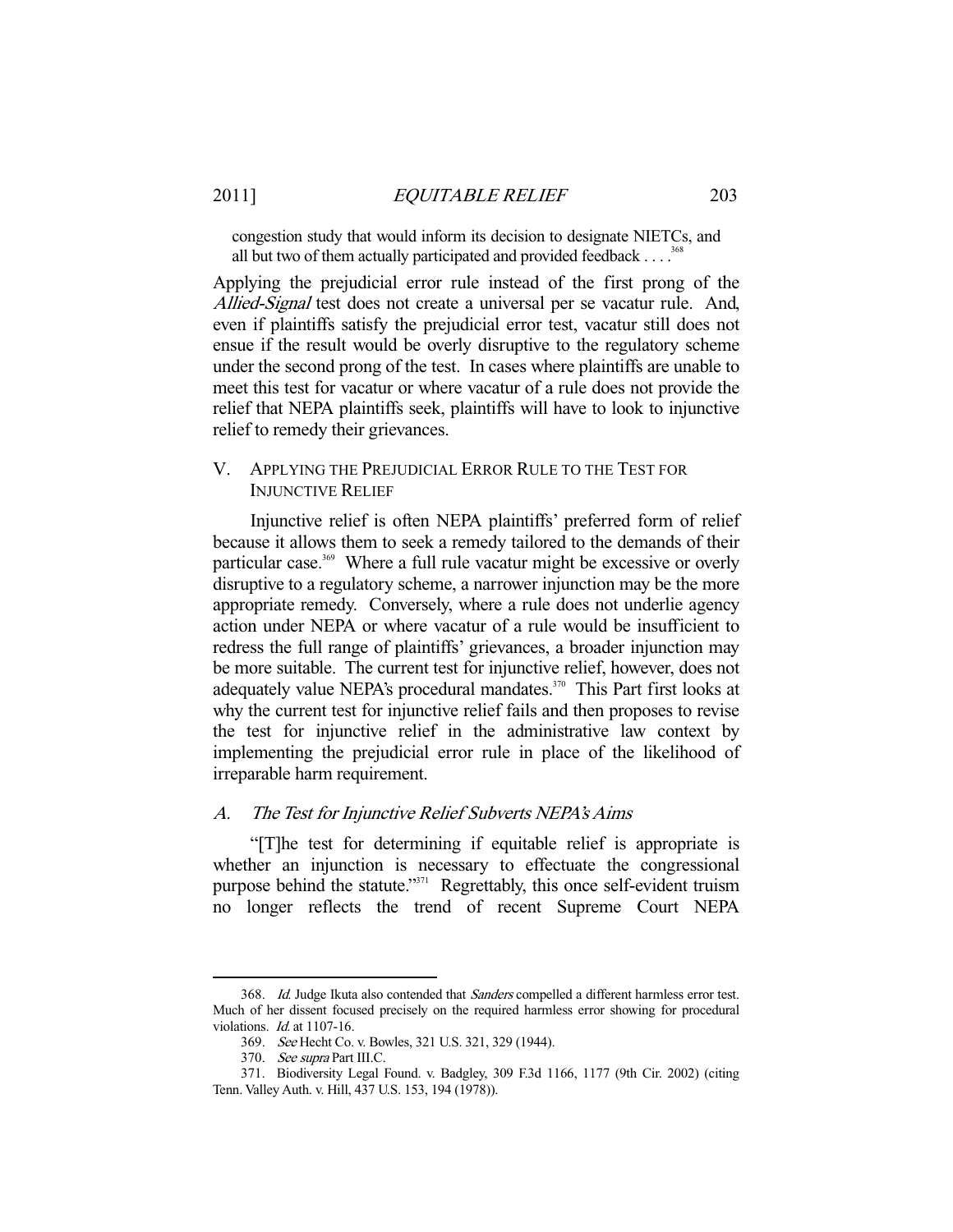jurisprudence.<sup>372</sup> In the face of NEPA violations, the test for injunctive relief, with its formidable evidentiary requirements, threatens to impair, rather than effectuate, the statute's policy aims.<sup>373</sup> *Winter's* requirement that NEPA plaintiffs prove a likelihood of irreparable harm before obtaining injunctive relief fundamentally alters the "hard look" obligation that Congress placed on federal agencies.<sup> $374$ </sup> It effectively shifts the responsibility of assessing and substantiating a project's anticipated environmental harm from federal agencies onto plaintiffs.<sup>375</sup> Imposing this high bar for injunctive relief unduly eases the pressures on agencies to do their NEPA analysis carefully, or at all, the first time around.376 The high bar may also dissuade concerned citizens from initiating NEPA challenges altogether.<sup>377</sup>

Procedural statutes like NEPA have meaningful substantive goals.<sup>378</sup> Through NEPA, Congress embraced the notion that good process makes for good policy.<sup>379</sup> The Court's decision in *Winter* undermined this idea.<sup>380</sup> The Supreme Court's likelihood of irreparable harm requirement presumes that violations of procedural statutes will not have substantive implications unless a plaintiff can overwhelmingly prove otherwise. This elevated bar for injunctive relief drains the NEPA process of its substantive import.<sup>381</sup>

# B. Replacing the Irreparable Harm Requirement with the Prejudicial Error Rule

 Looking ahead, courts must find a way to honor the substantive ambitions of procedural statutes when they are breached while at the same time bringing analytic structure to the unpredictable world of equitable relief. In the administrative law context, courts should scrap the likelihood of irreparable harm test for injunctive relief in favor of a more sensible approach.<sup>382</sup> The prejudicial error rule embedded in the

 <sup>372.</sup> See Winter v. Natural Res. Def. Council, Inc., 555 U.S. 7 (2008); Monsanto Co. v. Geertson Seed Farms, 130 S. Ct. 2743 (2010).

 <sup>373.</sup> See, e.g., Sierra Club v. Marsh, 872 F.2d 497, 500-01 (1st Cir. 1989).

<sup>374.</sup> See supra text accompanying note 236.

 <sup>375.</sup> See supra Part III.C.

<sup>376.</sup> Levin, *supra* note 43, at 298; see also supra Part III.C.

<sup>377.</sup> Levin, supra note 43, at 298; see also supra Part III.C.

 <sup>378.</sup> Robertson v. Methow Valley Citizens Council, 490 U.S. 332, 333 (1989).

 <sup>379.</sup> See id.

 <sup>380.</sup> Winter v. Natural Res. Def. Council, Inc., 555 U.S. 7 (2008).

 <sup>381.</sup> Sierra Club v. Marsh, 872 F.2d 497, 500-01 (1st Cir. 1989).

 <sup>382.</sup> At the very least, courts ought to be able to consider the gravity of a perceived threat in addition of its probability of occurring in their likelihood of irreparable harm calculus. See Brief for Amici Curiae Natural Res. Def. Council et al., in Support of Respondents, supra note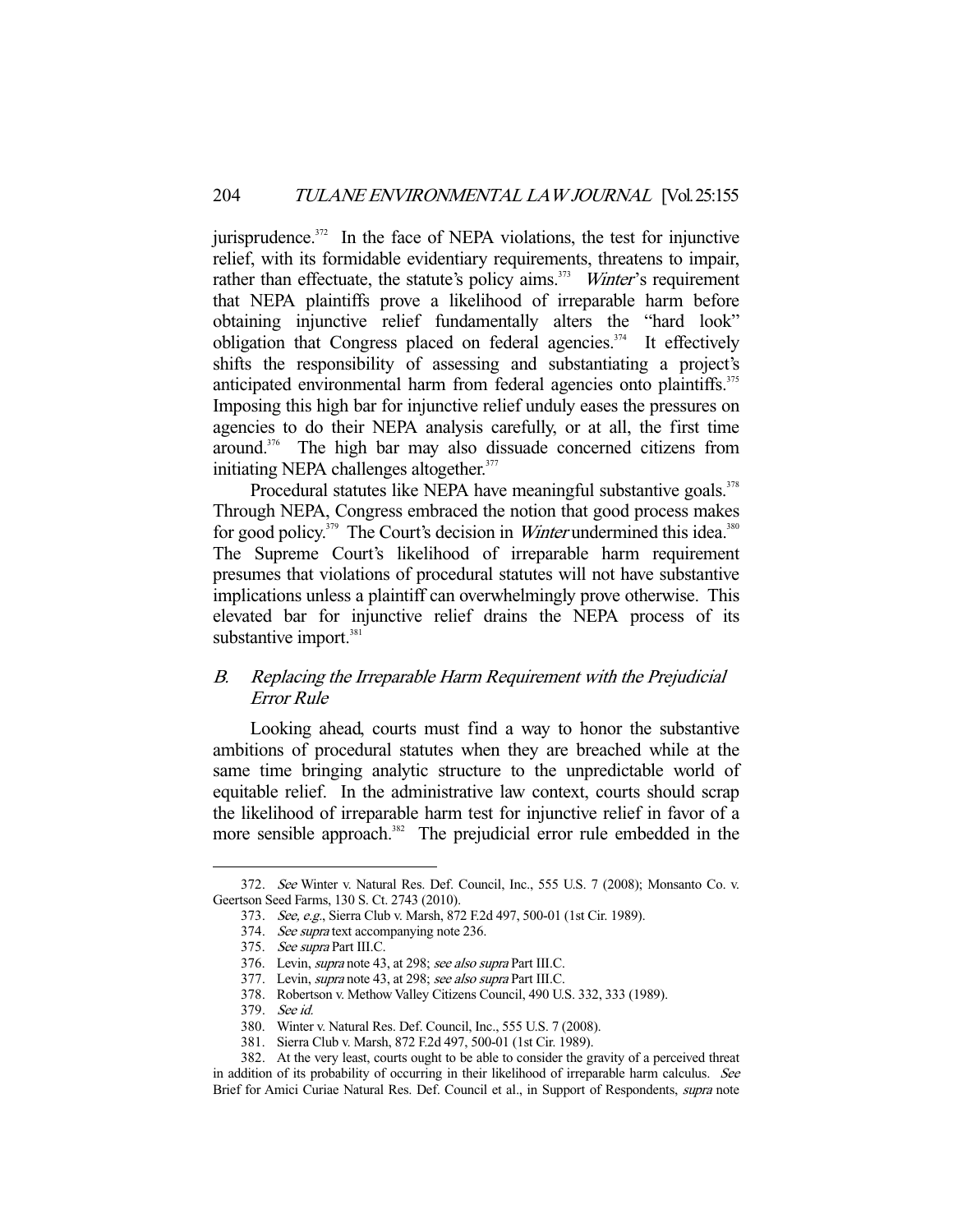text of APA § 706 offers a viable alternative focusing on both the process and outcome of agency decision making.<sup>383</sup> Where plaintiffs can show that a NEPA violation materially affects the larger procedure employed by an agency in reaching a decision or the substance of the decision itself,384 they should satisfy their required showing of harm for injunctive relief. The other three prongs of the test for injunctive relief—(1) that other remedies available at law are inadequate to compensate for that injury, (2) that the balance of hardships tips in favor of granting injunctive relief, and (3) that the public interest would not be disserved by a grant of injunctive relief<sup>385</sup>—should remain intact. Satisfying these three prongs, plus demonstrating prejudicial error, should collectively meet the requirements for injunctive relief.

 The likelihood of irreparable harm standard and the prejudicial error standard both get at the same essential concern: they seek to ensure that a violation has caused or is likely to cause some quantum of harm.<sup>386</sup> The difference is that the prejudicial error rule acknowledges the value of procedural mandates in effectuating substantive goals and sidesteps some of the current uncertainty around what constitutes a likelihood of irreparable harm. The prejudicial error rule recognizes the consequence of procedural violations for statutory schemes like NEPA and demands only that breaches materially affect the larger decision-making process or the substance of an agency decision for the test to be satisfied.<sup>387</sup> Applying this prejudicial error rule avoids placing judges in the uncomfortable position of trying to predict the probability (and perhaps the gravity) of an unrealized and uncertain harm.<sup>388</sup> Instead, it only asks judges to make an up or down determination of a violation's materiality. Indeed, in many instances, the materiality of a violation's impact on the larger decision-making process or the substance of an agency decision will be patently clear by the time the issue comes to a court.

<sup>29;</sup> Mach, supra note 83, at 227 ("[N]otwithstanding common dictionary meanings of 'likely' that suggest a high probability, it seems impossible that the *Winter* standard requires that harm be 'more likely than not' to occur." (footnote omitted)). Where, for example, an action threatens nuclear disaster, courts should be able to enjoin that action from moving forward even if the threat is mathematically less than fifty-one percent likely to materialize. See Brief for Amici Curiae Natural Res. Def. Council et al., in Support of Respondents, supra note 29.

 <sup>383.</sup> Cal. Wilderness Coal. v. U.S. Dep't of Energy, 631 F.3d 1072 (9th Cir. 2011).

<sup>384.</sup> See supra Part IV.D.

 <sup>385.</sup> eBay Inc. v. MercExchange, L.L.C., 547 U.S. 388, 391 (2006) (citing Weinberger v. Romero-Barcelo, 456 U.S. 305, 311-13 (1982); Amoco Prod. Co. v. Gambell, 480 U.S. 531, 542 (1987)).

<sup>386.</sup> It should be noted that injury is already part of the standing analysis. See discussion and sources cited supra note 228.

 <sup>387.</sup> See supra Part IV.D.

 <sup>388.</sup> See supra Part II.G.